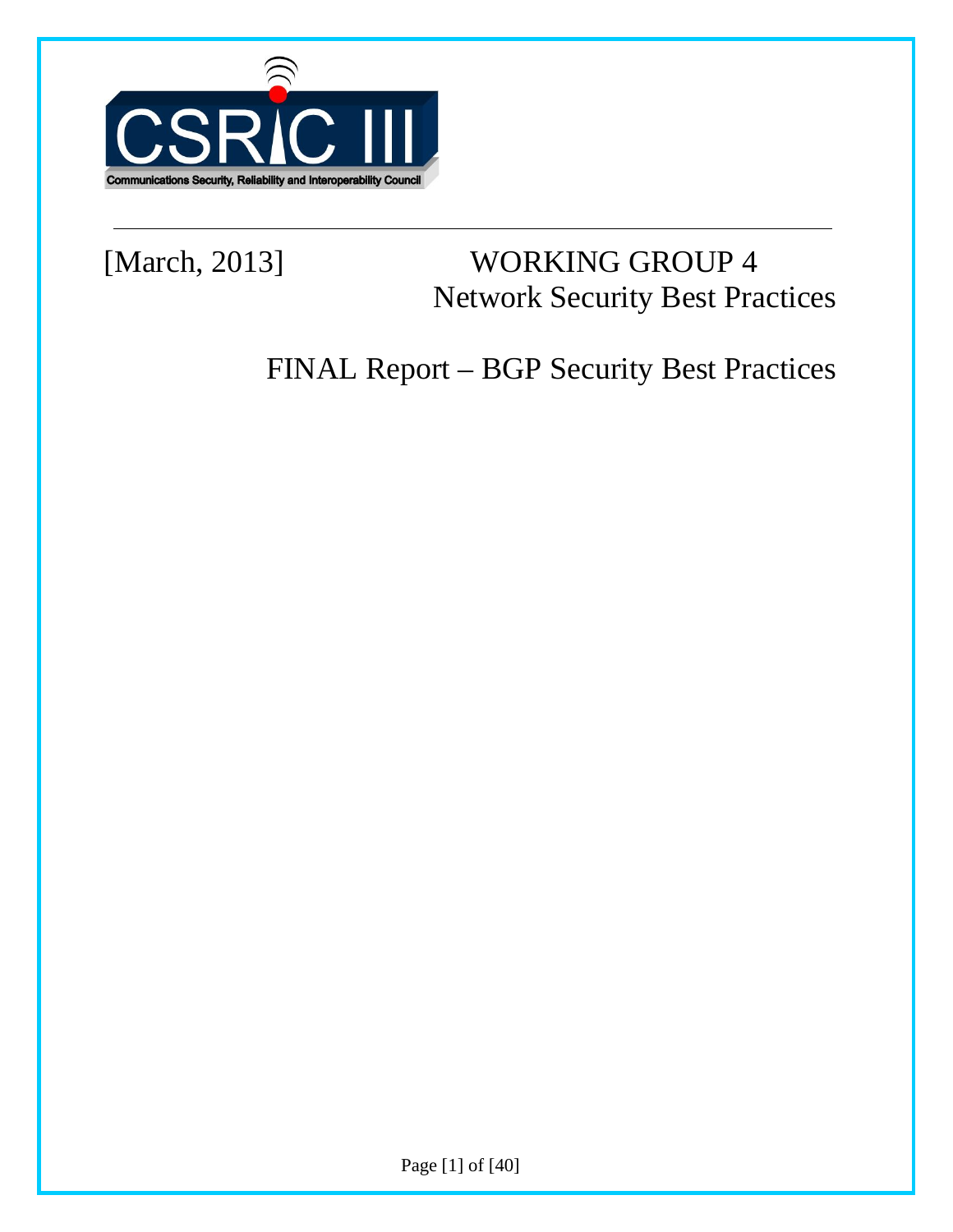# **Table of Contents**

## **Table of Contents**

| $\mathbf{1}$    |            |    |
|-----------------|------------|----|
| 1.1             |            |    |
| 1.2             |            |    |
|                 |            |    |
| $\overline{2}$  |            |    |
| 2.1             |            |    |
| 2.2             |            |    |
| $\overline{3}$  |            |    |
|                 |            |    |
| 3.1             |            |    |
| 3.2             |            |    |
| 3.3             |            |    |
| $\overline{4}$  |            |    |
| 4.1             |            |    |
|                 |            |    |
| $5\overline{)}$ |            |    |
| 5.1             |            |    |
| 5.1.1           |            |    |
| 5.1.2           |            |    |
| 5.1.3           |            |    |
| 5.2             |            |    |
| 5.2.1           |            |    |
| 5.2.2           |            |    |
| 5.3             |            |    |
| 5.3.1           |            |    |
| 5.3.2           |            |    |
| 5.3.3           |            |    |
| 5.3.4           |            |    |
| 6               |            |    |
|                 | 7 APPENDIX | 33 |
| 7.1             |            |    |
| 7.1.1           |            |    |
| 7.1.2           |            |    |
| 7.2             |            |    |
| 7.3             |            |    |
| 7.4             |            |    |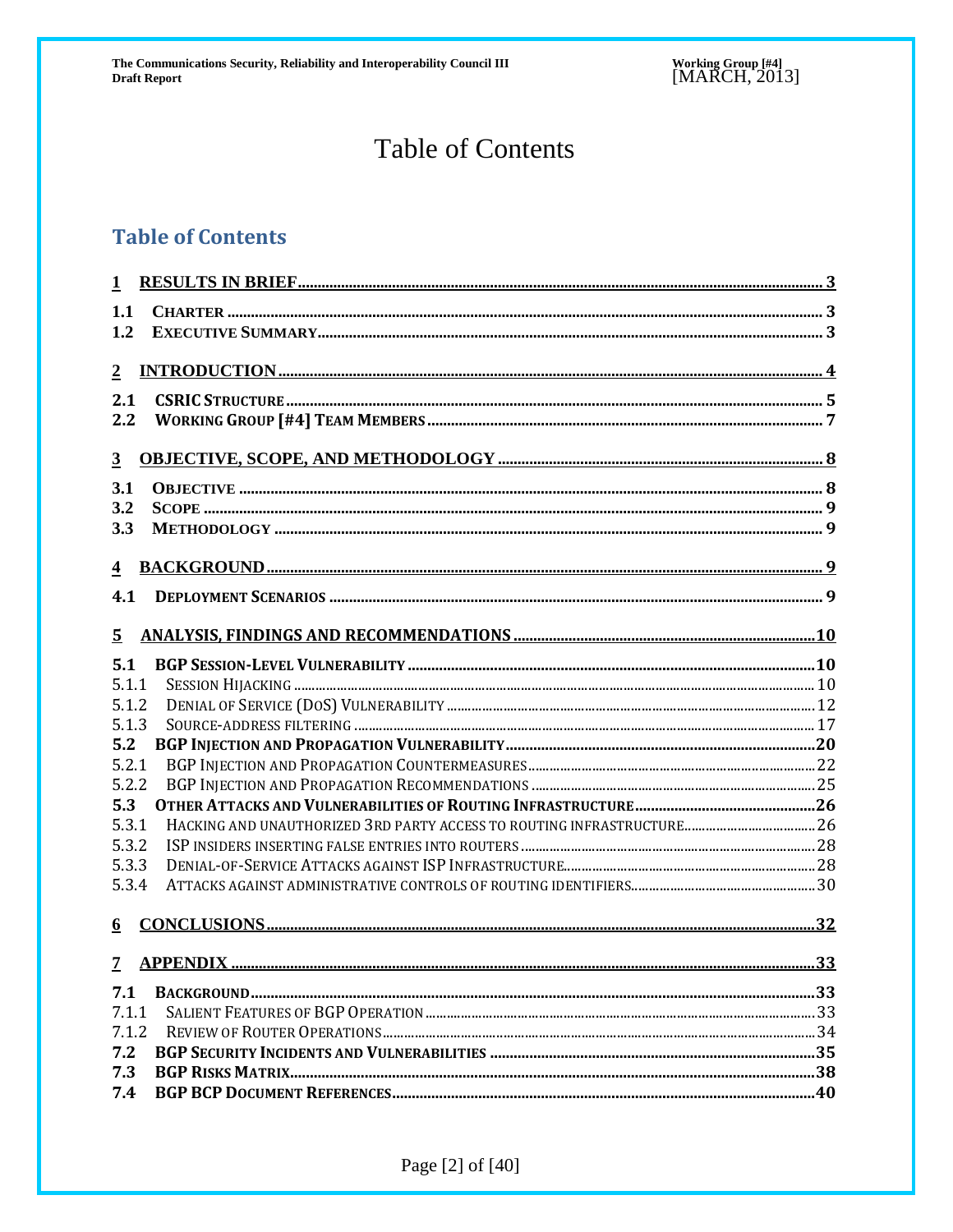## **1 Results in Brief**

## **1.1 Charter**

This Working Group was convened to examine and make recommendations to the Council regarding best practices to secure the Domain Name System (DNS) and routing system of the Internet during the period leading up to some significant deployment of protocol extensions such as the Domain Name System Security Extensions (DNSSEC), Secure BGP (Border Gateway Protocol) and the like. The focus of the group is limited to what is possible using currently available and deployed hardware and software. Development and refinement of protocol extensions for both systems is ongoing, as is the deployment of such extensions, and is the subject of other FCC working groups. The scope of Working Group 4 is to focus on currently deployed and available feature-sets and processes and not future or non-widely deployed protocol extensions.

## **1.2 Executive Summary**

Routing is what provides reachability between the various end-systems on the Internet be they servers hosting web or email applications; home user machines; VoIP (Voice over Internet Protocol) equipment; mobile devices; connected home monitoring or entertainment systems. Across the length and breadth of the global network it is inter-domain routing that allows for a given network to learn of the destinations available in a distant network. BGP (Border Gateway Protocol) has been used for inter-domain routing for over 20 years and has proven itself a dynamic, robust, and manageable solution to meet these goals.

BGP is configured within a network and between networks to exchange information about which IP address ranges are reachable from that network. Among its many features, BGP allows for a flexible and granular expression of policy between a given network and other networks that it exchanges routes with. Implicit in this system is required trust in information learned from distant entities. That trust has been the source of problems from time to time causing reachability and stability problems. These episodes have typically been short-lived but underscored the need for expanding the use of Best Current Practices (BCPs) for improving the security of BGP and the inter-domain routing system.

These mechanisms have been described in a variety of sources and this document does not seek to re-create the work done elsewhere but to provide an overview and gloss on the vulnerabilities and methods to address each. Additionally, the applicability of these BCPs can vary somewhat given different deployment scenarios such as the scale of a network's BGP deployment and the number of inter-domain neighbors. By tailoring advice for these various scenarios, recommendations that may seem confusing or contradictory can be clarified. Further, an appendix includes a table that indexes the risks and countermeasures according to different deployment scenarios.

Issues that the working group considered included:

- Session hijacking
- Denial of service (DoS) vulnerabilities
- <span id="page-2-0"></span>• Source-address filtering
- BGP injection and propagation vulnerabilities

Page [3] of [40]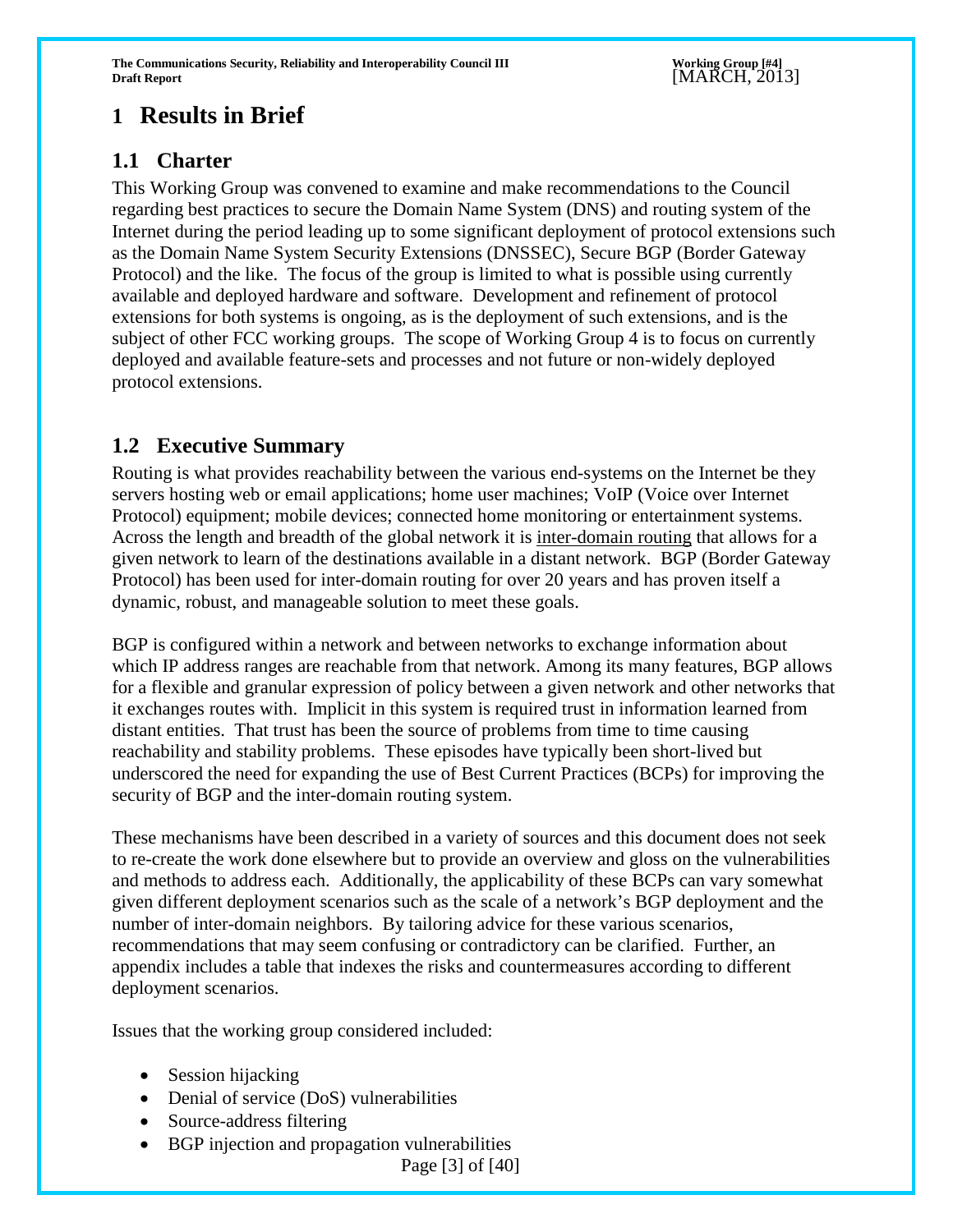

- Hacking and unauthorized access to routing infrastructure
- Attacks against administrative controls of routing identifiers

Working Group 4 recommends that the FCC encourage adoption of numerous best practices for protecting ISPs' routing infrastructures and addressing risks related to routing that are continuously faced by ISPs.. Inter-domain routing via BGP is a fundamental requirement for ISPs and their customers to connect and interoperate with the Internet. As such, it is a critical service that ISPs must ensure is resilient to operational challenges and protect from abuse by miscreants.

SPECIAL NOTE: For brevity, and to address the remit of the CSRIC committee to make recommendations for ISPs, the term ISP is used throughout the paper. However, in most instances the reference or the recommendations are applicable to any BGP service components whether implemented by an ISP or by other organizations that peer to the Internet such as business enterprises, hosting providers, and cloud providers.

## **2 Introduction**

CSRIC was established as a federal advisory committee designed to provide recommendations to the Commission regarding Best Practices and actions the Commission may take to ensure optimal operability, security, reliability, and resiliency of communications systems, including telecommunications, media, and public safety communications systems.

Due to the large scope of the CSRIC mandate, the committee then divided into a set of Working Groups, each of which was designed to address individual issue areas. In total, some 10 different Working Groups were created, including Working Group 4 on Network Security Best Practices. This Working Group will examine and make recommendations to the Council regarding best practices to secure the Domain Name System (DNS) and routing system of the Internet during the period leading up to a anticipated widespread implementation of protocol updates such as the Domain Name System Security Extensions (DNSSEC) and Secure Border Gateway Protocol (BGPsec) extensions.

The Working Group presented its report on DNS Security issues in September 2012.

This Final Report – BGP Best Practices documents the efforts undertaken by CSRIC Working Group 4 Network Security Best Practices with respect to securing the inter-domain routing infrastructure that is within the purview of ISPs, enterprises, and other BGP operators. Issues affecting the security of management systems that provide control and designation of routing and IP-space allocation records that BGP is based on were also considered.

Routing and BGP related services are necessary and fundamental components of all ISP operations, and there are many established practices and guidelines available for operators to consult. Thus most ISPs have mature BGP/routing management and infrastructures in-place. Still, there remain many issues and exposures that introduce major risk elements to ISPs, since the system itself is largely insecure and unauthenticated, yet provides the fundamental traffic control system of the Internet. This report enumerates the issues the group identified as most critical and/or that may need more attention.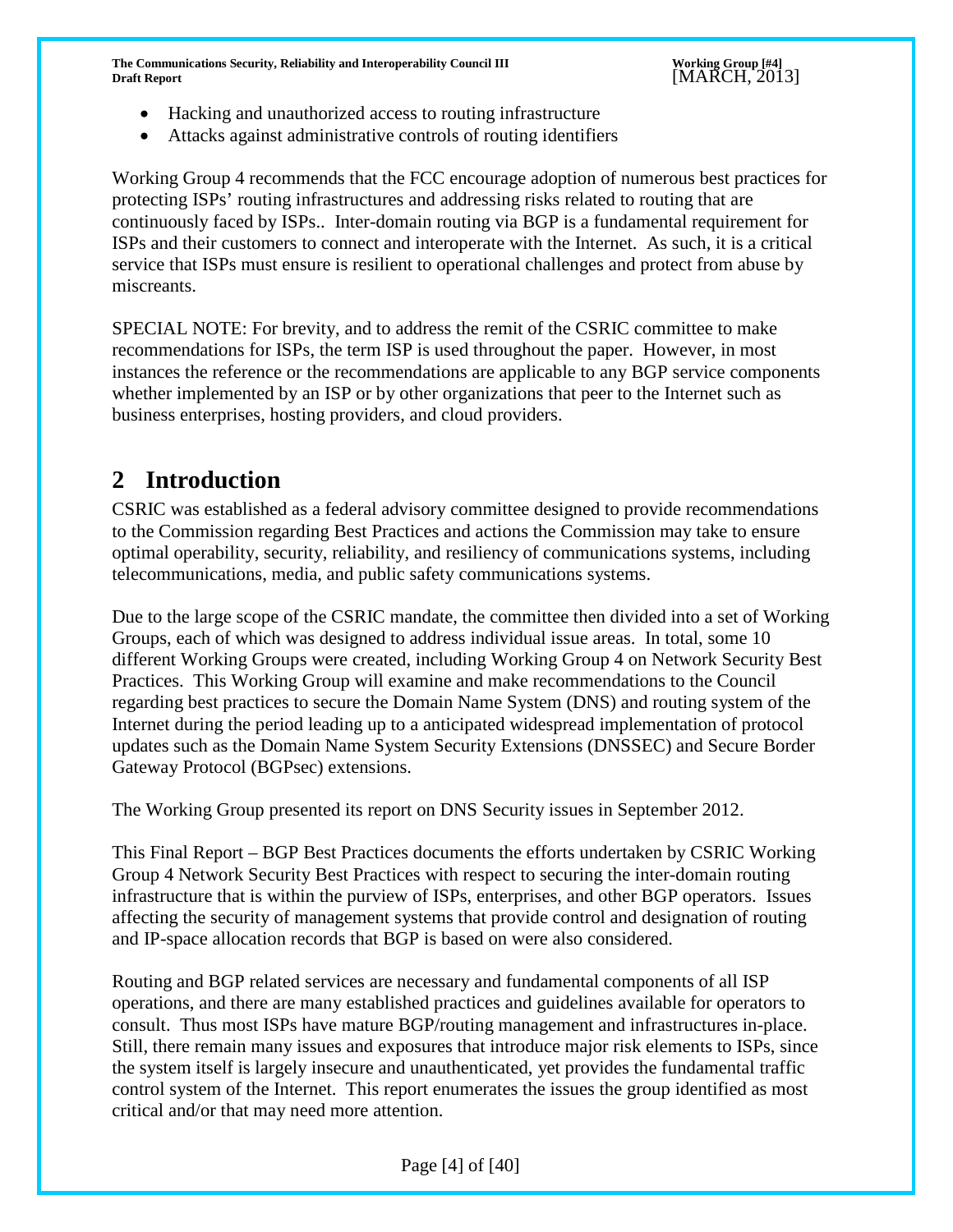## *2.1 CSRIC Structure*

**Communications Security, Reliability, and Interoperability Council (CSRIC) III** 



Page [5] of [40]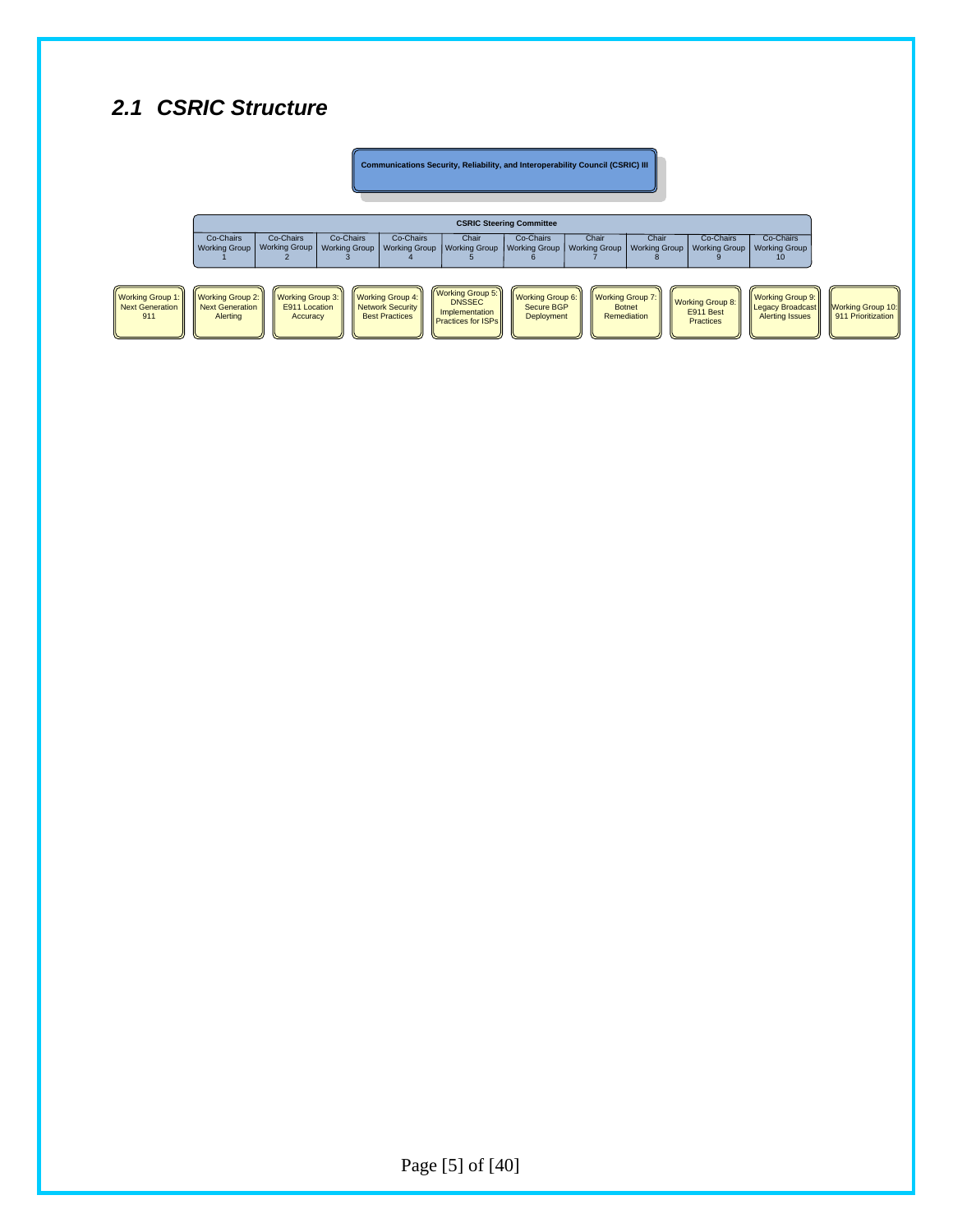Page [6] of [40]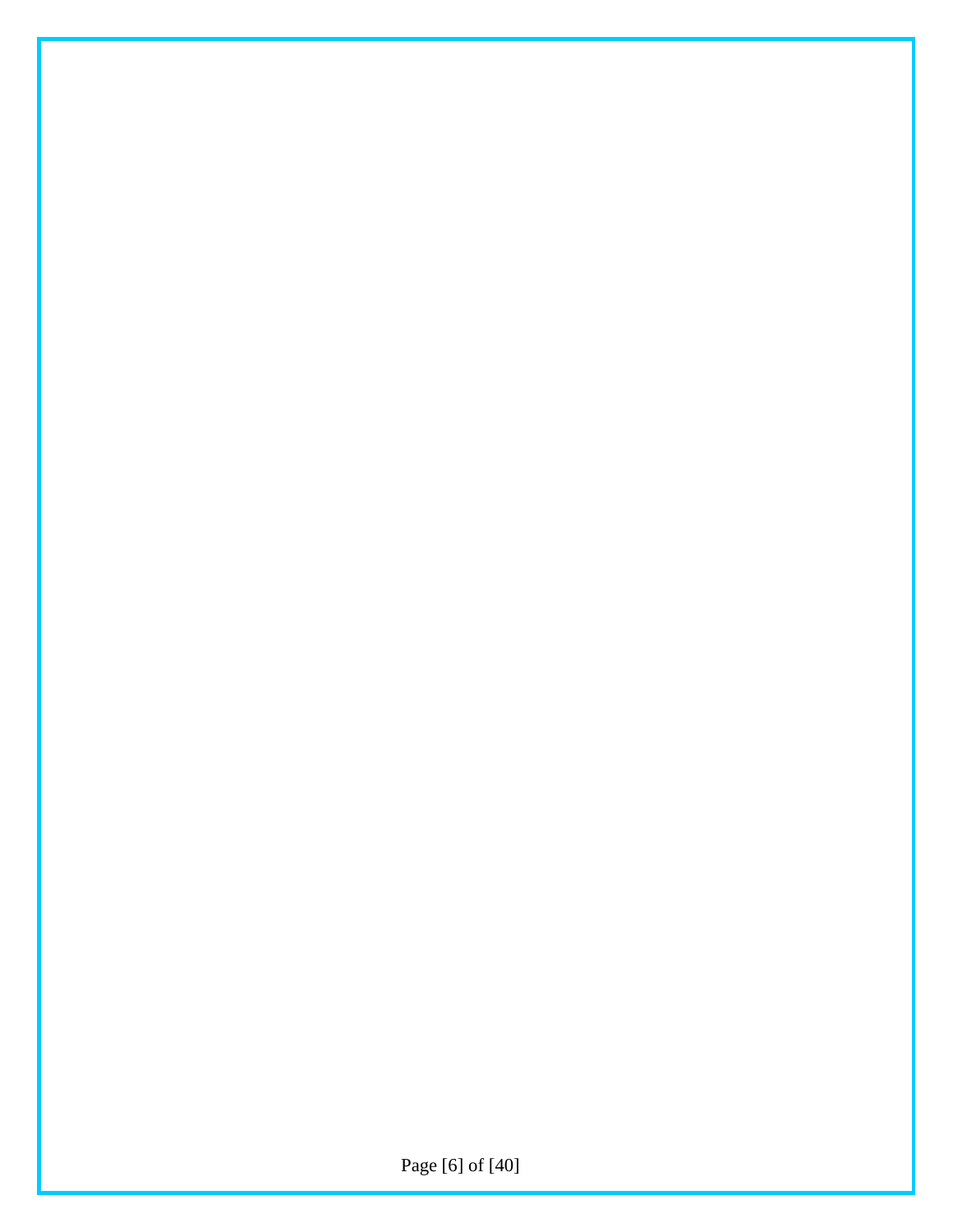## *2.2 Working Group [#4] Team Members*

Working Group [#4] consists of the members listed below for work on this report.

| Name                     | Company                                    |  |  |
|--------------------------|--------------------------------------------|--|--|
| Rodney Joffe - Co-Chair  | Neustar, Inc.                              |  |  |
| Rod Rasmussen - Co-Chair | <b>Internet Identity</b>                   |  |  |
| <b>Mark Adams</b>        | <b>ATIS (Works for Cox Communications)</b> |  |  |
| <b>Steve Bellovin</b>    | Columbia University                        |  |  |
| Donna Bethea-Murphy      | <b>Iridium</b>                             |  |  |
| Rodney Buie              | TeleCommunication Systems, Inc.            |  |  |
| Kevin Cox                | Cassidian Communications, an EADS NA Comp  |  |  |
| John Crain               | <b>ICANN</b>                               |  |  |
| Michael Currie           | Intrado, Inc.                              |  |  |
| Dale Drew                | Level 3 Communications                     |  |  |
| Chris Garner             | CenturyLink                                |  |  |
| Joseph Gersch            | Secure64 Software Corporation              |  |  |
| Jose A. Gonzalez         | <b>Sprint Nextel Corporation</b>           |  |  |
| <b>Kevin Graves</b>      | TeleCommunication Systems (TCS)            |  |  |
| Tom Haynes               | Verizon                                    |  |  |
| Chris Joul               | T-Mobile                                   |  |  |
| Mazen Khaddam            | Cox                                        |  |  |
| Kathryn Martin           | <b>Access Partnership</b>                  |  |  |
| <b>Ron Mathis</b>        | Intrado, Inc.                              |  |  |
| Danny McPherson          | Verisign                                   |  |  |
| Doug Montgomery          | <b>NIST</b>                                |  |  |
| Chris Oberg              | ATIS (Works for Verizon Wireless)          |  |  |
| Victor Oppleman          | <b>Packet Forensics</b>                    |  |  |
| <b>Elman Reyes</b>       | <b>Internet Identity</b>                   |  |  |
| Ron Roman                | <b>Applied Communication Sciences</b>      |  |  |
| <b>Heather Schiller</b>  | Verizon                                    |  |  |
| Jason Schiller           | Google                                     |  |  |
| <b>Marvin Simpson</b>    | Southern Company Services, Inc.            |  |  |
| <b>Tony Tauber</b>       | Comcast                                    |  |  |
| Paul Vixie               | <b>Internet Systems Consortium</b>         |  |  |
| <b>Russ White</b>        | Verisign                                   |  |  |
| <b>Bob Wright</b>        | AT&T                                       |  |  |

| Name                      | Company                                   |
|---------------------------|-------------------------------------------|
| Rodney Joffe – $Co-Chair$ | Neustar, Inc.                             |
| Rod Rasmussen - Co-Chair  | Internet Identity                         |
| <b>Mark Adams</b>         | ATIS (Works for Cox Communications)       |
| Steve Bellovin            | Columbia University                       |
| Donna Bethea-Murphy       | Iridium                                   |
| Rodney Buie               | TeleCommunication Systems, Inc.           |
| <b>Kevin Cox</b>          | Cassidian Communications, an EADS NA Comp |
| John Crain                | <b>ICANN</b>                              |
| Michael Currie            | Intrado, Inc.                             |
| Dale Drew                 | Level 3 Communications                    |

Page [7] of [40]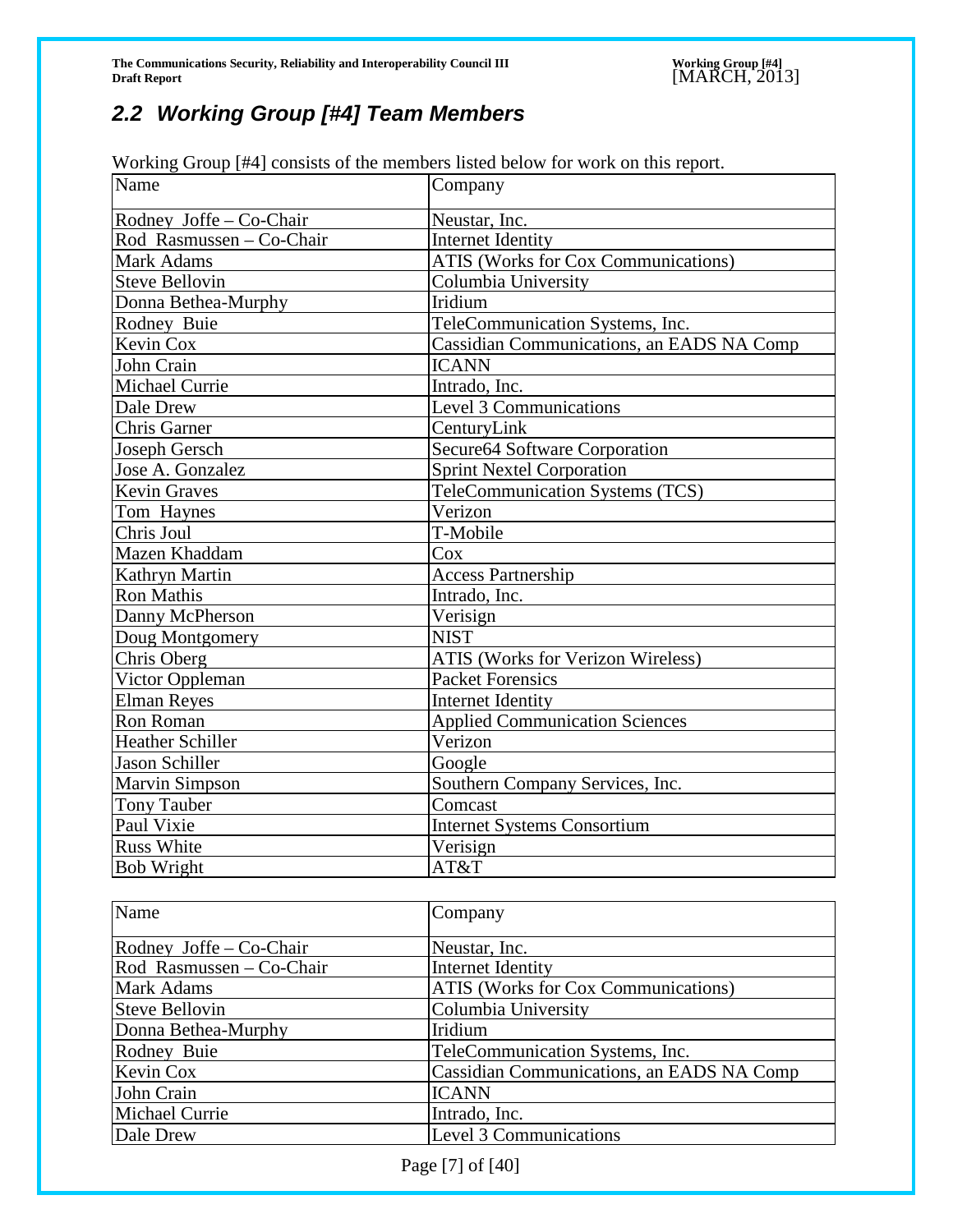| <b>Chris Garner</b>     | CenturyLink                              |  |
|-------------------------|------------------------------------------|--|
| Joseph Gersch           | Secure64 Software Corporation            |  |
| Jose A. Gonzalez        | <b>Sprint Nextel Corporation</b>         |  |
| <b>Kevin Graves</b>     | TeleCommunication Systems (TCS)          |  |
| Tom Haynes              | Verizon                                  |  |
| Chris Joul              | T-Mobile                                 |  |
| Mazen Khaddam           | Cox                                      |  |
| Kathryn Martin          | <b>Access Partnership</b>                |  |
| <b>Ron Mathis</b>       | Intrado, Inc.                            |  |
| Danny McPherson         | Verisign                                 |  |
| Doug Montgomery         | <b>NIST</b>                              |  |
| Chris Oberg             | <b>ATIS (Works for Verizon Wireless)</b> |  |
| Victor Oppleman         | <b>Packet Forensics</b>                  |  |
| <b>Elman Reyes</b>      | <b>Internet Identity</b>                 |  |
| Ron Roman               | <b>Applied Communication Sciences</b>    |  |
| <b>Heather Schiller</b> | Verizon                                  |  |
| Jason Schiller          | Google                                   |  |
| Marvin Simpson          | Southern Company Services, Inc.          |  |
| <b>Tony Tauber</b>      | Comcast                                  |  |
| Paul Vixie              | <b>Internet Systems Consortium</b>       |  |
| <b>Russ White</b>       | Verisign                                 |  |
| <b>Bob Wright</b>       | AT&T                                     |  |

**Table 1 - List of Working Group Members**

## **3 Objective, Scope, and Methodology**

#### **3.1 Objective**

This Working Group was convened to examine and make recommendations to the Council regarding best practices to secure the Domain Name System (DNS) and routing system of the Internet during the period leading up to what some anticipate might be widespread implementation of protocol updates such as the Domain Name System Security Extensions (DNSSEC) and Secure Border Gateway Protocol (BGPsec) extensions (though the latter outcome is not entirely uncontroversial).

DNS is the directory system that associates a domain name with an IP (Internet Protocol) address. In order to achieve this translation, the DNS infrastructure makes hierarchical inquiries to servers that contain this global directory. As DNS inquiries are made, their IP packets rely on routing protocols to reach their correct destination. BGP is the protocol utilized to identify the best available paths for packets to take between points on the Internet at any given moment. This foundational system was built upon a distributed unauthenticated trust model that has been mostly sufficient for over two decades but has some room for improvement.

These foundational systems are vulnerable to compromise through operator procedural mistakes as well as through malicious attacks that can suspend a domain name or IP address's availability, or compromise their information and integrity. While there are formal initiatives under way within the IETF (which has been chartered to develop Internet technical standards and protocols) that will improve this situation significantly, global adoption and implementation will take some time.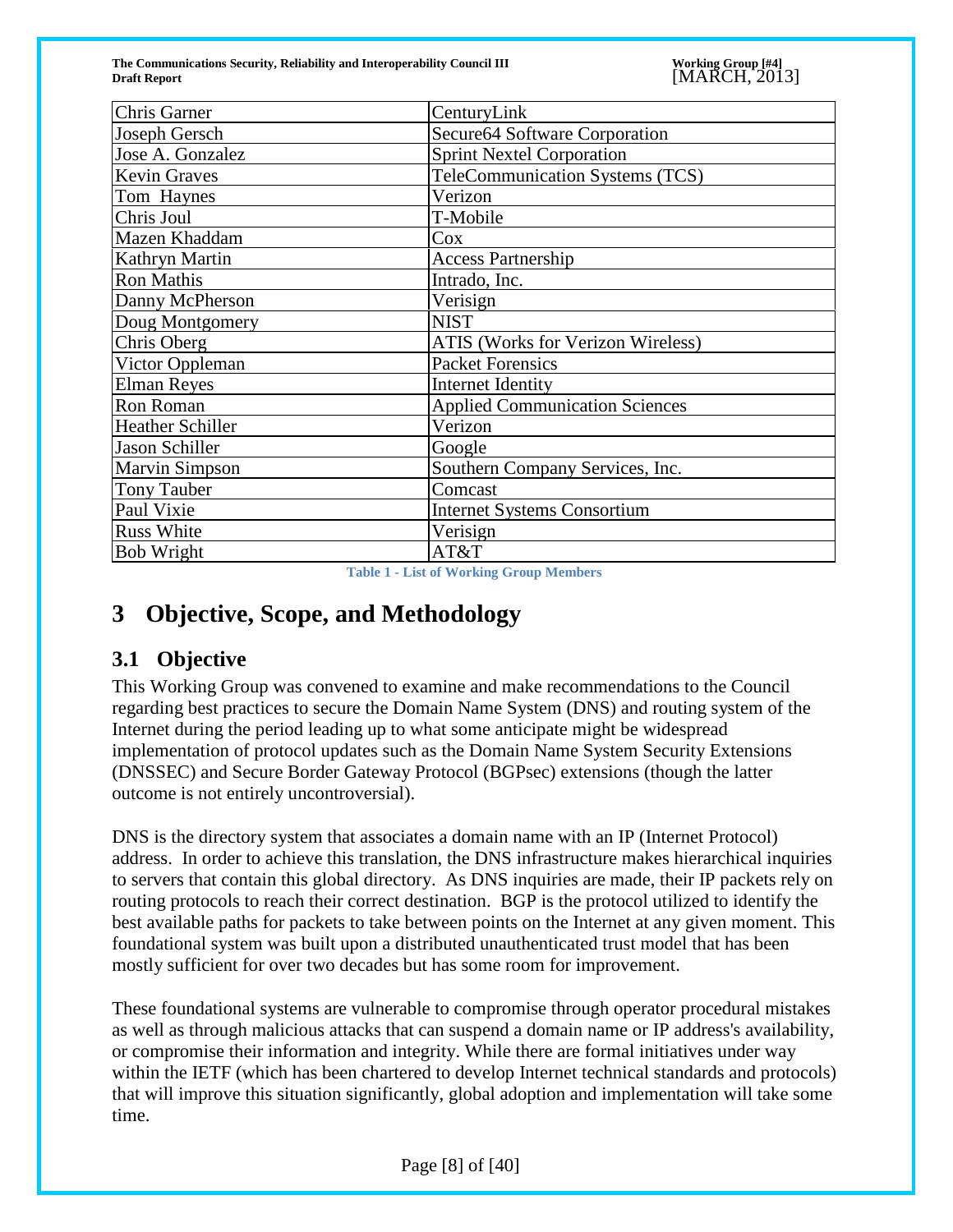This Working Group will examine vulnerabilities within these areas and recommend best practices to better secure these critical functions of the Internet during the interval of time preceding deployment of more robust, secure protocol extensions.

This report covers the BGP portion of these overall group objectives.

## **3.2 Scope**

Working Group 4's charter clearly delineates its scope to focus on two subsets of overall network security, DNS and routing. It further narrows that scope to exclude consideration of the implementation of DNSSEC (tasked to Working Group 5) and secure extensions of BGP (tasked to Working Group 6). While those groups deal with protocol modifications requiring new software and/or hardware deployments; WG4 is geared toward items that either don't require these extensions or are risks which are outside the scope of currently contemplated extensions.

For this report regarding BGP, the focus is on using known techniques within the Operator community. Some of these methods and the risks they seek to address are useful even in cases where protocol extensions are used in some future landscape.

## **3.3 Methodology**

With the dual nature of the work facing Working Group 4, the group was divided into two subgroups, one focused on issues in DNS security, another in routing security. Starting in December 2011, the entire Working Group met every two weeks via conference call(s) to review research and discuss issues, alternating between sub-groups. The group created a mailing list to correspond and launched a wiki to gather documents and to collectively collaborate on the issues. Additional subject matter experts were occasionally tapped to provide information to the working group via conference calls.

The deliverables schedule called for a series of reports starting in June 2012 that would first identify issues for both routing and DNS security, then enumerate potential solutions, and finally present recommendations. The initial deliverables schedule was updated in March in order to concentrate efforts in each particular area for separate reports. This first report on DNS security issues was presented in September 2012, and this, the second report on routing issues, is being published in March 2013.

Based on the discussions of the group, a list of BGP risks, potential solutions, and relevant BCP documents was created and refined over the course of the work. Subject matter experts in BGP then drove development of the initial documentation of issues and recommendations. These were then brought together into a full document for review and feedback. Text contributions, as completed, were reviewed, edited and approved by the full membership of Working Group 4.

## **4 Background**

## *4.1 Deployment Scenarios*

BGP is deployed in many different kinds of networks of different size and profiles. Many different recommendations exist to improve the security and resilience of the inter-domain routing system. Some of the advice can even appear somewhat contradictory and often the key decision can come down to understanding what is most important or appropriate for a given network considering its size, the number of external connections, number of BGP routers, size

Page [9] of [40]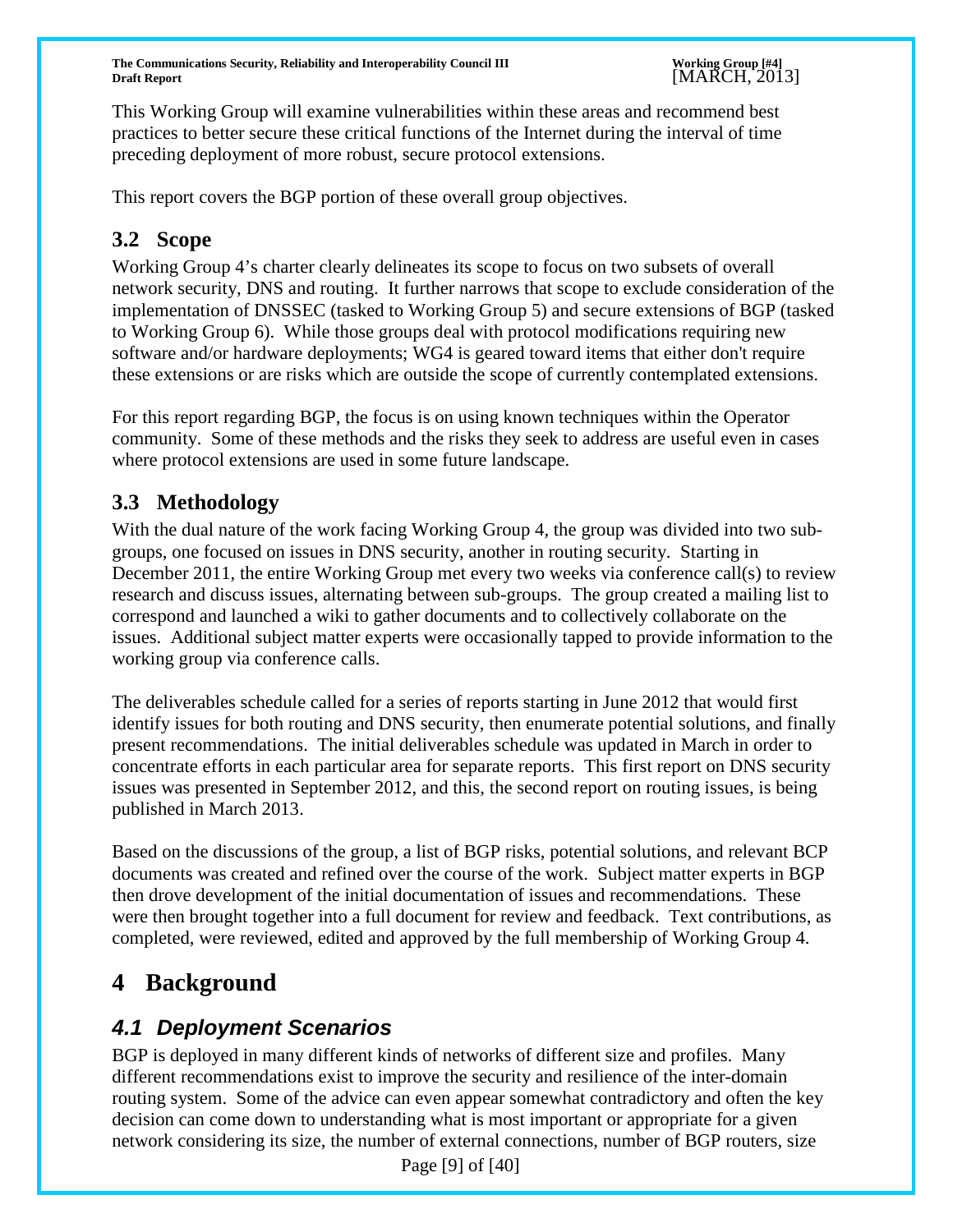and expertise of the staff and so forth.

We attempt to tailor the recommendations and highlight which are most significant for a given network operator's situation. Further background and information on routing operations can be found in the Appendix (Section 7) of this document for readers unfamiliar with this area of practice.

# **5 Analysis, Findings and Recommendations**

The primary threats to routing include:

- Risks to the routers and exchange of routing information
- Routing information that is incorrect or propagates incorrectly
- General problems with network operations

## *5.1 BGP Session-Level Vulnerability*

When two routers are connected and properly configured, they form a BGP peering session. Routing information is exchanged over this peering session, allowing the two peers to build a local routing table, which is then used to forward actual packets of information. The first BGP4 attack surface is the peering session between two individual routers, along with the routers themselves. Two classes of attacks are included here, *session hijacking* and *denial of service.*

#### **5.1.1 Session Hijacking**

The BGP session between two routers is based on the *Transport Control Protocol* (TCP), a session protocol also used to transfer web pages, naming information, files, and many other types of data across the Internet. Like all these other connection types, BGP sessions can be hijacked or disrupted, as shown in Figure 1.



*Figure 1: Session Hijacking*

In this diagram, the attack host can either take over the existing session between Routers A and B, or build an unauthorized session with Router A. By injecting itself into the peering between Routers A and B, the attacker can inject new routing information, change the routing information being transmitted to Router A, or even act as a "man in the middle," modifying the routing information being exchanged between these two routers.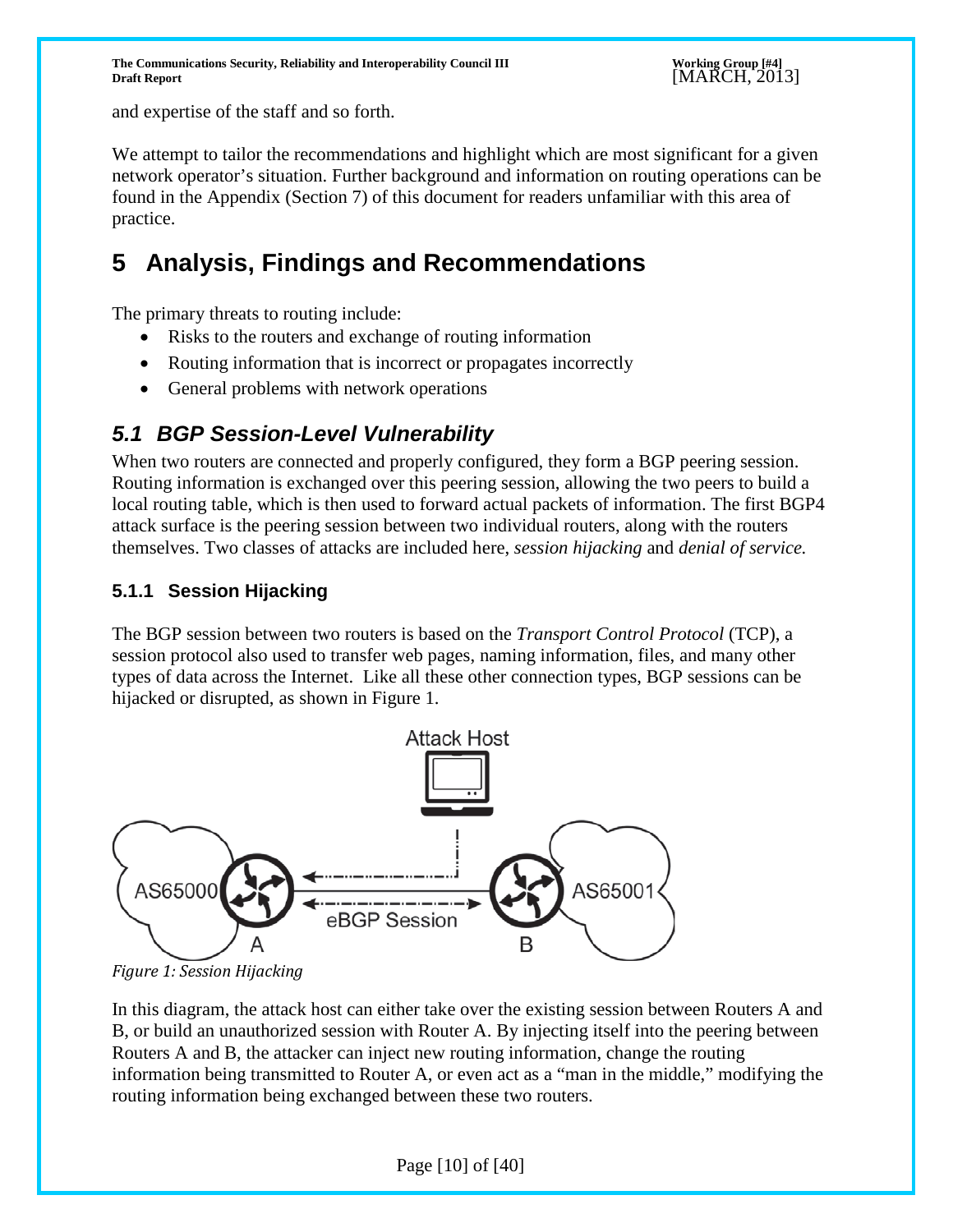#### **5.1.1.1 Session-Level Countermeasures**

Current solutions to these types of attacks center on secure hash mechanisms, such as HMAC-MD5 (which has been deprecated) and HMAC-SHA. These mechanisms rely on the peering routers sharing a key (a *shared key* – essentially a password) that is used to calculate a cryptographic hash across each packet (or message) transmitted between the two routers, and included in the packet itself. The receiving router can use the same key to calculate the hash. If the hash in the packet matches the locally calculated hash, the packet could have only been transmitted by another router that knows the shared key.

This type of solution is subject to a number of limitations. First, the key must actually be shared among the routers building peering sessions. In this case, the routers involved in the peering session are in different administrative domains. Coming to some uniform agreement about how keys are generated and communicated (e.g. phone, email, etc.) with the often hundreds of partners and customers of an ISP is an impractical task.

There is the possibility that any key sharing mechanism deployed to ease this administrative burden could, itself, come under attack (although such attacks have never been seen in the wild).

Lastly, some concerns have been raised that burden of cryptographic calculations could itself become a vector for a Denial-of-Service (DoS) attack by a directed stream of packets with invalid hash components. One way to deny service is to make the processor that is responsible for processing routing updates and maintaining liveness too busy to reliably process these updates in a timely manner. In many routers the processor responsible for calculating the cryptographic hash is also responsible for processing new routing information learned, sending out new routing information, and even transmitting keep-alive messages to keep all existing sessions up. Since calculating the cryptographic hash is computationally expensive, a smaller flood of packets with an invalid hash can consume all the resources of the processor, thus making it easier to cause the processor to be to busy.

Other mechanisms, such as the Generalized TTL Security Mechanism (GTSM, described in RFC 5082), focus on reducing the scope of such attacks. This technique relies on a feature of the IP protocol that would prevent an attacker from effectively reaching the BGP process on a router with forged packets from some remote point on the Internet. Since most BGP sessions are built across point-to-point links (on which only two devices can communicate), this approach would prevent most attackers from interfering in the BGP session. Sessions built over a shared LAN, such as is the case in some Internet exchanges, will be protected from those outside the LAN, but will remain vulnerable to all parties that are connected to the LAN.

This solution is more complicated to implement when BGP speaking routers are not directly connected. It is possible to count the number of hops between routers and limit the TTL value to only that number of hops. This will provide some protection, limiting the scope of possible attackers to be within that many hops. If this approach is used consider failure scenarios of devices between the pair of BGP speaking routers, what impact those failures will have on the hop count between the routers, and if you want to expand the TTL value to allow the session to remain up for a failure that increases the hop count.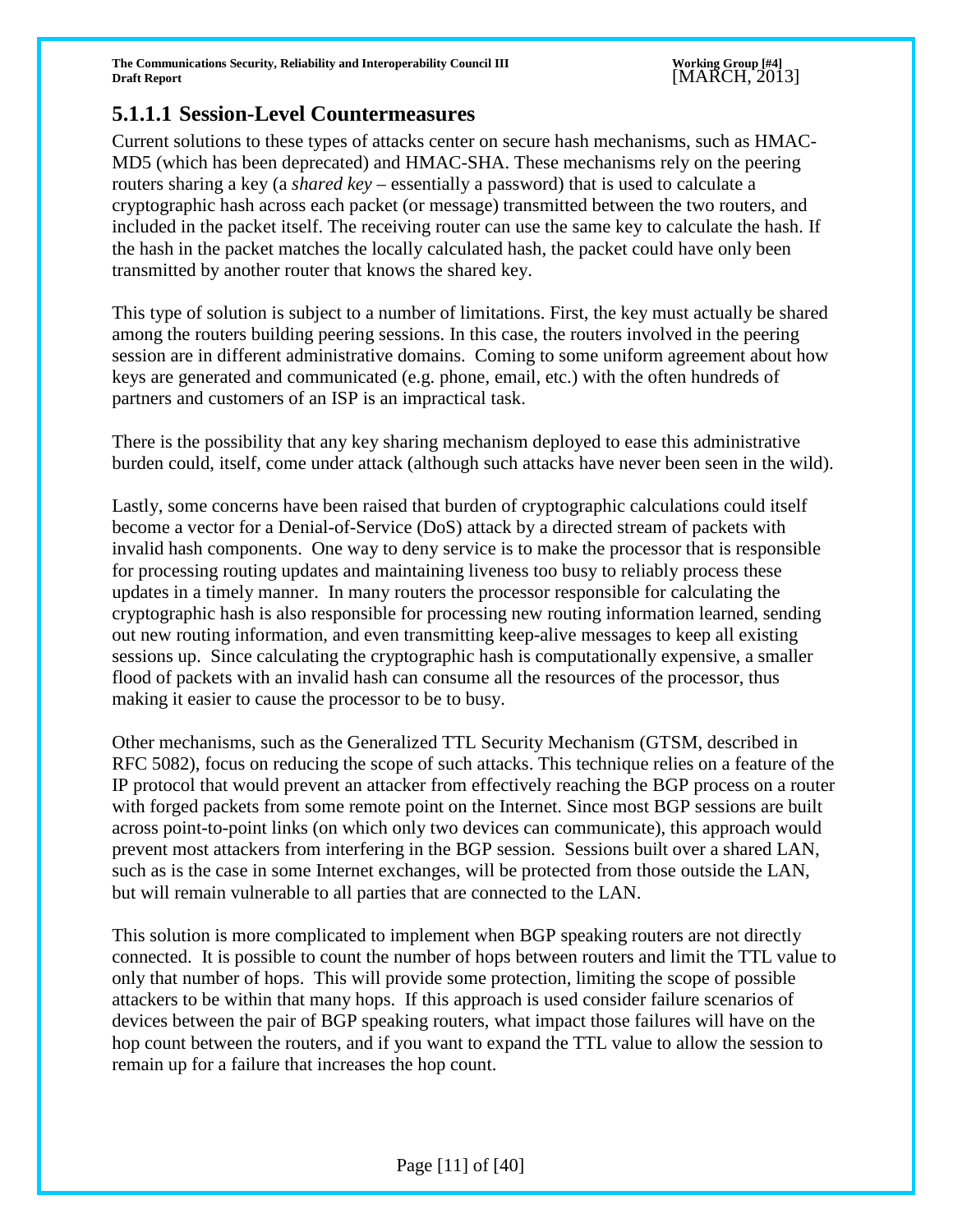## **5.1.1.2 Session-Level Current Recommendations**

For a network with a small (e.g., single-digit) number of eBGP neighbors, it is reasonable to follow the lead of what is specified by the upstream ISPs who may have a blanket policy of how they configure their eBGP sessions. A network with larger numbers of eBGP neighbors may be satisfied that they can manage the number of keys involved either through data-store or rubric. Note that a rubric may not always be feasible as you cannot ensure that your neighbors will always permit you to choose the key.

Managing the keys for a large number of routers involved in BGP sessions (a large organization may have hundreds or thousands of such routers) can be an administrative burden. Questions and issues can include:

- In what system should the keys be stored and who should have access?
- Should keys be unique per usage having only one key for internal usage and another key that is shared for all external BGP sessions?
- Should keys be unique per some geographical or geo-political boundary say separate keys per continent or per country or per router?
- Should keys be unique to each administrative domain, for example a separate key for each Autonomous System a network peers with?
- There is no easy way to roll over keys, as such changing a key is quite painful, as it disrupts the transmission of routing information, and requires simultaneous involvement from parties in both administrative domains. This makes questions of how to deal with the departure of an employee who had access to the keys, or what keys to use when peering in a hostile country more critical.

Another consideration is the operational cost of having a key. Some routing domains will depend on their peers to provide the key each time a new session is established, and not bother to make a record of the key. This avoids the problems of how to store the key, and ensure the key remains secure. However if a session needs to be recreated because configuration information is lost either due to accidental deletion of the configuration, or hardware replacement, then the key is no longer known. The session will remain down until the peer can be contacted and the key is re-shared. Often times this communication does not occur, and the peer may simply try to remove the key as a troubleshooting step, and note the session reestablishes. When this happens the peer will often prefer for the session to remain up, leaving the peering session unsecured until the peer can be contacted, and a maintenance window can be scheduled. For unresponsive peers, an unsecured peering session could persist, especially considering that the urgency to address the outage has now passed.

Despite these vulnerabilities having been widely known for a decade or more, they have not been implicated in any notable number of incidents. As a result some network operators have not found the cost/benefit trade-offs to warrant the operational cost of deploying such mechanisms while others have. Given these facts, the Working Group recommends that individual network operators continue to make their own determinations in using these countermeasures.

## **5.1.2 Denial of Service (DoS) Vulnerability**

Because routers are specialized hosts, they are subject to the same sorts of Denial of Service (DoS) attacks any other host or server is subject to. These attacks fall into three types:

Page [12] of [40]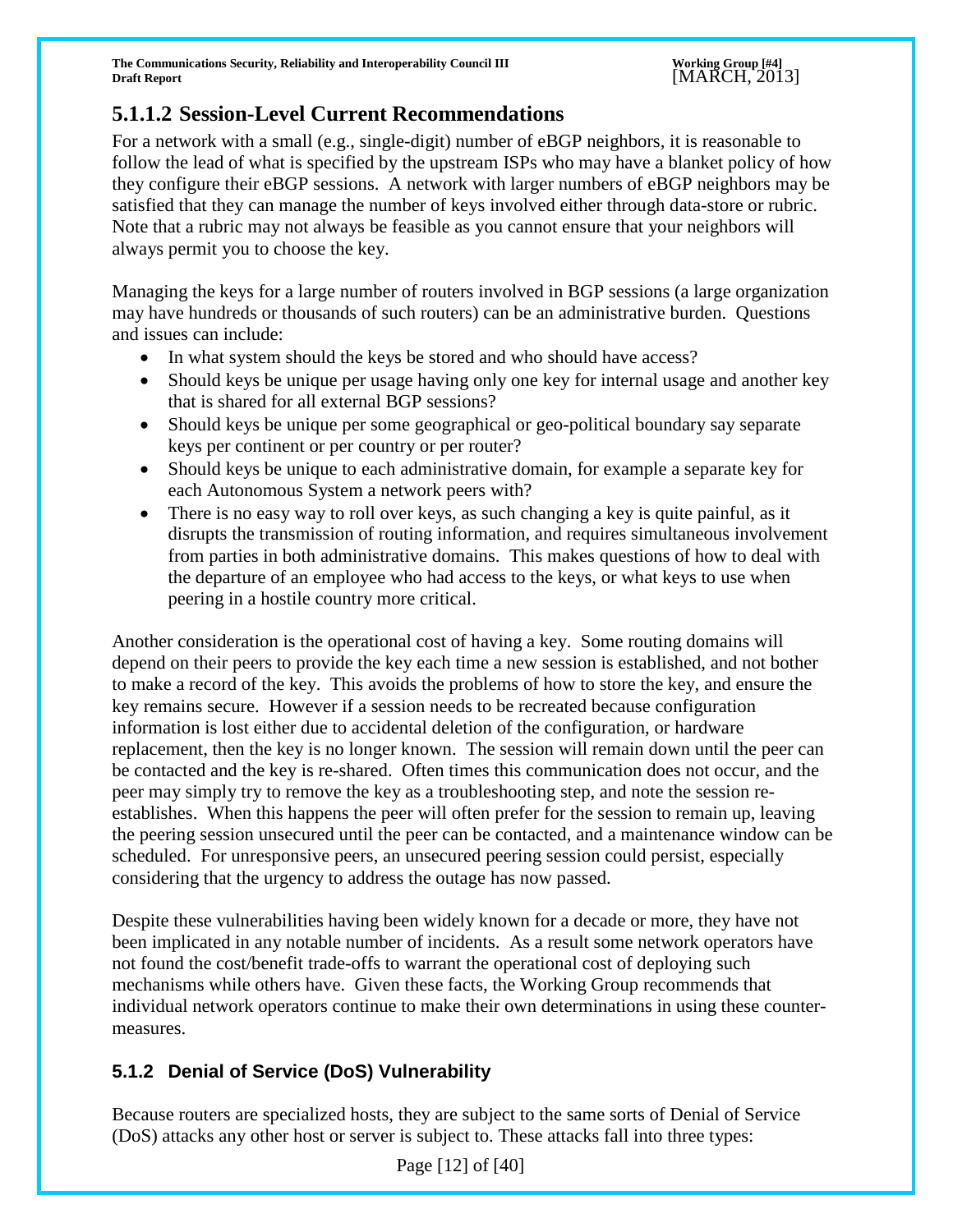- 1. Attacks that seek to consume all available interface bandwidth making it difficult for enough legitimate traffic to get through such as UDP floods and reflective attacks
- 2. Attacks that seek to exhaust resources such as consume all available CPU cycles, memory, or ports so that the system is too busy to respond such as TCP SYN attacks
- 3. Attacks utilizing specially crafted packets in an attempt to cause the system to crash or operate in an unexpected way such as buffer overflow attacks, or malformed packet attacks that create an exception that is not properly dealt with

Bandwidth exhaustion attacks attempt to use so much bandwidth that there is not enough available bandwidth for services to operate properly. This type of an attack can cause routers to fail to receive routing protocol updates or keep-alive messages resulting in out-of-date routing information, routing loops, or interruption of routing altogether, such as happens when a BGP session goes down and the associated routing information is lost.

Resource exhaustion attacks target traffic to the router itself, and attempt to make the router exhaust its CPU cycles or memory. In the case of the former, the router's CPU becomes too busy to properly process routing keepalives and updates causing the adjacencies to go down. In the case of the latter, the attacker sends so much routing protocol information that the router has no available memory to store all of the required routing information.

Crafted packets attacks attempt to send a relatively small number of packets that the router does not deal with appropriately. When a router receives this type of packet it may fill up interface buffers and then not forward any traffic on that interface causing routing protocols to crash and restart, reboot, or hang. In some cases the router CPU may restart, reboot, or hang likely causing loss of all topological and routing state. One example was the "protocol 55" attack, where some router vendors simply did not code properly how to deal with this traffic type.

Some routers are specialized to forward high rates of traffic. These routers often implement their forwarding capabilities in hardware that is optimized for high throughput, and implement the less demanding routing functions in software. As such bandwidth exhaustion attacks are targeted at the routers interfaces or the backplane between those interfaces, or the hardware responsible for making forwarding decisions. The other types of attack target the software responsible for making the routing decisions.

Due to the separation between routing and forwarding, a fourth class of attacks are targeted at exhausting the bandwidth of the internal interconnection between the forwarding components and the routing components.

The section below on "Denial-of-Service Attacks on ISP Infrastructure" contains a discussion of disruptive attacks besides those targeting the exchange of BGP routing information.

## **5.1.2.1 Denial of Service Countermeasures**

GTSM, described above, can be an effective counter to some forms of DoS attacks against routers, by preventing packets originating outside the direct connection between two BGP peers from being processed by the router under attack. GTSM cannot resolve simple buffer overflow problems, or DoS attacks that exploit weaknesses in packet processing prior to the TTL check, however.

Page [13] of [40]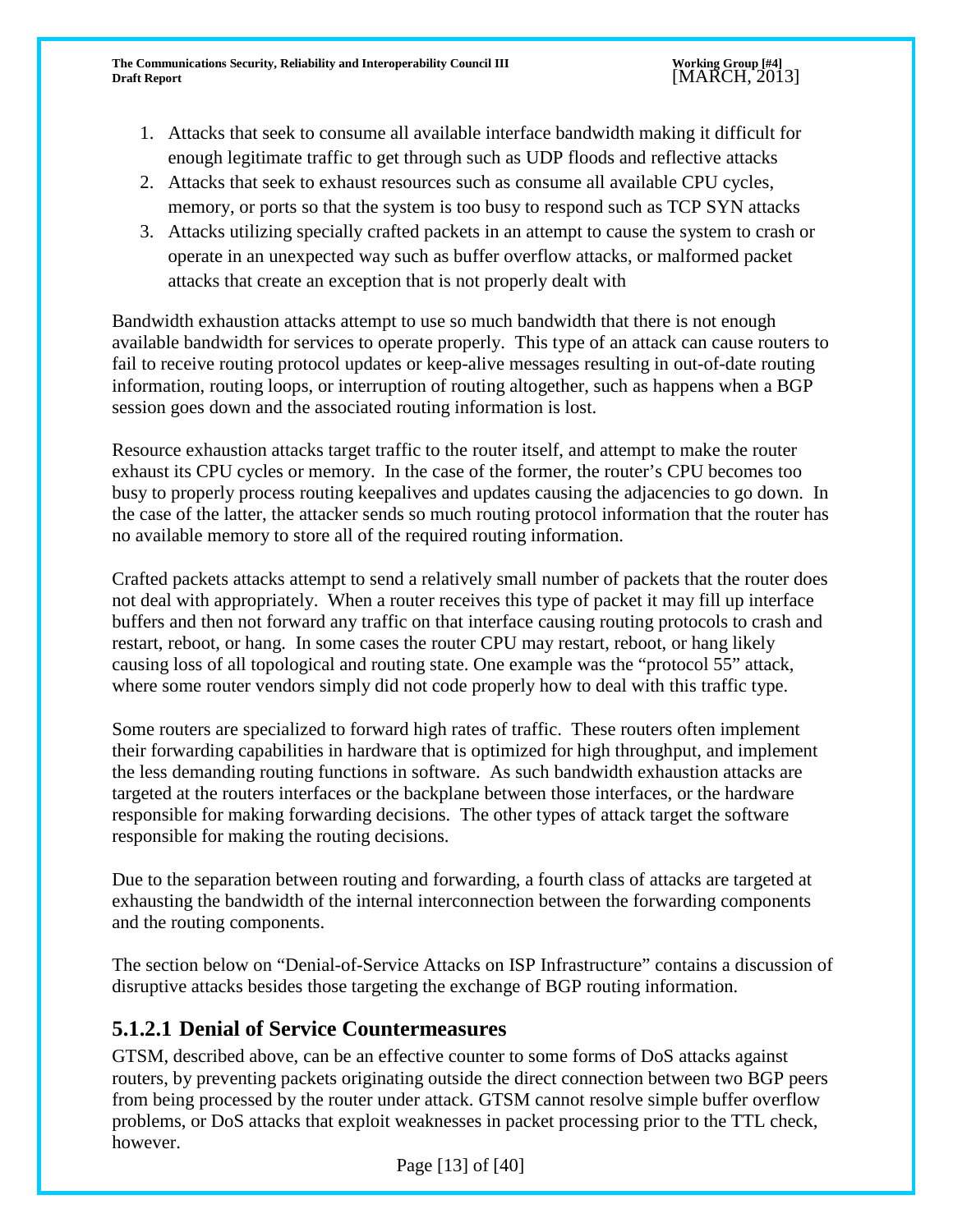Another mechanism currently used to prevent DoS attacks against routers is to simply make the interfaces on which the BGP session is running completely unreachable from outside the local network or the local segment. Using link-local addresses in IPv6, is one technique (with obviously limited applicability). Another approach is applying packet-filters on the relevant address ranges at the network edge. (This process is called *infrastructure filtering).* Other well-known and widely deployed DoS mitigation techniques can be used to protect routers from attack just as they can be used to protect other hosts. For instance, *Control Plane Policing* can prevent the routing process on a router from being overwhelmed with high levels of traffic by limiting the amount of traffic accepted by the router directed at the routing processor itself.

#### **5.1.2.2 Denial-of-Service Current Recommendations**

Since routers are essentially specialized hosts, mechanisms that can be used to protect individual routers and peering sessions from attack are widely studied and well understood. What prevents these techniques from being deployed on a wide scale?

Two things: the perception that the problem space is not large enough to focus on, and the administrative burden of actually deploying such defenses. For instance, when GTSM is used with infrastructure filtering, cryptographic measures may appear to be an administrative burden without much increased security. Smaller operators, and end customers, often believe the administrative burden too great to configure and manage any of these techniques.

Despite these vulnerabilities having been widely known for a decade or more, they have not been implicated in any notable number of incidents. As a result some network operators have not found the cost/benefit trade-offs to warrant the operational cost of deploying such mechanisms while others have. Given these facts, the Working Group recommends that individual network operators continue to make their own determinations in using these countermeasures.

In dealing with vulnerabilities due to "crafted packets", the vendor should provide notification to customers as the issues are discovered as well as providing fixed software in a timely manner.

Customers should make it a point to keep abreast of notifications from their vendors and from various security information clearing-houses.

## *5.1.2.2.1 Interface Exhaustion Attacks*

Recommendations include:

- 1. Understanding the actual forwarding capabilities of your equipment in your desired configuration
- 2. Examining your queuing configuration
- 3. Carefully considering which types of traffic share a queue with your routing protocols, and if that traffic can be blocked, rate-limited or forced to another queue
- 4. Understanding packet filtering capabilities of your equipment, and under what scenarios it is safe to deploy packet filters
- 5. When it is safe to do so, tactically deploy packet filers upstream from a router that is being attacked

Page [14] of [40]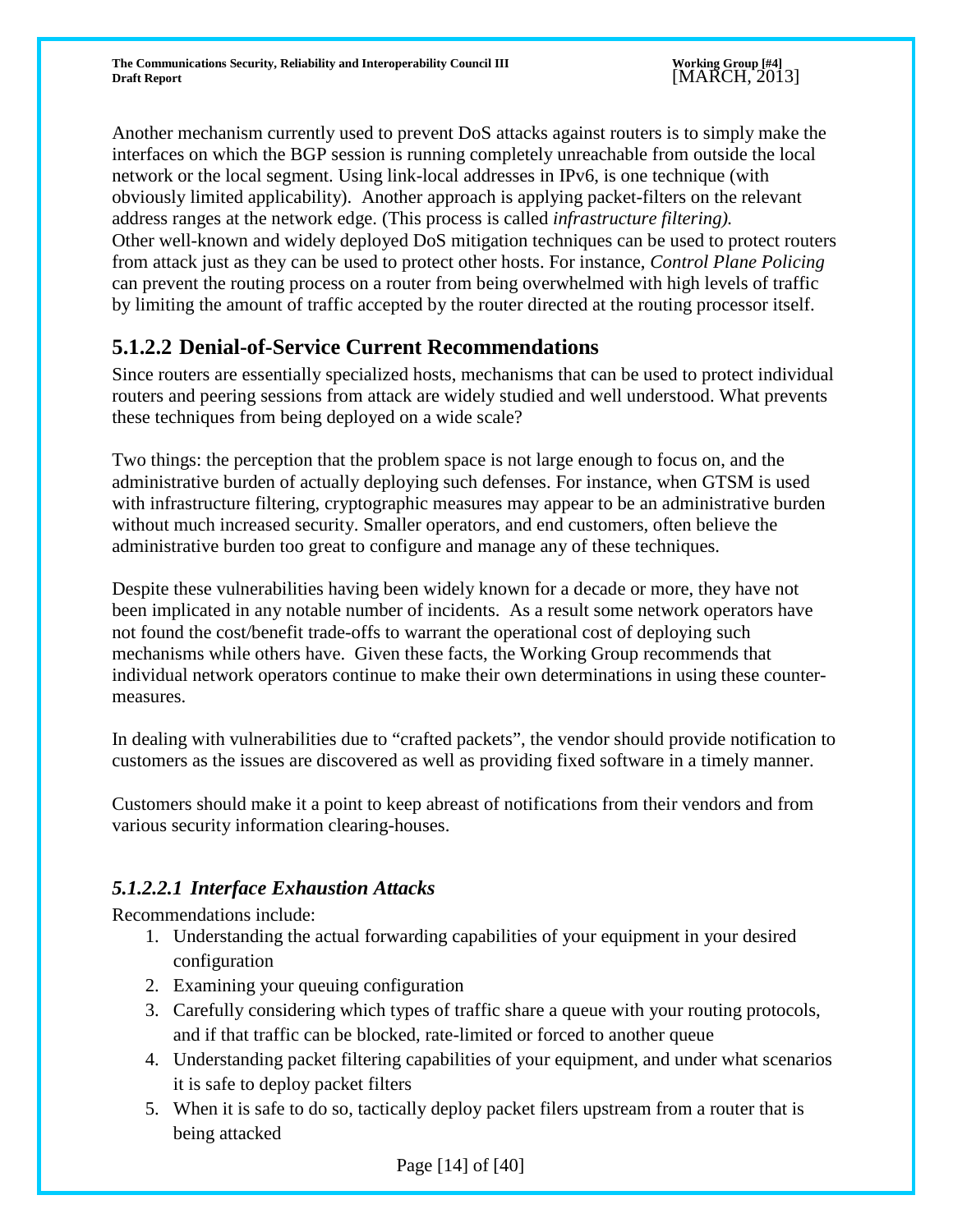The first thing to consider with regard to attacks that attempt to consume all available bandwidth is to determine the actual throughput of the router. It is not safe to assume that a router with two or more 100 Gigabit Ethernet interfaces can receive 100G on one interface and transmit that same 100G out another interface. Some routers can forward at line rate, and some routers cannot. Performance may vary with packet size, for example forwarding traffic in software is more taxing on the CPU as the number of packets increases.

The next thing to consider is outbound queuing of routers upstream from the router that is being attacked. Routers typically place routing protocol traffic in a separate Network Control (NC) queue. Determine the characteristics of this queue such as the queue depth and frequency of it being serviced. These values may be tunable. Also consider what types of traffic are placed in this queue, and specifically what traffic an outside attacker can place in this queue. Consider preventing users of the network from being able to place traffic in this queue if they do not need to exchange routing information with your network. For direct customers running eBGP, limit traffic permitted into the NC queue to only traffic required to support their routing protocols. Consider rate-limiting this traffic so no one customer can fill up the queue. Note that rate limits will increase convergence time, so test a customer configuration that is advertising and receiving the largest set of routes, and measure how long it takes to re-learn the routing table after the BGP session is reset with and without the rate limits.

If the attack traffic has a particular profile, and all traffic matching that profile can be dropped without impacting legitimate traffic than a packet filter can be deployed upstream from the router that is under attack. Ensure that a deploying a packet filter will not impact the performance of your router by testing packets filters with various types of attacks and packet sizes on your equipment in a lab environment. Ensure that total throughput is not decreased, and that there is not a particular packet per second count that causes the router to crash, or become unresponsive, or stop forwarding traffic reliably, cause routing protocols to time out, etc.

If the upstream router belongs to a non-customer network, you will need to work with them to mitigate the attack. Additional bandwidth on the interconnect may allow you to move the bottleneck deeper into your network where you can deal with it.

Often the IP destination of these attacks is something downstream from the router. It is possible that some or all of the attack traffic may be destined to the router. In that case some of the mitigation techniques in the next section may also be helpful.

#### *5.1.2.2.2 Resource Exhaustion Attacks*

Recommendations include:

- 1. Consider deploying GTSM
- 2. Consider making router interfaces only reachable by directly connected network
- 3. Consider only permitting traffic sourced from configured neighbors
- 4. Consider deploying MD5
- 5. Deploy maximum prefixes

The first set of recommendations is to consider deploying mechanisms that restrict who can send routing protocol traffic to a router. The second set of recommendations restricts how much routing protocol state a neighbor can cause a router to hold.

Page [15] of [40]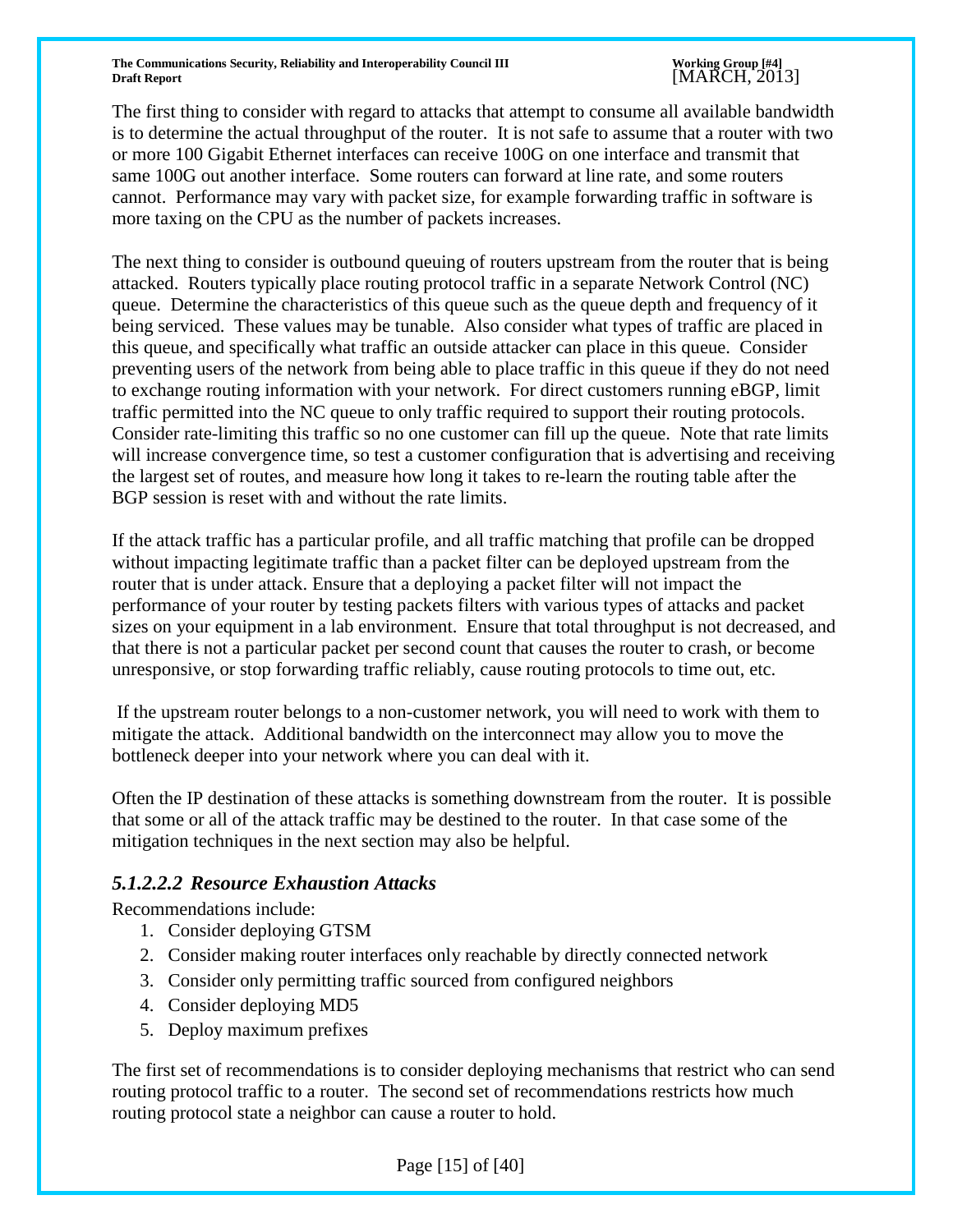GTSM, described above, can be an effective counter to some forms of DoS attacks against routers, by limiting who can send routing protocol traffic to the router by a configured hop-count radius. GTSM works by preventing packets originating outside the direct connection between two BGP peers from being processed by the router under attack. GTSM cannot resolve simple buffer overflow problems, or DoS attacks that exploit weaknesses in packet processing prior to the TTL check, however.

Another mechanism currently used to prevent DoS attacks against routers is to simply make the interfaces on which the BGP session is running completely unreachable from outside the local network or the local segment. Using link-local addresses in IPv6, is one technique (with obviously limited applicability). Another approach is applying packet-filters on the relevant address ranges at the network edge. (This process is called *infrastructure filtering).*

Some routers can dynamically generate packet filters from other portions of the router configuration. This enables one to create an interface packet filter that only allows traffic on the BGP ports from source IP addresses that belong to a configured neighbor. This means attempts to send packets to the BGP port by IP addresses that are not a configured neighbor will be dropped right at the interface.

The same session level protections discussed earlier, such as MD5 can also limit who can send routing information to only those routers or hosts that have the appropriate key. As such this is also an effective mechanism to limit who can send routing protocol traffic. While these packets will be processed by the router, and could possibly tax the CPU, they cannot cause the router to create additional routing state such as adding entried to the Routing Information Base (RIB) or Forwarding Information Base (FIB).

Lastly each neighbor should be configured to limit the number of prefixes they can send to a reasonable value. A single neighbor accidentally or intentionally de-aggregating all of the address space they are permitted to send could consume a large amount of RIB and FIB memory, especially with the large IPv6 allocations.

#### *5.1.2.2.3 Crafted Packet Attacks*

Crafted packet attacks typically occur when a router receives some exception traffic that the vendor did not plan for. In some cases it may be possible to mitigate these attacks by filtering the attack traffic if that traffic has a profile that can be matched on and all traffic matching that profile can be discarded. More often then not, this is not the case.

In all cases the vendor should provide new code that deals with the exception.

Recommendations include keeping current with all SIRT advisories from your vendors. When vulnerability is published move quickly to upgrade vulnerable versions of the code. This may require an upgrade to a newer version of the code or a patch to an existing version.

For larger organizations that have extensive and lengthy software certification programs, it is often more reasonable to ask the vendor to provide a patch for the specific version(s) of code that organization is running. If possible the vendor should provide the extent to which the code is modified to quantify how substantial the change is in order to help the provide plan what should be included in the abbreviated software certification tests.

Page [16] of [40]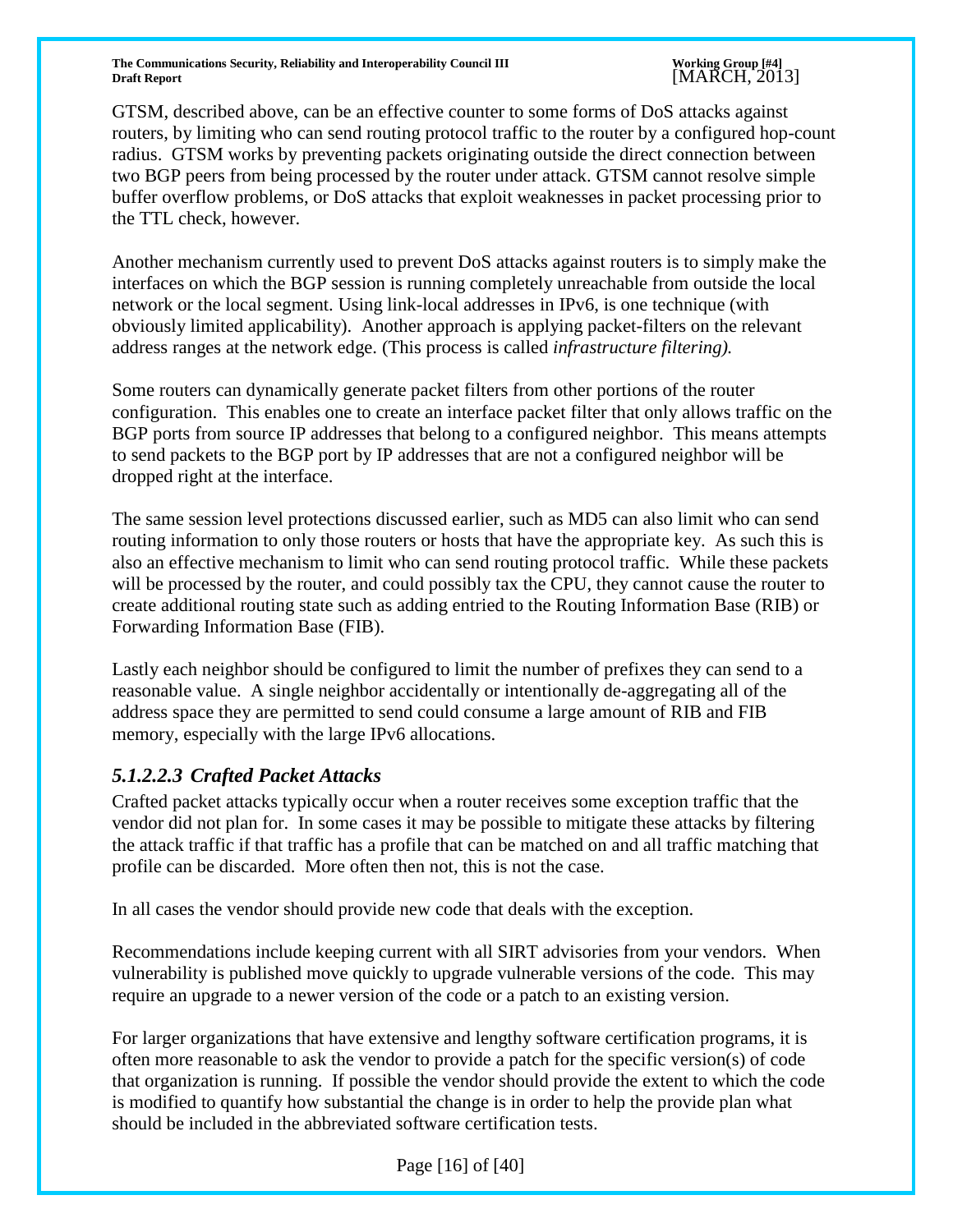For smaller organizations, or organizations that complete little or no software certification, the newer version of code with the fix in place should be deployed. Generally this is deployed cautiously at first to see if issues are raised with a limited field trail, followed by a more widespread deployment.

#### *5.1.2.2.4 Internal Bandwidth Exhaustion Attacks*

Other well-known and widely deployed DoS mitigation techniques can be used to protect routers from attack just as they can be used to protect other hosts. For instance, *Control Plane Policing* can prevent the routing process on a router from being overwhelmed with high levels of traffic by limiting the amount of traffic accepted by the router directed at the routing processor itself.

One should consider not only the impact on the router CPU, but also the impact on the bandwidth between the forward components and the router CPU. There may be some internal queuing in place on the interconnect between the forwarding components and the router CPU. It may be possible to influence which queue routing protocol traffic is placed in, or with queue traffic generated by customers is placed in, the depths and or servicing of these queues in order to separate and minimize the ability of non-routing traffic to impact routing traffic. If traffic generated by customers (for routing protocols or otherwise) can crowd out a network's internal routing protocol traffic, then operators may consider separately rate limiting this customer traffic.

#### **5.1.3 Source-address filtering**

Many Internet security exploits hinge on the ability of an attacker to send packets with spoofed source IP addresses. Masquerading in this way can give the attacker entre to unauthorized access at the device or application level and some BGP vulnerabilities are also in this category. The problem of source-spoofing has long been recognized and countermeasures available for filtering at the interface level.

#### **5.1.3.1 Source-address spoofing example**

Consider the diagram below which illustrates the legitimate bi-directional traffic flow between two hosts on the left-hand side. An attacker connected to another network can send IP packets with a source address field set to the address of one of the other machines, unless filtering is applied at the point that that attacker's host or network attaches to AS65002.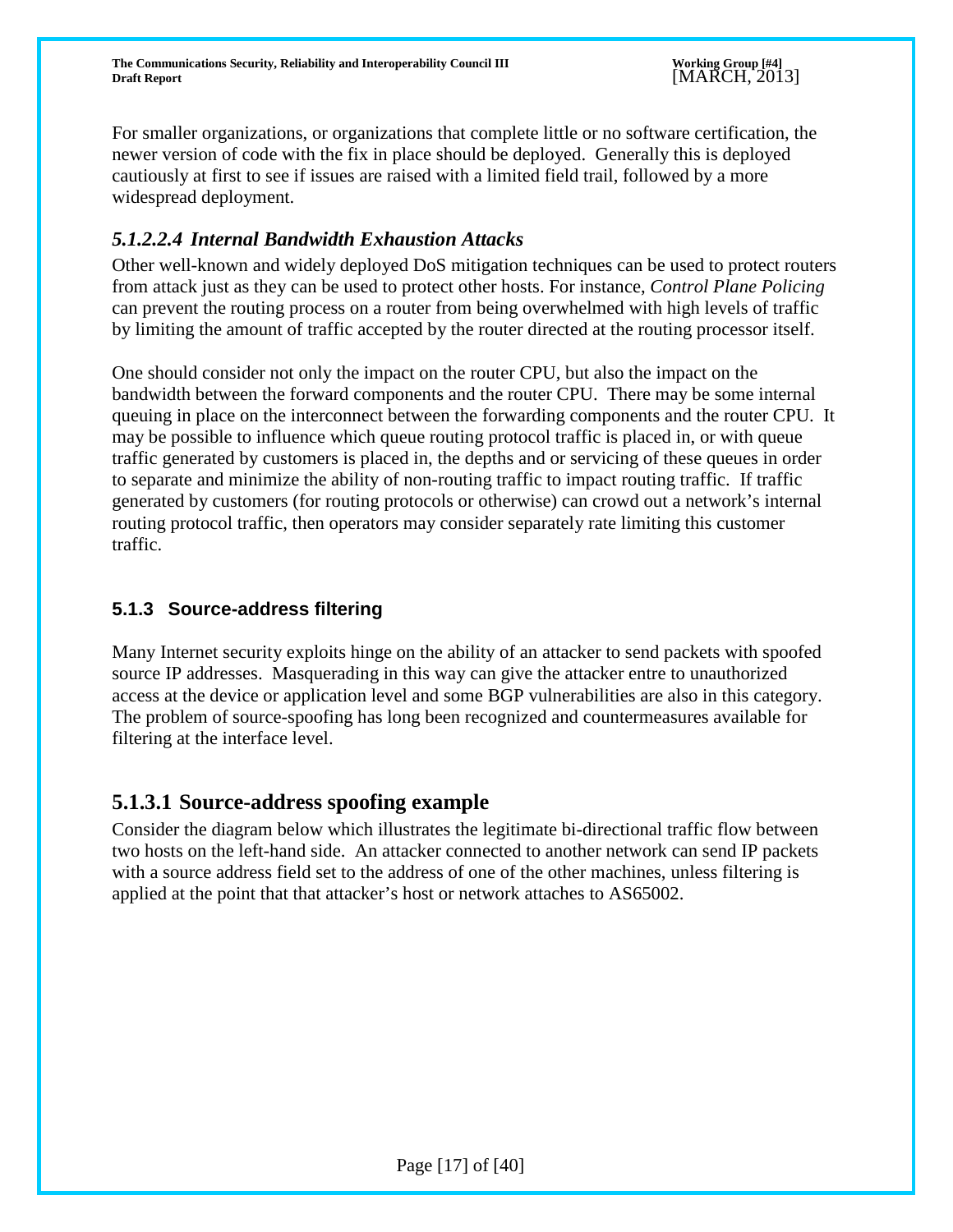

## **5.1.3.2 Source-address spoofing attacks**

Though most IP transactions are bi-directional, attacks utilizing spoofed source IPs do not require bi-directional communication but instead exploit particular protocol or programmatic semantic weaknesses.

Exploits using this technique have covered many areas over the years including these types followed by some examples.

- Attacks against services which rely only on source IP of the incoming packet for authorization
- rsh, rlogin, NFS, Xwindows, etc.
- Attacks where the unreachability of the source can be exploited
- TCP SYN floods which exhaust resources on the server
- Attacks where the attacker masquerades as the "victim"
- Small DNS or SNMP requests resulting in highly asymmetric data flow back toward the victim
- Abusive traffic which result in the legitimate user getting blocked from the server or network

## **5.1.3.3 Source-address filtering challenges**

The barriers to implementing these countermeasures have ranged from lack of vendor support to lack of solid motivation to implement them.

• Lack of proper vendor support: In older implementations of network devices, filtering based on the source address of a packet was performed in software, rather than hardware, and thus had a major impact on the rate of forwarding through the device. Most modern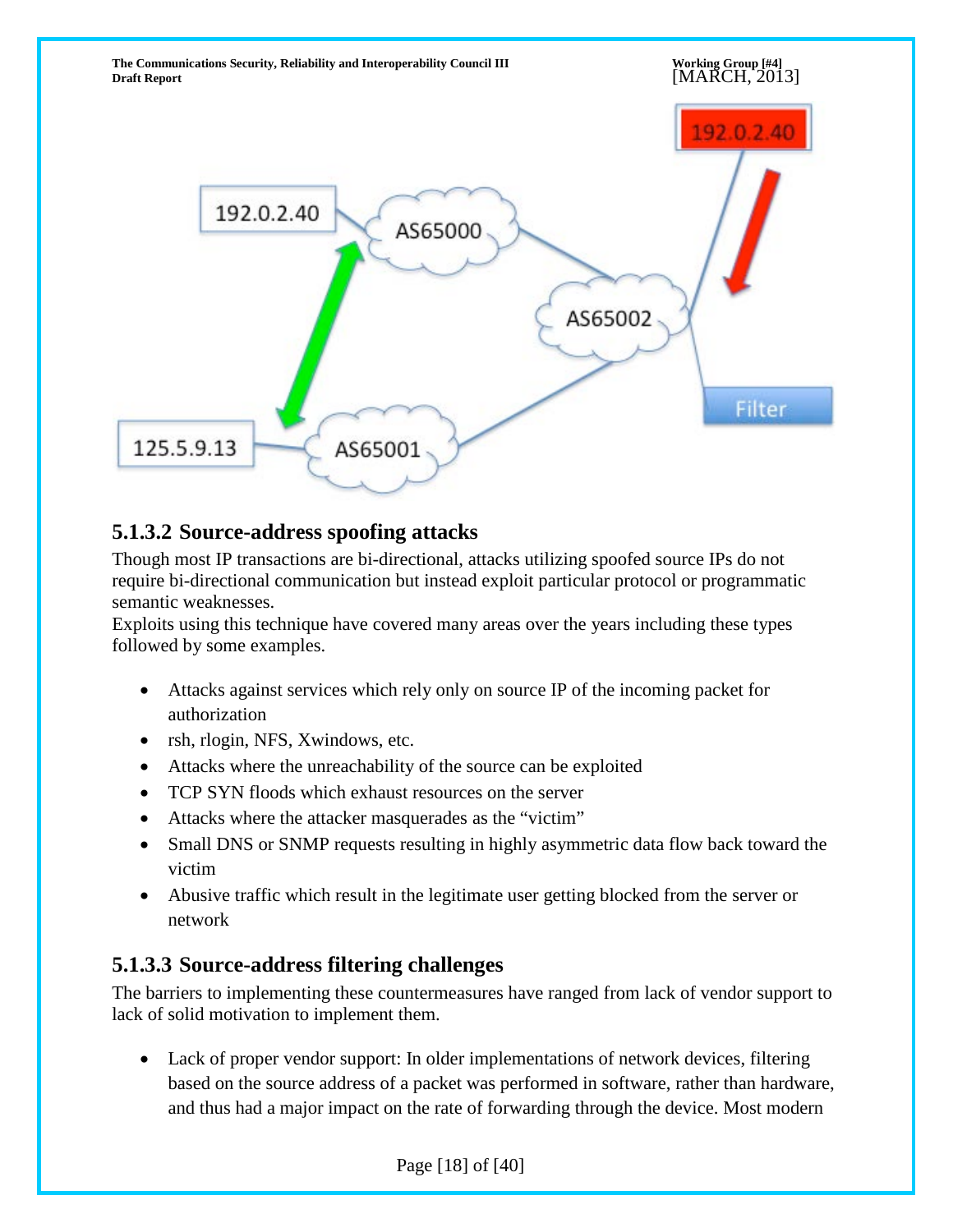network equipment can perform source filtering in the hardware switching path, eliminating this barrier to deployment.

- Lack of scalable deployment and configuration management: In older deployments, filters based on the source of traffic was configured and managed manually, adding a large expense to the entity running the network. This barrier has largely been resolved through remote triggered black hole, unicast Reverse Path Forwarding (uRPF), and loose uRPF options.
- Fear of interrupting legitimate traffic, for example in multi-homed situations: Vendors have created flexibility in uRPF filtering to reduce or eliminate this barrier. Future possible additions include "white lists," which would allow traffic to pass through a uRPF check even though it didn't meet the rules.
- Lack of business motivation: Unilateral application of these features does not benefit or protect a network or its customers directly; rather, it contributes to the overall security of the Internet. Network operators are realizing that objection to incurring this "cost" is being overcome by the realization that if everyone performs this type of filtering, then everyone benefits.

## **5.1.3.4 Source-address filtering recommendations**

Filtering should be applied as close as possible to the entry point of traffic. Wherever one host, network, or subnet is attached, a feature such as packet filtering, uRPF, or source-addressvalidation should be used. Ensure adequate support from equipment vendors for subscribermanagement systems (e.g. for Cable and DSL providers) or data-center or campus routers and switches.

Stub networks should also filter traffic at their borders to ensure IP ranges assigned to them *do not* appear in the source field of incoming packets and *only* those ranges appear in the source field of outgoing packets.

Transit networks should likewise use features such as uRPF. Strict mode should be used at a border with a topological stub network and loose mode between transit networks.

Transit networks that provide connectivity primarily stub networks, such as consumer ISPs, should consider uRPF strict mode on interfaces facing their customers. If these providers provide a home router to their customers they should consider making uRPF part of the default home router configuration.

Transit networks that provide connectivity to a mix of stub networks and multi-homed networks must consider the administrative burden of configuring uRPF strict mode only on stub customers and uRPF loose mode, or no uRPF on customers that are, or become multi-homed.

When using uRPF loose mode with the presence of a default route, one must special care to consider configuration options to include or exclude the default route.

The value of loose mode uRPF with networks in the default free zone is debatable. It will only prevent traffic with a source address of RFC-1918 space and dark IPs (IP addresses that are not routed on the Internet). Often these dark IP addresses are useful for backscatter techniques and

Page [19] of [40]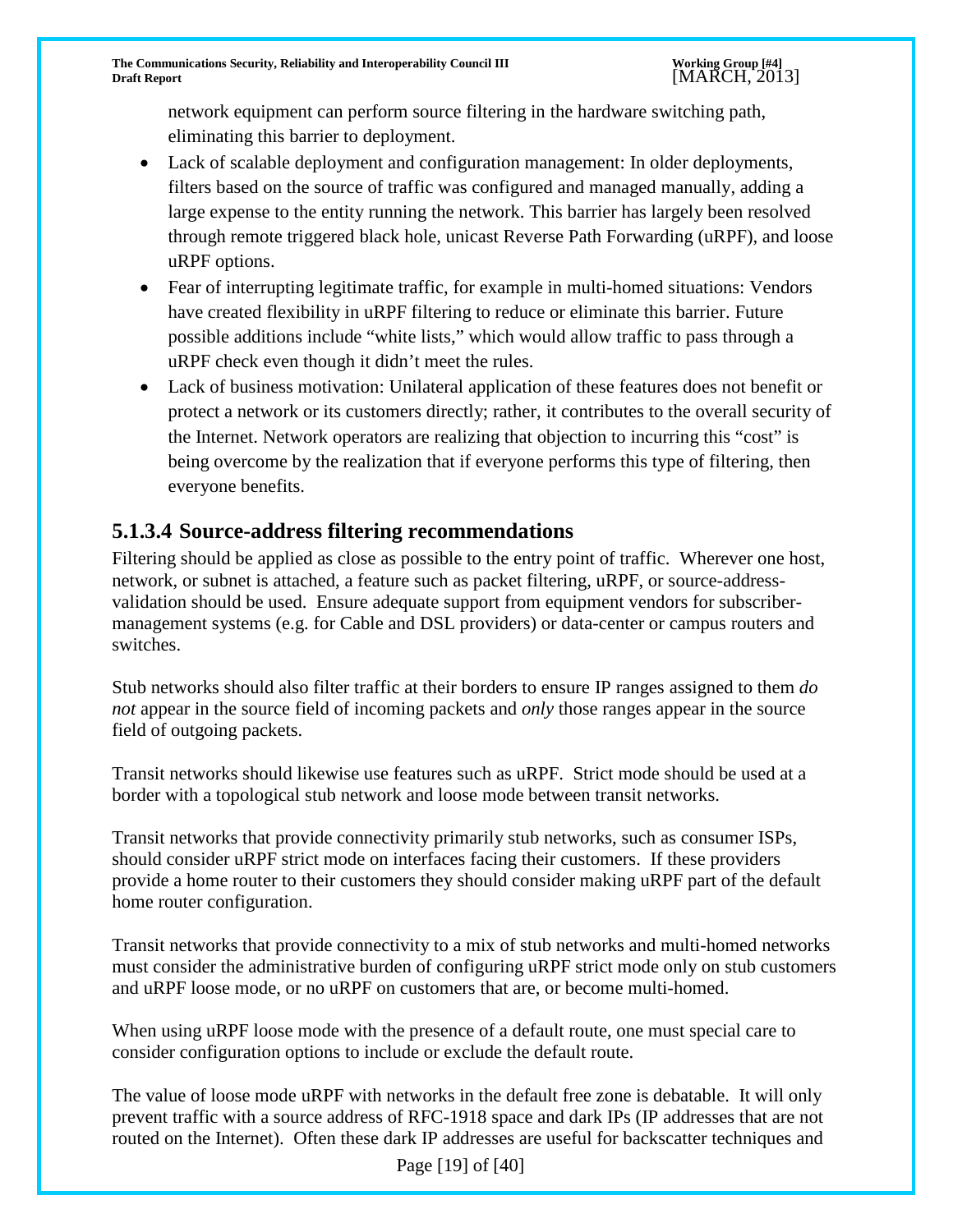**The Communications Security, Reliability and Interoperability Council III Working Group [#4] Draft Report** [MARCH, 2013]

tracing the source(s) of a spoofed DoS attack. It is also important to consider if RFC-1918 addresses are used internal to the transit provider's network. This practice may become more common if ISPs implement Carrier Grade NAT.

It is also worth pointing out that some business customers depend on VPN software that is poorly implemented, and only changes the destination IP address when re-encapsulating a packet. If these customers are using non-routed IP addresses in their internal network then enabling uRPF will break these customers.

It is important to measure the impact of forwarding when enabling uRPF. Even when uRPF is implemented in hardware, the router must lookup the destination as well as the source. A double lookup will cause forwarding throughput to be reduced by half. This may have no in the forwarding rate if the throughput of the forwarding hardware is more than twice the rate of all the interfaces it supports.

Further, more detailed advice and treatment of this subject can be found in:

- IETF BCP38/RFC 2827 Network Ingress Filtering<sup>[1](#page-2-0)</sup>
- BCP 84/RFC 3704 Ingress Filtering for Multihomed Networks<sup>[2](#page-19-0)</sup>

## *5.2 ICANN SAC004 Securing the EdgeBGP Injection and Propagation Vulnerability*

A second form of attack against the routing information provided by BGP4 is through injection of misleading routing information, as shown in figure 2.



*Figure 2: A Prefix Hijacking Attack*

In this network, AS65000 has authority to originate 192.0.2.0/24. Originating a route, in this context, means that computers having addresses within the address space advertised are actually reachable within your network — that a computer with the address 192.0.2.1, for instance, is physically attached to your network.

Assume AS65100 would like to attract traffic normally destined to a computer within the 192.0.2.0/24 address range. Why would AS65100 want to do this? There are a number of possible motivations, including:

 $1$  http://tools.ietf.org/html/bcp38

<span id="page-19-0"></span><sup>2</sup> http://tools.ietf.org/html/bcp84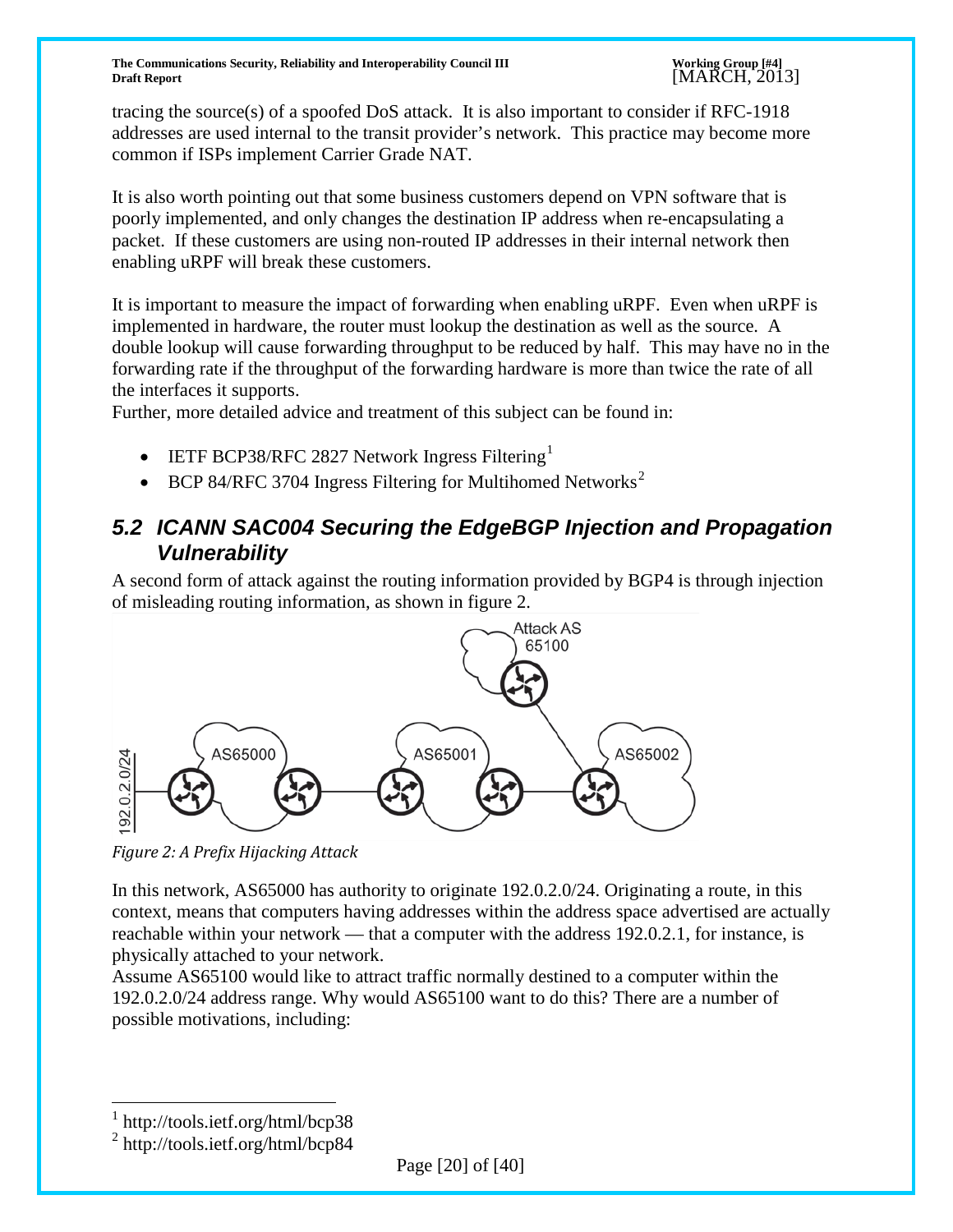The Communications Security, Reliability and Interoperability Council III **Draft Report** [MARCH, 2013]

- A server with an address in this range accepts logins from customers or users, such as a financial web site, or a site that hosts other sensitive information, or information of value
- A server with an address in this range processes information crucial to the operation of a business the owner of AS65100 would like to damage in some way, such as a competitor, or a political entity under attack

AS65100, the attacker, can easily attract packets normally destined to 192.0.2.0/24 within AS65000 by simply advertising a competing route for 192.0.2.0/24 to AS65002. From within BGP itself, there's no way for the operators in AS65002 to know which of these two advertisements is correct (or whether both origins are valid – a configuration which does see occasional legitimate use). The impact of the bogus information may be limited to the directly neighboring AS(es) depending on the routing policy of the nearby ASes. The likelihood of the incorrect route being chosen can be improved by two attributes of the route:

• A shorter AS Path

A shorter AS Path has the semantic value of indicating a topologically "closer" network. In the example above, the normal propagation of the route would show AS65100 as "closer" to AS65001 thus, other factors being equal, more preferred than the legitimate path via AS65000.

• A longer prefix

Longer prefixes represent more-specific routing information, so a longer prefix is always preferred over a shorter one. For instance, in this case the attacker might advertise 192.0.2.0/25, rather than 192.0.2.0/24, to make the false route to the destination appear more desirable than the real one.

• A higher local-preference setting

Local-preference is the non-transitive BGP attribute that most network operators use to administratively influence their local routing. Typically, routes learned from a "customer" (i.e., paying) network are preferred over those where the neighboring network has a non-transit relationship or where the operator is paying for transit from the neighboring network. This attribute is more important in the decision algorithm for BGP than AS-path length so routes learned over such a session can draw traffic even without manipulation of the AS-path attribute.

This illustration can be used to help describe some related types of risks: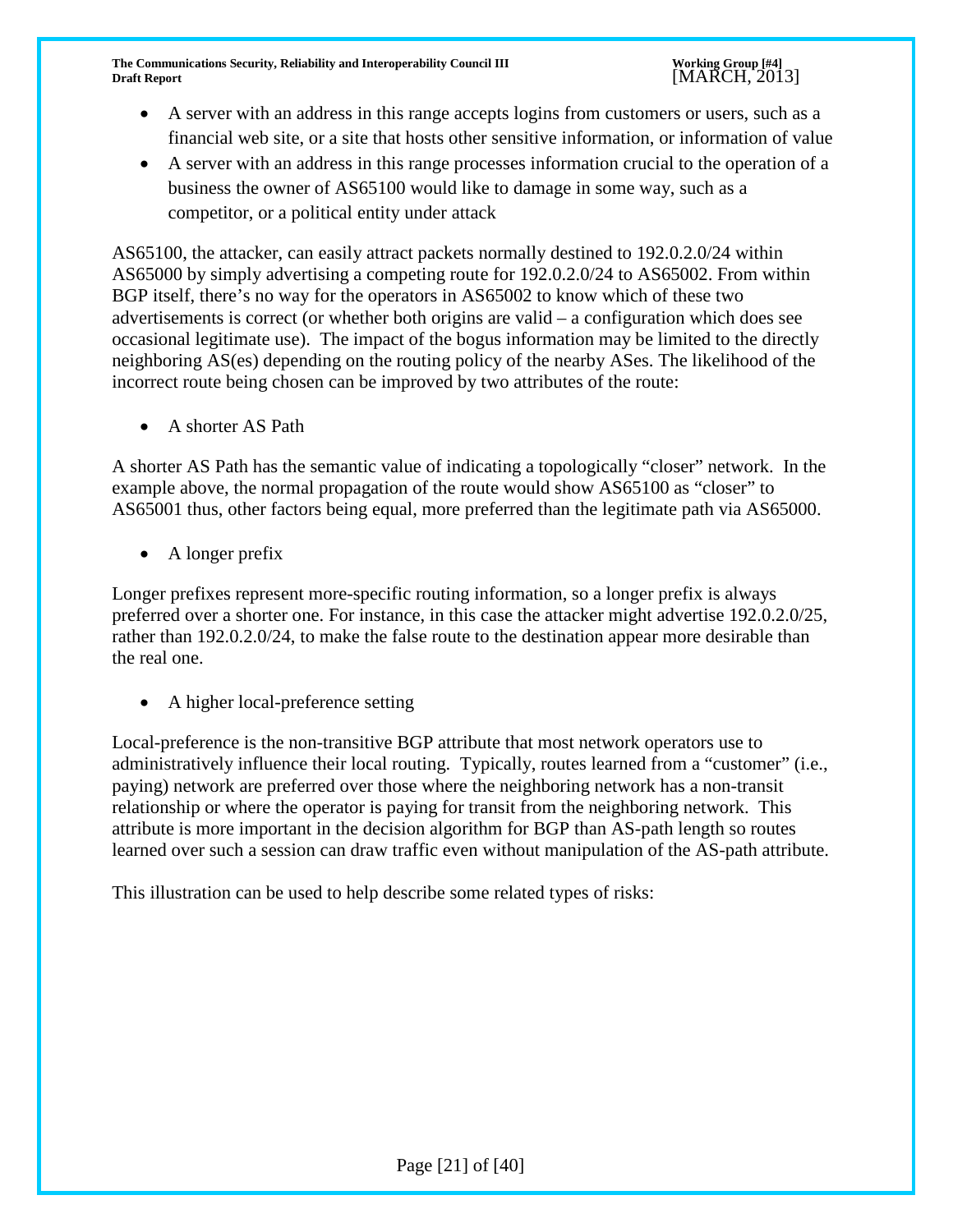

*Figure 3: BGP Propagation Vulnerabilities*

**Route Leak**: In this case, AS65100 is a transit customer of both AS65000 and AS65002. The operator of AS65100 accidentally leaks routing information advertised by AS65000 into its peering session with AS65002. This could possibly draw traffic passing from AS65002 towards a destination reachable through AS65000 through AS65100 when this path was not intended to provide transit between these two networks. Most often such happenings are the result of misconfigurations and can result in overloading the links between AS65100 and the other ASes. As the name suggests, this phenomenon has most often been the result of inadvertent misconfiguration.

Occasionally they can result in more malicious outcomes:

- **Man in the Middle:** In this case, all the autonomous systems shown have non-transit relationships. For policy reasons, AS65000 would prefer traffic destined to 192.0.2.0/24 pass through AS65100. To enforce this policy, AS65000 filters the route for 192.0.2.0/24 towards AS65100. In order to redirect traffic through itself (for instance, in order to snoop on the traffic stream), AS65100 generates a route advertisement that makes it appear as if AS65000 has actually advertised 192.0.2.0/24, advertising this route to AS65002, and thus drawing traffic destined to 192.0.2.0/24 through itself.
- **False Origination:** This attack is similar to the man in the middle explained above, however in this case there is no link between AS65000 and AS65100. Any traffic destined to 192.0.2.0/24 into AS65100, is discarded rather than being delivered.

Note that all three of these vulnerabilities are variations on a single theme: routing information that should not be propagated based on compliance with some specific policy nonetheless is.

#### **5.2.1 BGP Injection and Propagation Countermeasures**

## **5.2.1.1 Prefix Filtering**

The key bulwark against entry and propagation of illegitimate routing announcements into the global routing system is prefix-level filtering; typically at the edge between the ISP and their customers. The usual method involves the customer communicating a list of prefixes and downstream ASes which they expect to be reachable through the connection to the ISP. The ISP will then craft a filter applied to the BGP session which explicitly enumerates this list of expected prefixes (a "prefix-list"), perhaps allowing for announcement of some more-specific

Page [22] of [40]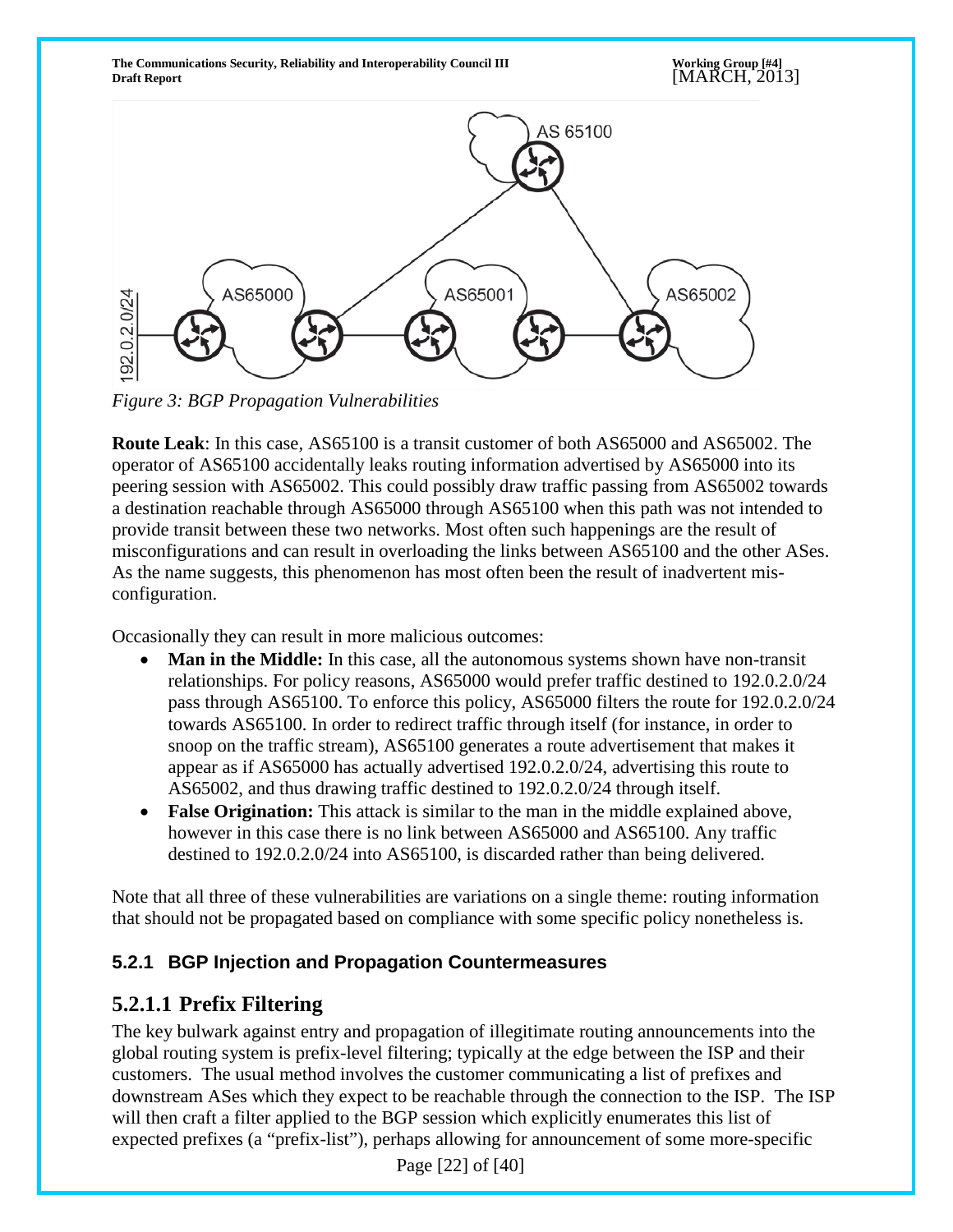prefixes within the ranges such as might be needed by the customer to achieve some goals in adjusting the load of the customer's inbound traffic across their various connections. This configuration forms a "white-list", in security parlance, of possible downstream destinations but does not validate the overall semantic correctness of the resulting routing table.

#### *5.2.1.1.1 Manual Prefix-Filter Limitations*

The validity of the information in this list is obviously important and if the customer is either malicious or simply mistaken in the prefixes they communicate, the prefix filter could obviously still leave open a vulnerability to bogus route injection. Thus typically the information communicated by the customer is checked against registration records such as offered in the "whois" information available from Regional Internet Registries (RIRs) and/or others in the address assignment hierarchy. However, there is no information in the RIR information explicitly indicating a mapping between the address-assignment and the origin AS.

The reality is that the process of manually checking a filter that is a few thousand lines long, with hundreds of changes a week is tedious and time consuming. Many transit providers do not check at all. Others have a policy to always check, but support staff may grow complacent with updates from certain customers that have long filter lists or have filter lists that change weekly, especially if those customers have never had a questionable prefix update in the past. In these cases they may only spot-check, only check the first few changes and then give up, or grow fatigued and be less diligent the more lines they check.

Moreover, the entity name fields in the "whois" information are free-form and often can't be reliably matched to the entity name used by the ISP's customer records. Typically it is a fuzzy match between the customer name on record and the company name listed in the "whois" record. A truly malicious actor could order service with a name which is intentionally similar to a company name whose IP addresses they intend to use. Another possibility is that the company name on record is legitimate and an exact match to the company name on the "whois" record, but the customer is a branch office, and the legitimate holder of the IP addresses is the corporate office which has not authorized the branch office to use their space. It is also possible that the customer is the legitimate holder of the address space, but the individual who called in to the provider support team is not authorized to change the routing of the IP block in question. This problem is further complicated when a transit provider's customer has one or more downstream customers of its own. These relationships are typically hard or impossible to verify.

If every transit provider accurately filtered all of the prefixes their customers advertised, and each network that a transit provider peers with could be trusted to also accurately filter all of the prefixes of their customers, then route origination and propagation problems could be virtuailly eliminated. However, managing filters requires thousands of operators examining, devising, and adjusting the filters on millions of devices throughout the Internet. While there are processes and tools within any given network, such highly inconsistent processes, particularly when handling large amounts of data (a tedious process in and of itself), tends to produce an undesirable rate of errors. Each time an individual operator misjudges a particular piece of information, or simply makes a mistake in building a filter, the result is a set of servers (or services) that are unreachable until the mistake is found and corrected.

## **5.2.1.2 Internet Routing Registry (IRR)**

The second source of information a provider can use as a basis for filtering received routing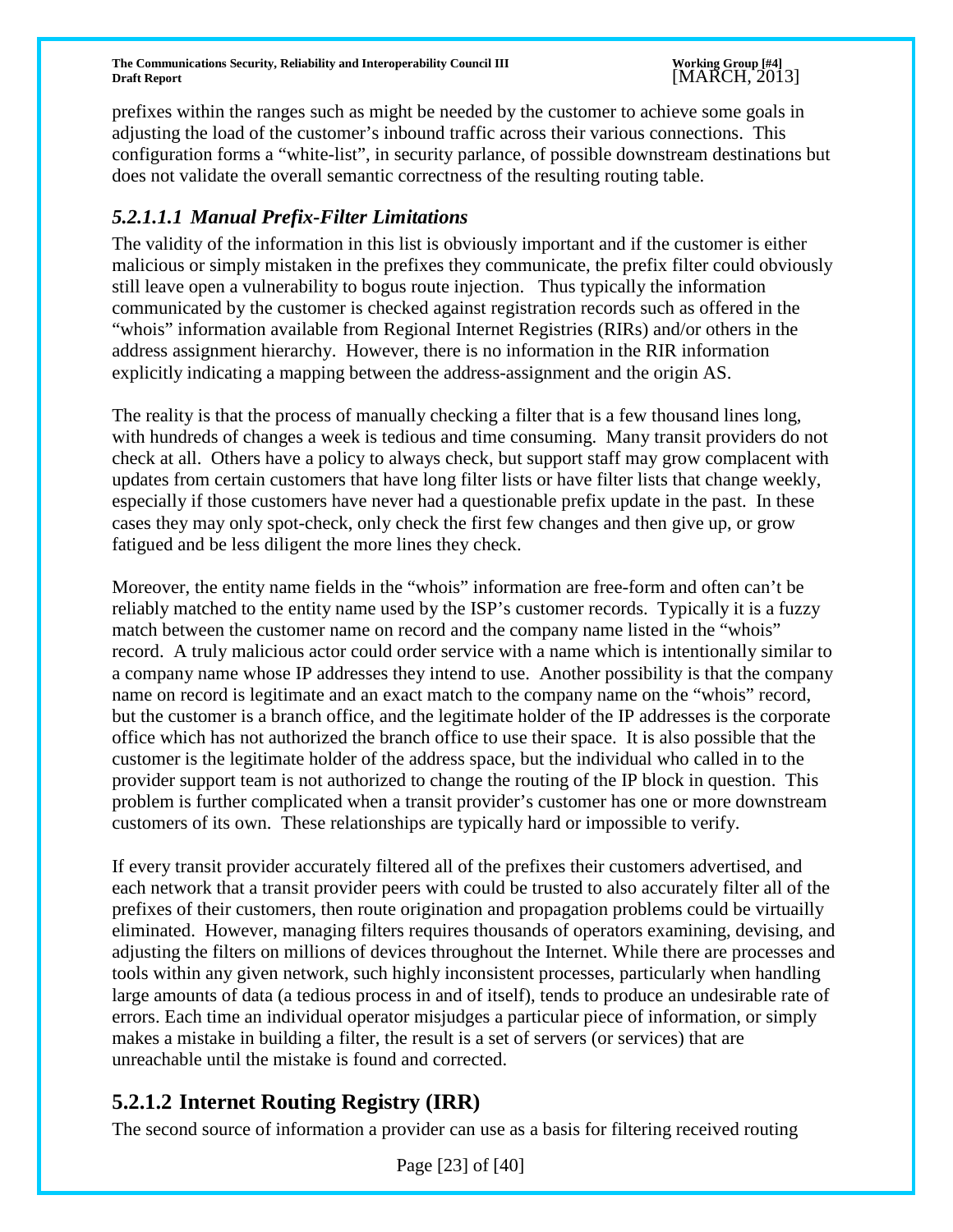information is a voluntary set of databases of routing policy and origination called Internet Routing Registries (IRRs). These IRRs allow providers to register information about their policies towards customers and other providers, and also allow network operators to register which address space they intend to originate. Some providers require their customers to register their address space in an IRR before accepting the customer's routes, oftentimes the provider will "proxy register" information on the customer's behalf since most customers are not versed in IRR details.

## *5.2.1.2.1 IRR Limitations*

Because IRRs are voluntary, there is some question about the accuracy and timeliness of the information they contain (see *Research on Routing Consistency in the Internet Routing Registry* by Nagahashi and Esaki for a mostly negative view, and *How Complete and Accurate is the Internet Routing Registry* by Khan for a more positive view). Anecdotally, RIPE's IRR is in widespread use today, and some large providers actually build their filtering off this database, so the accuracy level is at least operationally acceptable for some number of operators. Some IRR repositories use an authorization model as well as authentication but none that primarily serve North America perform RPSL authorization using the scheme described in RFC2725 – *Routing Policy System Security[3](#page-19-0)* .

## **5.2.1.3 AS-Path filtering**

Filters on the AS\_PATH contents of incoming BGP announcements can also be part of a defensive strategy to guard against improper propagation of routing information. Some ISPs have used AS-path filters on customer-facing BGP sessions *instead of* prefix-filters. This approach is generally inadequate to protect against even the most naïve misconfigurations, much less a deliberate manipulation. Often a leak has involved either redistributing BGP routes inadvertently from one of a stub network's ISPs to the other. Another problem in the past has involved redistributing BGP routes into an internal routing protocol and back to BGP.

Where AS-path filters can be useful is to guard against an egregious leak. For instance an ISP would not expect ASNs belonging to known large ISPs to show up in the AS\_PATH of updates from an enterprise-type customer network. Applying an AS-path filter to such a BGP session could act as a second line of defense to the specific prefix-list filter. Similarly, if there are networks which the ISP has non-transit relationships with, applying a similar AS-path filter to those sessions (which wouldn't be candidates for prefix filters) could help guard against a leak resulting in an unintended transit path.

## *5.2.1.3.1 AS-Path filtering limitations*

Maintaining such a list of "known" networks which aren't expected to show up in transit adjacencies can be fairly manual, incomplete and error-prone. Again, applying a filter which validates the neighbor AS is in the path is useless since this state is the norm of what's expected.

## **5.2.1.4 Maximum-prefix cut-off threshold**

Many router feature-sets include the ability to limit the number of prefixes that are accepted from a neighbor via BGP advertisements. When the overall limit is exceeded, the BGP session is torn down on the presumption that this situation is a dangerous error condition. Typically also a threshold can be set at which a warning notification (e.g. log message) to the Operations staff

<span id="page-23-0"></span> <sup>3</sup> https://tools.ietf.org/html/rfc2725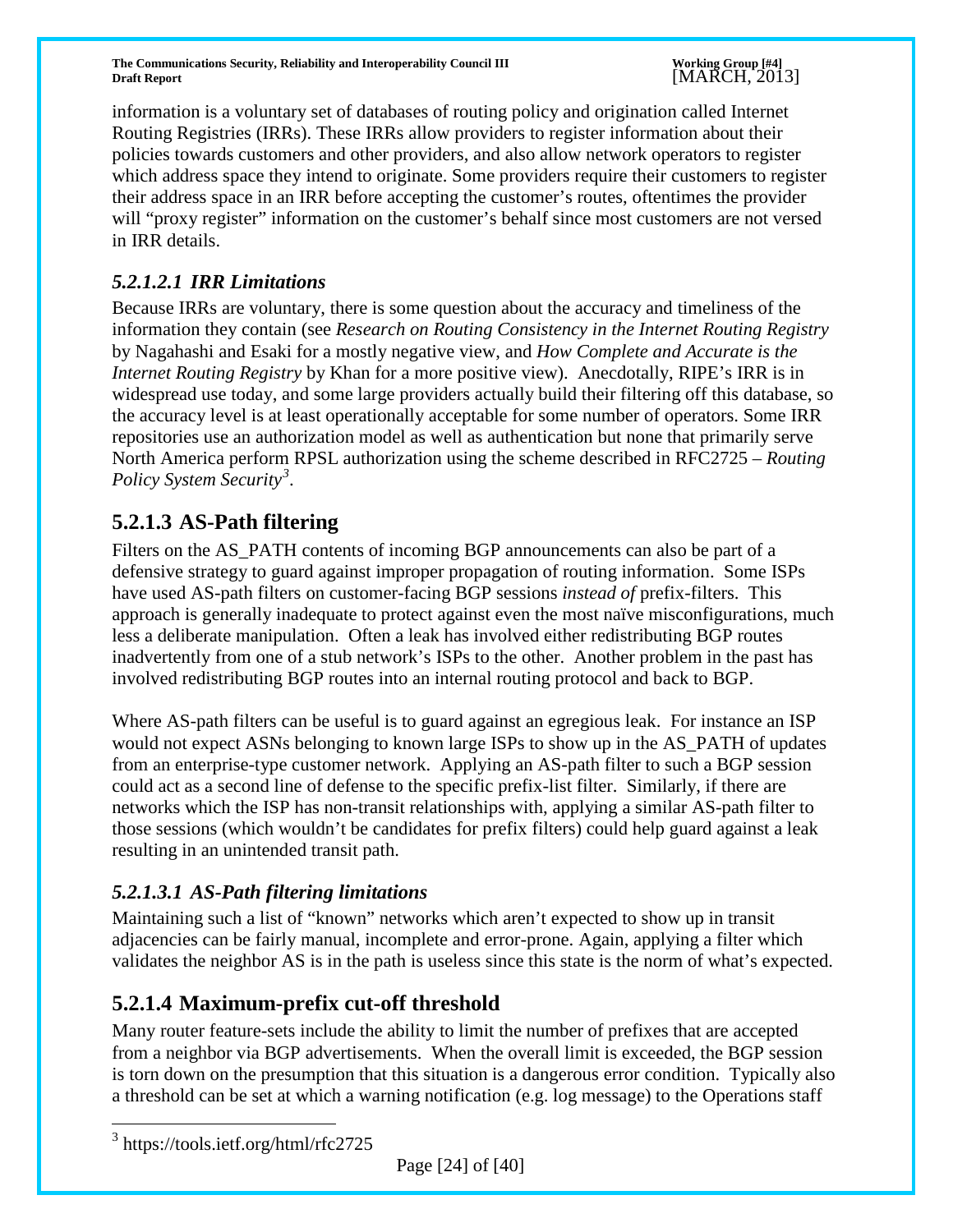is issued. This way a gradual increase in the number of advertisements will trigger a sensible manual raise in the cut-off threshold without causing an outage.

This tool can be used to guard against the most egregious leaks which can, if the numbers are large enough, exhaust the routing table memory on the recipient's routers and/or otherwise cause widespread network instability.

Typical deployments will set the threshold based on the current observed number of advertisements within different bands; for instance, 1-100, 100-1000, 1000-5000, 5000-10000, 10000-50000, 50,000-100,000, 100,000-150,000, 150,000-200,000, 200,000-250,000, 250,000- 300,000.

#### *5.2.1.4.1 Maximum-prefix limitations*

When the threshold is exceeded, the session is shut down and manual intervention is required to bring it back up. In the case where a network has multiple interconnection points to another network (thus multiple BGP neighbors), all sessions will typically go down at the same time assuming all are announcing the same number of prefixes. In this case, it may be the case that all connectivity between the two networks is lost during this period. Obviously this measure is an attempt to balance two different un-desirable outcomes so must be weighed judiciously.

Above 10000 or perhaps 50000 (e.g., a full Internet routing table from a transit provider), applying maximum-prefix thresholds provide limited protection. A small number of neighbors each advertising a unique set of 300,000 routes would fill the memory of the receiving router anyway. However if these neighbors are all advertising a large portion of the Internet routes, with many routes overlapping, then the limit offers some protection.

#### **5.2.1.5 Monitoring**

Aside from a proactive filtering approach, a network operator can use various vantage points external to their own network (e.g, "route servers" or "looking glasses") to monitor the prefixes for which they have authority to monitor for competing announcements which may have entered the BGP system. Some tools such as BGPmon have been devised to automate such monitoring.

#### *5.2.1.5.1 Monitoring Limitations*

Obviously, this approach is reactive rather than proactive and steps would then need to be taken to contact the offending AS and/or intermediate AS(es) to stop the advertisement and/or propagation of the misinformation. Also, the number of such vantage points is limited so a locally impacting bogus route may or may not be detected with this method.

#### **5.2.2 BGP Injection and Propagation Recommendations**

The most common router software implementations of BGP do not perform filtering of route advertisements, either inbound or outbound, by default. While this situation eases the burden of configuration on network operators (the customers of the router vendors), it has also caused the majority of unintentional inter-domain routing problems to date. Thus it is recommended that network operators of all sizes take extra care in configuration of BGP sessions to keep unintentional routes from being injected and propagated.

Stub network operators should configure their outbound sessions to only explicitly allow the

Page [25] of [40]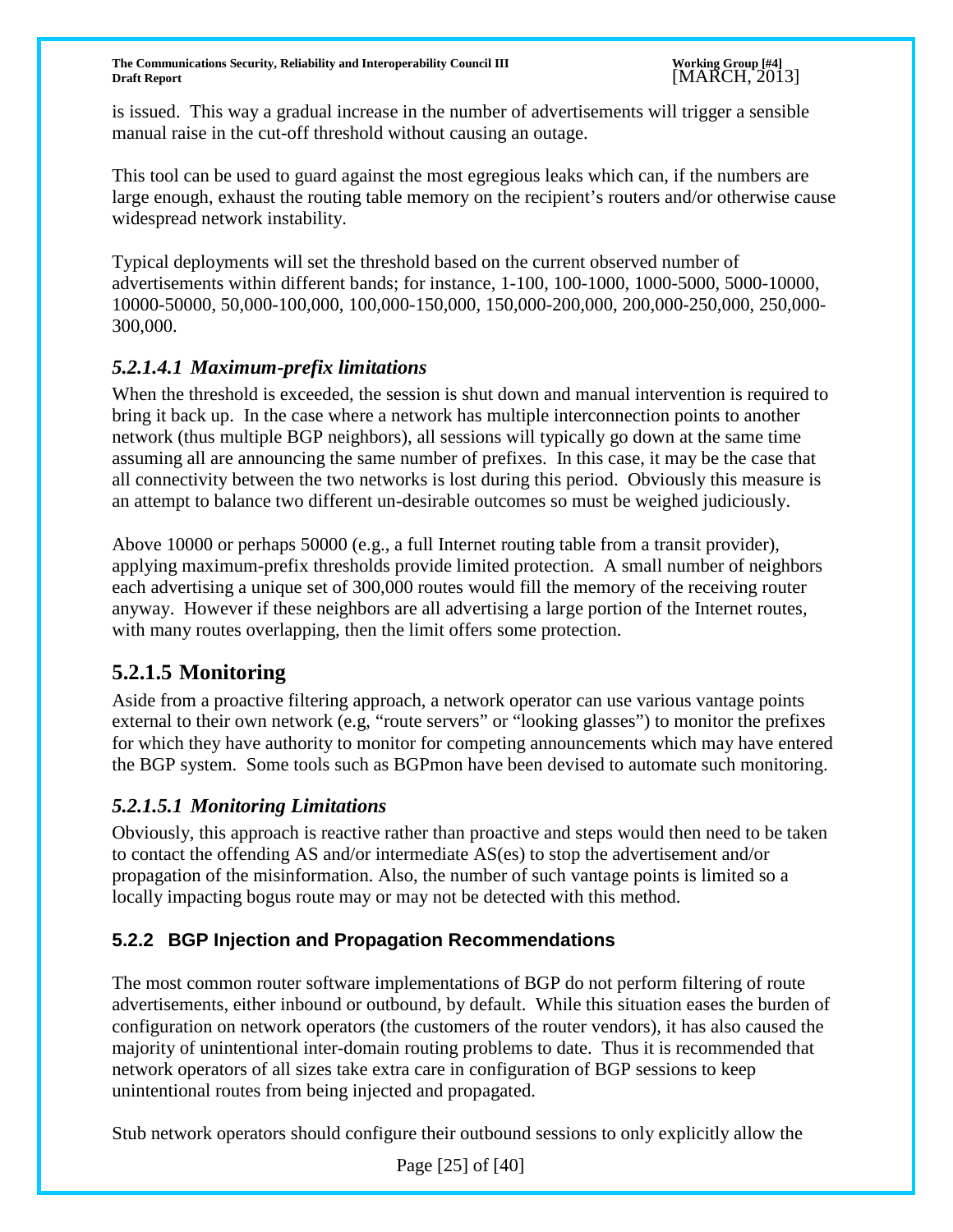prefixes which they expect to be advertising over a particular session.

ISPs should explicitly filter their inbound sessions at the boundary with their "customer edge". The inter-provider connections between large ISPs are impractical locations for filtering given the requirement for significant dynamism in BGP routing and traffic-engineering across the global Internet. However, the cumulative gains accrued when each ISP filters at this "customer edge" are significant enough to lessen the residual risk of not filtering on these "non-customer" BGP sessions.

ISPs (and even stub networks) should also consider using AS-path filters and maximum-prefix limits on sessions as a second line of defense to guard against leaks or other pathological conditions.

## *5.3 Other Attacks and Vulnerabilities of Routing Infrastructure*

There are many vulnerabilities and attack vectors that can be used to disrupt the routing infrastructure of an ISP outside of the BGP protocol and routing-specific operations. These are just as important to address as issues the working group has identified within the routing space itself.

The largest attack surface for routing infrastructure likely lies within the standard operational security paradigm that applies to any critical networked asset. Therefore the working group looked at including BCPs relating to network and operational security as part of addressing these issues, and ISPs should be aware that they are likely to see attacks against their routing infrastructure based on these "traditional" methods of computer and network intrusion.

#### **5.3.1 Hacking and unauthorized 3rd party access to routing infrastructure**

ISPs and all organizations with an Internet presence face the ever-present risk of hacking and other unauthorized access attempts on their infrastructure from various actors, both on and off network. This was already identified as a key risk for ISPs, and CSRIC 2A – Cyber Security Best Practices was published in March 2011 to provide advice to address these types of attacks and other risks for any ISP infrastructure elements, including routing infrastructure. The current CSRIC III has added a new Working Group 11 that will report out an update to prior CSRIC work in light of recent advancements in cybersecurity practices and a desire of several US government agencies to adopt consensus guidelines to protect government and critical infrastructure computers and networks.

A recent SANS publication, *Twenty Critical Security Controls for Effective Cyber Defense: Consensus Audit Guidelines (CAG)[4](#page-23-0)* lays out these principals and maps them out versus prior work, including another relevant document, NIST SP-800-53 *Recommended Security Controls for Federal Information Systems and Organizations.* [5](#page-25-0) The SANS publication appears to be a primary driver for Working Group 11's work. The entire document is available for review, and we have included the 20 topic areas here for reference:

<span id="page-25-1"></span> <sup>4</sup> http://www.sans.org/critical-security-controls/

<span id="page-25-0"></span><sup>5</sup> http://csrc.nist.gov/publications/PubsSPs.html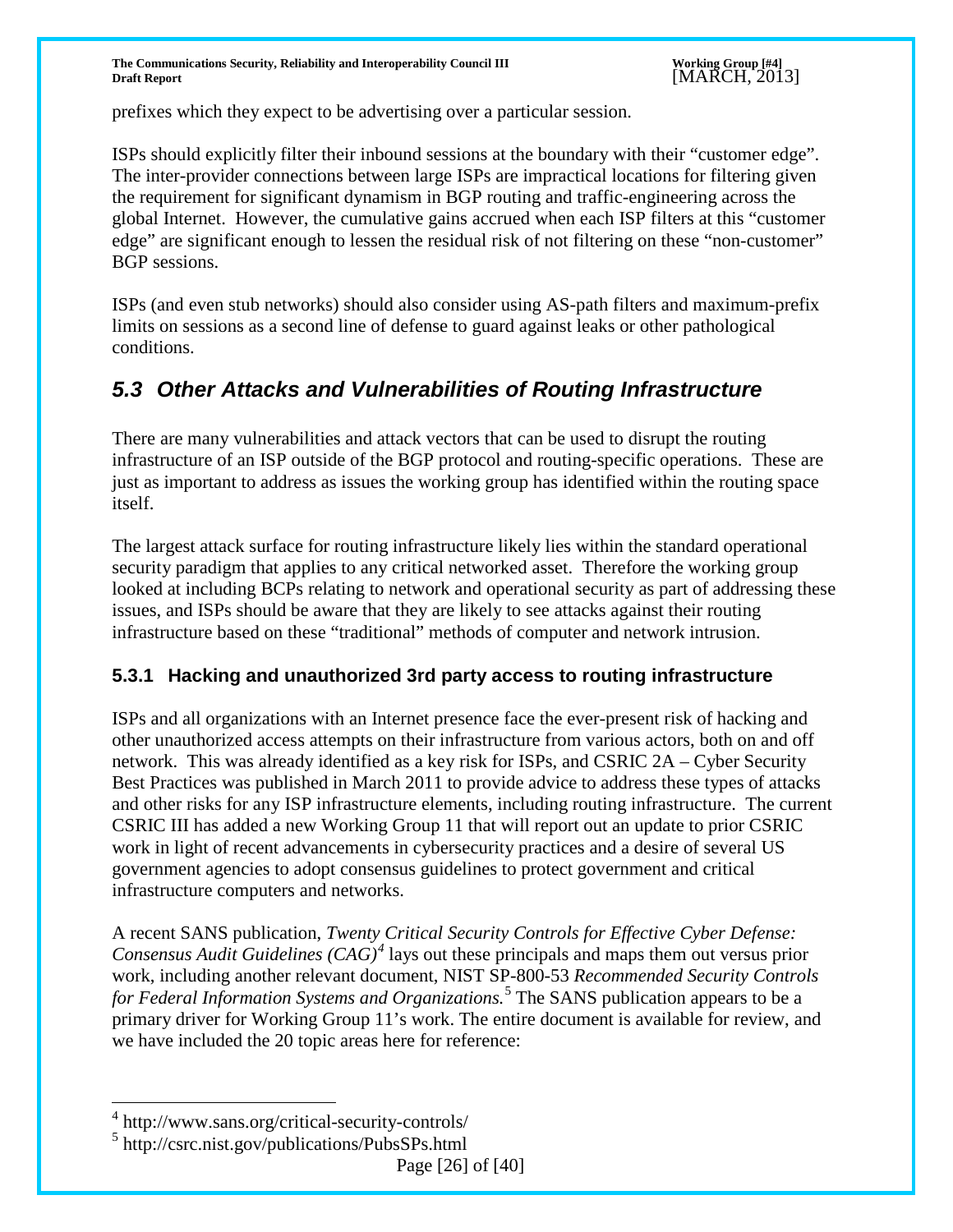*Critical Control 1: Inventory of Authorized and Unauthorized Devices Critical Control 2: Inventory of Authorized and Unauthorized Software Critical Control 3: Secure Configurations for Hardware and Software on Laptops, Workstations, and Servers Critical Control 4: Continuous Vulnerability Assessment and Remediation Critical Control 5: Malware Defenses Critical Control 6: Application Software Security Critical Control 7: Wireless Device Control Critical Control 8: Data Recovery Capability Critical Control 9: Security Skills Assessment and Appropriate Training to Fill Gaps Critical Control 10: Secure Configurations for Network Devices such as Firewalls, Routers, and Switches Critical Control 11: Limitation and Control of Network Ports, Protocols, and Services Critical Control 12: Controlled Use of Administrative Privileges Critical Control 13: Boundary Defense Critical Control 14: Maintenance, Monitoring, and Analysis of Audit Logs Critical Control 15: Controlled Access Based on the Need to Know Critical Control 16: Account Monitoring and Control Critical Control 17: Data Loss Prevention Critical Control 18: Incident Response Capability Critical Control 19: Secure Network Engineering Critical Control 20: Penetration Tests and Red Team Exercises*

Because this work is being analyzed directly by Working Group 11 to address the generic risk to ISPs of various hacking and unauthorized access issues, Working Group 4 will not be commenting in-depth in this area, and refers readers to reports from Working Group 11 for comprehensive, and updated coverage of these risks when they issue their report. We will comment upon current BCPs for ISPs to look to adopt in the interim, and provide further background around risks unique to running BGP servers/routers in this area.

An ISP's routing infrastructure is an important asset to protect, as gaining control of it can lead to a wide variety of harms to ISP customers. Further, an ISP's staff computers, servers, and networking infrastructure also rely upon their own routers to correctly direct traffic to its intended destinations. The ISP's own sensitive data and processes could be compromised via hacked routers/servers. Thus routers should be included on the list of network assets that are assigned the highest level of priority for protection under any type of ISP security program.

There are many industry standard publications pertaining to overall cybersecurity best practices available for adoption by ISPs or any organization at risk of attack, including prior CSRIC reports. It is incumbent upon ISPs to maintain their overall security posture and be up-to-date on the latest industry BCPs and adopt the practices applicable to their organization. Of particular note is the IETF's RFC 4778 - *Current Operational Security Practices in Internet Service Provider Environments*<sup>[6](#page-25-1)</sup> which offers a comprehensive survey of ISP security practices. An older IETF publication, but still active BCP, that still applies to ISP environments can be found with BCP 46, aka RFC 3013 *Recommended Internet Service Provider Security Services*  and Procedures<sup>[7](#page-26-0)</sup>. NIST also puts out highly applicable advice and BCPs for running

<span id="page-26-1"></span> $6$  http://www.ietf.org/rfc/rfc4778.txt

<span id="page-26-0"></span><sup>7</sup> http://www.apps.ietf.org/rfc/rfc3013.txt

Page [27] of [40]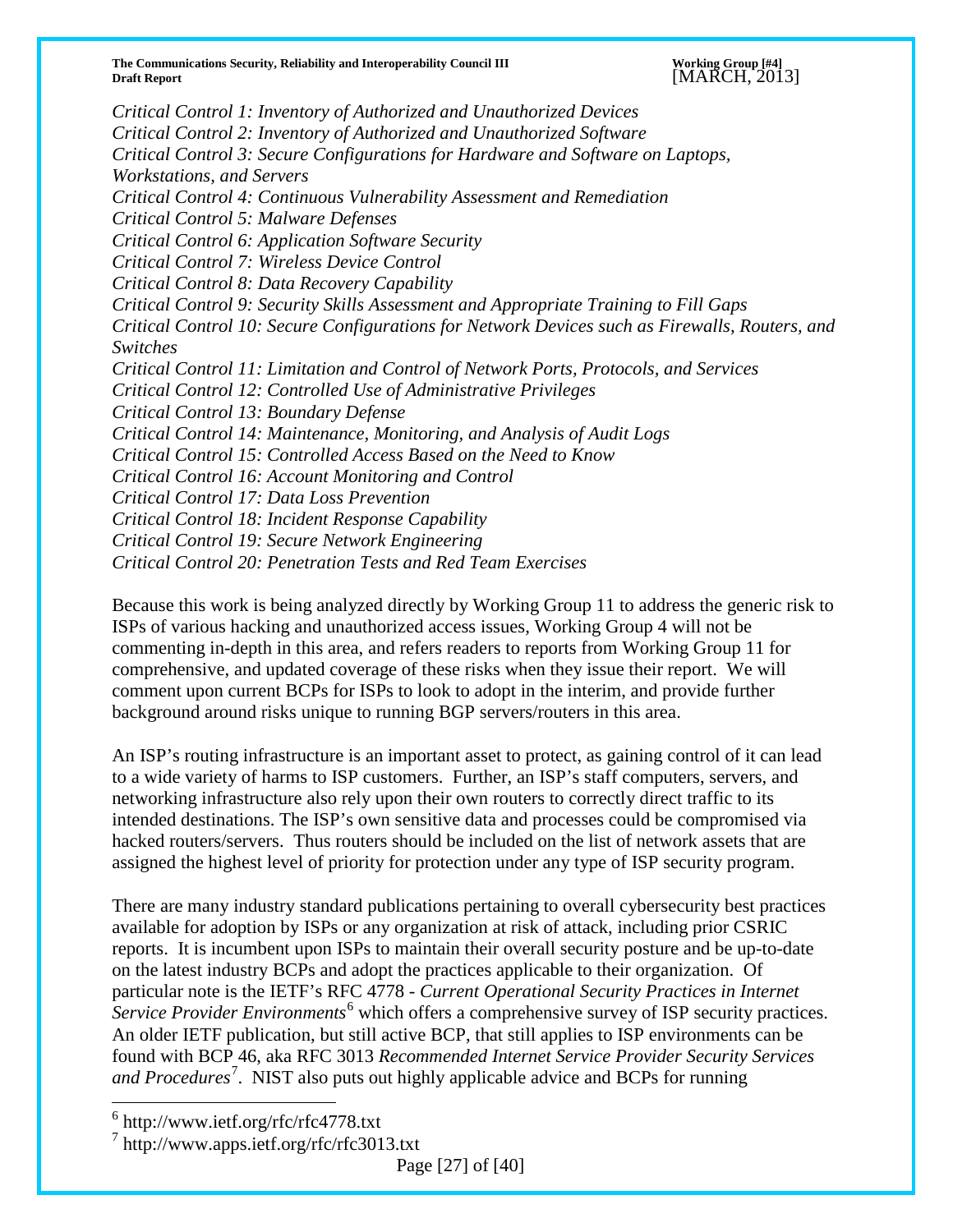government networks, with the most currently relevant special report, NIST SP-800-53.

The ultimate goal of someone attempting unauthorized access to routing infrastructure would be to either deny customer use of those servers or, more likely, insert false entries within the router to misdirect the users of those routers. This is a functional equivalent to route injection and propagation attacks as already described in section 5.2. So the analysis and recommendations presented in section 5.2.1.5 with respect to monitoring for and reacting to route injection and propagation attacks apply in the scenario where an attacker has breached a router to add incorrect entries.

#### **5.3.1.1 Recommendations**

- 1) ISPs should refer to and implement the practices found in CSRIC 2A Cyber Security Best Practices that apply to securing servers and ensure that routing infrastructure is protected.
- 2) ISPs should adopt applicable BCPs found in other relevant network security industry approved/adopted publications. Monitor for applicable documents and update. Three documents were identified that currently apply to protecting ISP networks: IETF RFC 4778 and BCP 46 (RFC 3013); NIST special publications series: NIST SP-800-53
- 3) ISPs should ensure that methods exist within the ISP's operations to respond to detected or reported successful route injection and propagation attacks, so that such entries can be rapidly remediated.
- 4) ISPs should consider implementing routing-specific monitoring regimes to assess the integrity of data being reported by the ISP's routers that meet the particular operational and infrastructure environments of the ISP.

#### **5.3.2 ISP insiders inserting false entries into routers**

While insider threats can be considered a subset of the more general security threat of unauthorized access and hacking, they deserve special attention in the realm of routing security. ISP insiders have unparalleled access to any systems run by an ISP, and in the case of routers, the ability to modify entries is both trivially easy and potentially difficult to detect. Since routers don't typically have company-sensitive information, are accessed by thousands of machines continuously, and are not usually hardened or monitored like other critical servers, it is relatively easy for an insider to alter a router's configuration in a way that adversely affects routing.

The analysis and recommendations for this particular threat do not differ significantly from those presented in Section 5.3.1 of this report - Hacking and unauthorized 3rd party access to routing infrastructure. However, it is worth paying special attention to this particular exposure given the liabilities an ISP may be exposed to from such difficult-to-detect activities of its own employees.

#### **5.3.2.1 Recommendations**

1) Refer to section 5.3.1.1 for generic hacking threats.

#### **5.3.3 Denial-of-Service Attacks against ISP Infrastructure**

Denial-of-Service (DoS) and Distributed Denial-of-Service (DDoS) are some of the oldest and most prolific attacks that ISPs have faced over the years and continue to defend against today.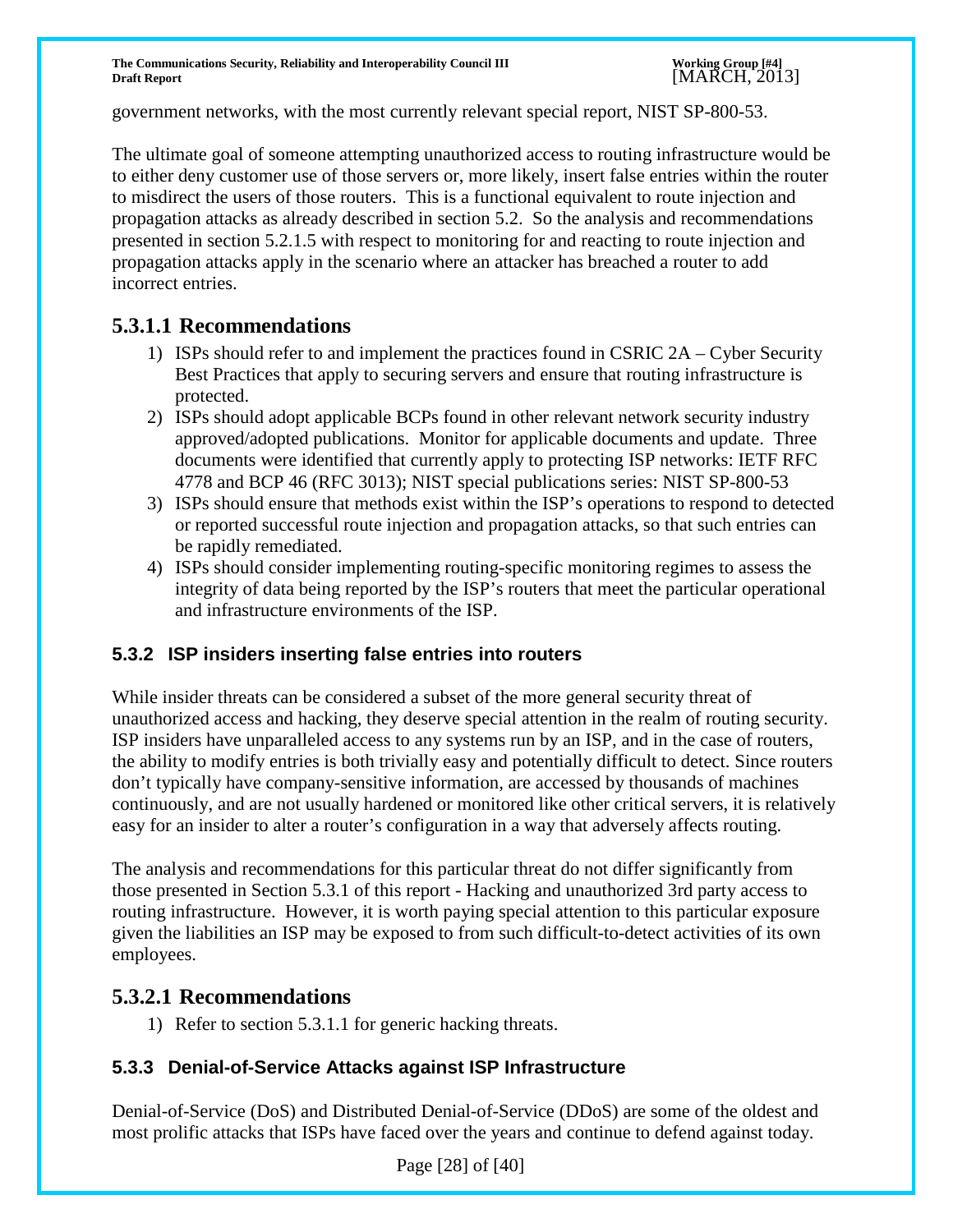Typically, an external actor who is targeting some Internet presence or infrastructure to make it unusable is behind such attacks. However, DoS/DDoS attacks come in many flavors that can be broadly lumped into two primary categories: logic attacks and resource exhaustion/flooding attacks.<sup>[8](#page-26-1)</sup> Logic attacks exploit vulnerabilities to cause a server or service to crash or reduce performance below usable thresholds. Resource exhaustion or flooding attacks cause server or network resources to be consumed to the point where the targeted service no longer responds or service is reduced to the point it is operationally unacceptable. We will examine the latter type of attack in this section of analysis, as resource exhaustion . Logic attacks are largely directed to break services/servers and can be largely addressed with the analysis and recommendations described above with respect to BGP specific issues and also put forward in section 5.3.1 that cover protecting networked assets from various hacking and other attacks.

There is a large variety of flooding attacks that an ISP could face in daily operations. These can be targeted at networks or any server, machine, router, or even user of an ISP's network. From the perspective of routing operations, it is helpful to differentiate between "generic" DoS attacks that could affect any server, and those that exploit some characteristic of BGP that can be utilized to affect routers in particular, which have already been covered.

Due to the long history, huge potential impact, and widespread use of various DoS and DDoS attacks, there is an abundance of materials, services, techniques and BCPs available for dealing with these attacks. ISPs will likely have some practices in place for dealing with attacks both originating from their networks and that are being directed at their networks and impacting their services. The IETF's RFC 4732 *Internet Denial-of-Service Considerations[9](#page-28-0)* provides an ISP with a thorough overview of DoS/DDoS attacks and mitigation strategies and provides a solid foundational document. The SANS Institute has published a useful document for ISPs that is another reference document of BCPs against DoS/DDoS attacks entitled *A Summary of DoS/DDoS Prevention, Monitoring and Mitigation Techniques in a Service Provider Environment[10](#page-28-1)*.

As mentioned in section 5.3.1, there are several documents that cover general ISP security concerns, and those typically include prescriptive advice for protecting a network against DoS/DDoS attacks. Such advice can be found in previously cited documents including prior CSRIC reports: CSRIC 2A – Cyber Security Best Practices<sup>[11](#page-28-2)</sup>, the IETF's RFC 4778 - *Current Operational Security Practices in Internet Service Provider Environments*[12](#page-28-3)*,* BCP 46, RFC 3013 *Recommended Internet Service Provider Security Services and Procedures*[13](#page-28-4) and NIST's special report, NIST SP-800-53.

For the most part, an ISP's routers for interdomain routing must be publicly available in order for the networks they serve to be reachable across the Internet. Thus measures to restrict access

<span id="page-28-2"></span><sup>11</sup> http://www.fcc.gov/pshs/docs/csric/WG2A-Cyber-Security-Best-Practices-Final-Report.pdf

<span id="page-28-3"></span> $12 \text{ http://www.ietf.org/rfc/rfc4778.txt}$ 

Page [29] of [40]

 <sup>8</sup> http://static.usenix.org/publications/library/proceedings/sec01/moore/moore.pdf

<span id="page-28-0"></span><sup>9</sup> http://tools.ietf.org/rfc/rfc4732.txt

<span id="page-28-1"></span> $10$  http://www.sans.org/reading\_room/whitepapers/intrusion/summary-dos-ddos-preventionmonitoring-mitigation-techniques-service-provider-enviro\_1212

<span id="page-28-4"></span><sup>13</sup> http://www.apps.ietf.org/rfc/rfc3013.txt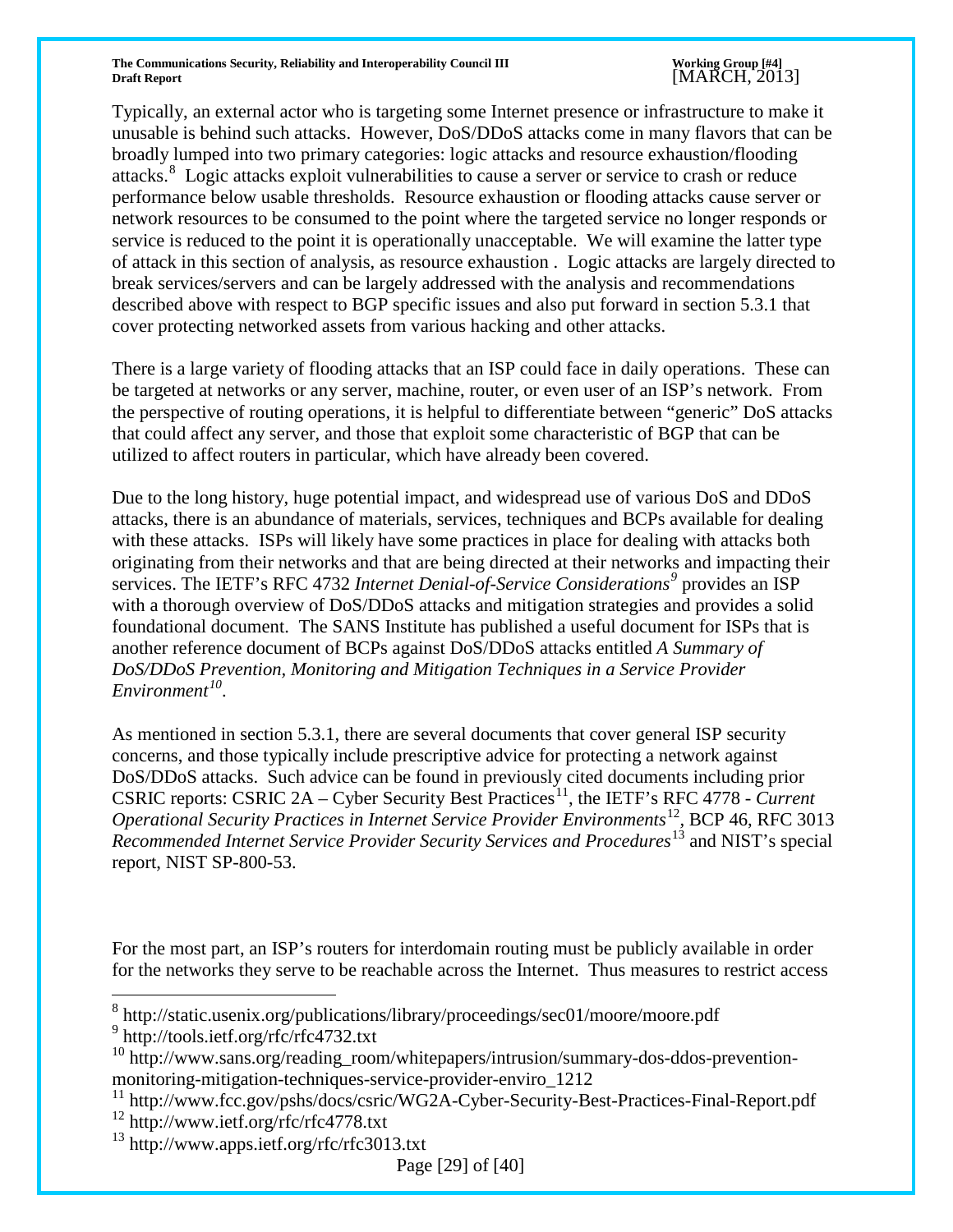that can be implemented for an ISP's internal infrastructure are unavailable as options for these connecting routers. This leaves an ISP with limited choices for DDoS protection, including the traditional approaches of overprovisioning of equipment and bandwidth and various DoS/DDoS protection services and techniques.

## **5.3.3.1 Recommendations**

- 1) ISPs should implement BCPs and recommendations for securing an ISP's infrastructure against DoS/DDoS attacks that are enumerated in the IETF's RFC 4732 *Internet Denial-of-Service Considerations* and consider implementing BCPs enumerated in the SANS Institute reference document of BCPs against DoS/DDoS attacks entitled *A Summary of DoS/DDoS Prevention, Monitoring and Mitigation Techniques in a Service Provider Environment*.
- 2) ISPs should refer to and implement the BCPs related to DoS/DDoS protection found in CSRIC 2A – Cyber Security Best Practices that apply to protecting servers from DoS/DDoS attacks.
- 3) ISPs should consider adopting BCPs found in other relevant network security industry approved/adopted publications that pertain to DoS/DDoS issues, and monitor for applicable documents and updates. Four that currently apply to protecting ISP networks from DoS/DDoS threats are IETF RFC 4778 and BCP 46 (RFC 3013); NIST special publications series: NIST SP-800-53; and ISOC Publication *Towards Improving DNS Security, Stability, and Resiliency*.
- 4) ISPs should review and apply BCPs for protecting network assets against DoS/DDoS attacks carefully to ensure they are appropriate to protect routing infrastructure.

#### **5.3.4 Attacks against administrative controls of routing identifiers**

Blocks of IP space and Autonomous Systems Numbers (ASNs) are allocated by various registries around the world. Each of these Regional Internet Registries (RIR's) is provided IP space and ASN allocation blocks by IANA, to manage under their own rules and practices. Inturn, several of these registries allow for country or other region/use specific registries to suballocate IP space based on their own rules, processes and systems. Each RIR maintains a centralized "whois" database that designates the "owner" of IP spaces or ASN's within their remit. Access to the databases that control these designations, and thus "rights" to use a particular space or ASN is provided and managed by the RIR's and sub RIR registries depending upon the region. Processes for authentication and management of these identifier resources are not standardized, and until recently, were relatively unsophisticated and insecure. This presents an administrative attack vector allowing a miscreant to use a variety of account attack methods, from hacking to password guessing to social engineering and more that could allow them to assume control over an ASN or IP space allocation. In other fields, such attacks would be considered "hijacking" or "account take-over" attacks, but the use of the word "hijacking" in the BGP space to include various injection and origin announcements complicates the common taxonomy. Thus for this section, we will refer to account "hijacking" as "account take-over".

The primary concern for most ASN and prefix block owners and the ISPs that service them in such scenarios is the take-over of active space they are using. A miscreant could literally "take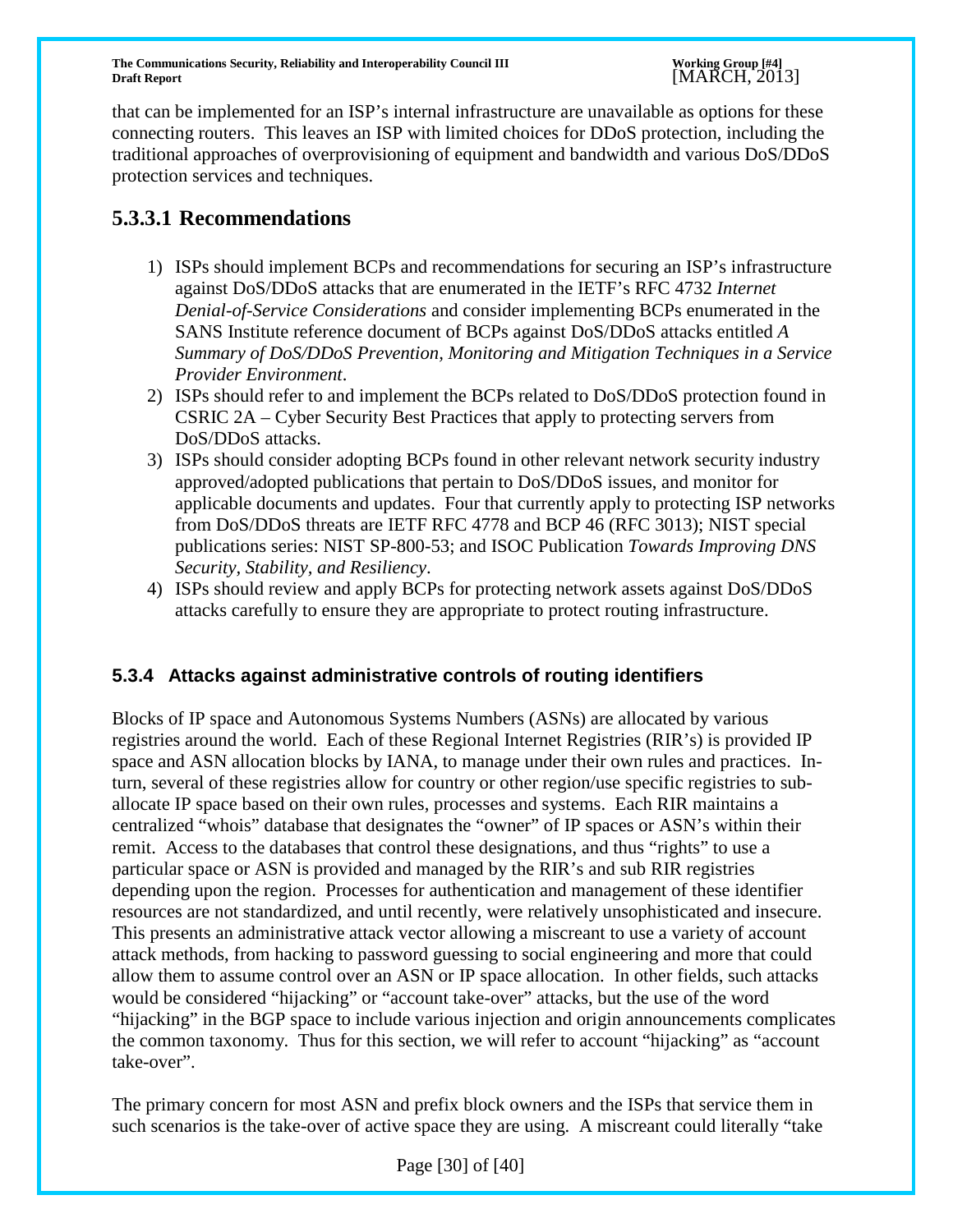over" IP space being routed and used by the victim, much like an origin attack as described in section 5.3. In this case, it would be equivalent to a full take-over, with the majority of the global routing system recognizing the miscreant's announcement as being the new "legitimate" one, with all the inherent risks previously described. The real owner will have to prove their legitimacy and actual legal ownership/control of the resource that has been taken over. Depending upon the authentication scheme the registry uses, this can prove difficult, especially for legacy space and older ASN registrations.

A corollary of this attack scenario, is a miscreant taking over "dormant" IP space or an unused ASN, and thus "squatting" in unused territory<sup>[14](#page-28-1)</sup>. While not impactful on existing Internet presence, squatting on IP space can lead to many forms of abuse, including the announcement of bogus peering arrangements, if the squatted resource is an ASN.

In a take-over scenario, a miscreant typically impersonates or compromises the registrant of the ASN and/or IP space in order to gain access to the management account for that ASN or CIDR block. Until recently, nearly all RIRs and registries used an e-mail authentication scheme to manage registrant change requests. Thus, if the registrant's e-mail address uses an available domain name, the miscreant can register the domain name, recreate the administration email address, and authenticates himself with the registry. If the domain isn't available, the criminal could still try to hijack the domain name registration account to gain control of that same domain. If a registry or RIR requires more verification for registrant account management, the criminal use various social engineering tricks against the registry staff to get into the management account.

Once a criminal has control of the registration account, they can update the information there to allow them to move to a new peering ISP, create new announcements from their "new" space, or launch any sort of BGP-type attack as listed above. Even more basically, the criminal can simply utilize their new control of the ASN/prefix to have their own abusive infrastructure announced on the Internet for whatever process they would like. This includes direct abuse against the Internet in general (e.g. hosting malware controllers, phishing, on-line scams, etc.), but also the ability to impersonate the original holder of the space they have taken over. Of course they can also intercept traffic originally destined for the legitimate holder of the space as previously described for various route-hijacking scenarios.

The end result of an administrative account take-over is likely to be similar to other injection attacks against routing infrastructure as covered in section 5.2. Thus, ISPs will want to consult BCPs covering techniques for monitoring and reacting to those types of attacks. These BCPs cover the general effects of a BGP origin attacks – dealing with service interruptions and the worldwide impacts. ISPs typically do not have direct access or control to RIR or other registry account information that has been compromised in most hijacking attacks. The ISP is dependent upon the affected registry to restore control of the ISP's management account, or in the case of a serious breach, the registrar/registry's own services. Once control is re-established, the original, correct information needs to be re-entered and published again. This will usually mean updating

<span id="page-30-0"></span> $14$  For a full description of the taxonomy of hijacking, squatting, and spoofing attacks in routing space, see *Internet Address Hijacking, Spoofing and Squatting Attacks http://securityskeptic.typepad.com/the-security-skeptic/2011/06/internet-address-hijackingspoofing-and-squatting-attacks.html*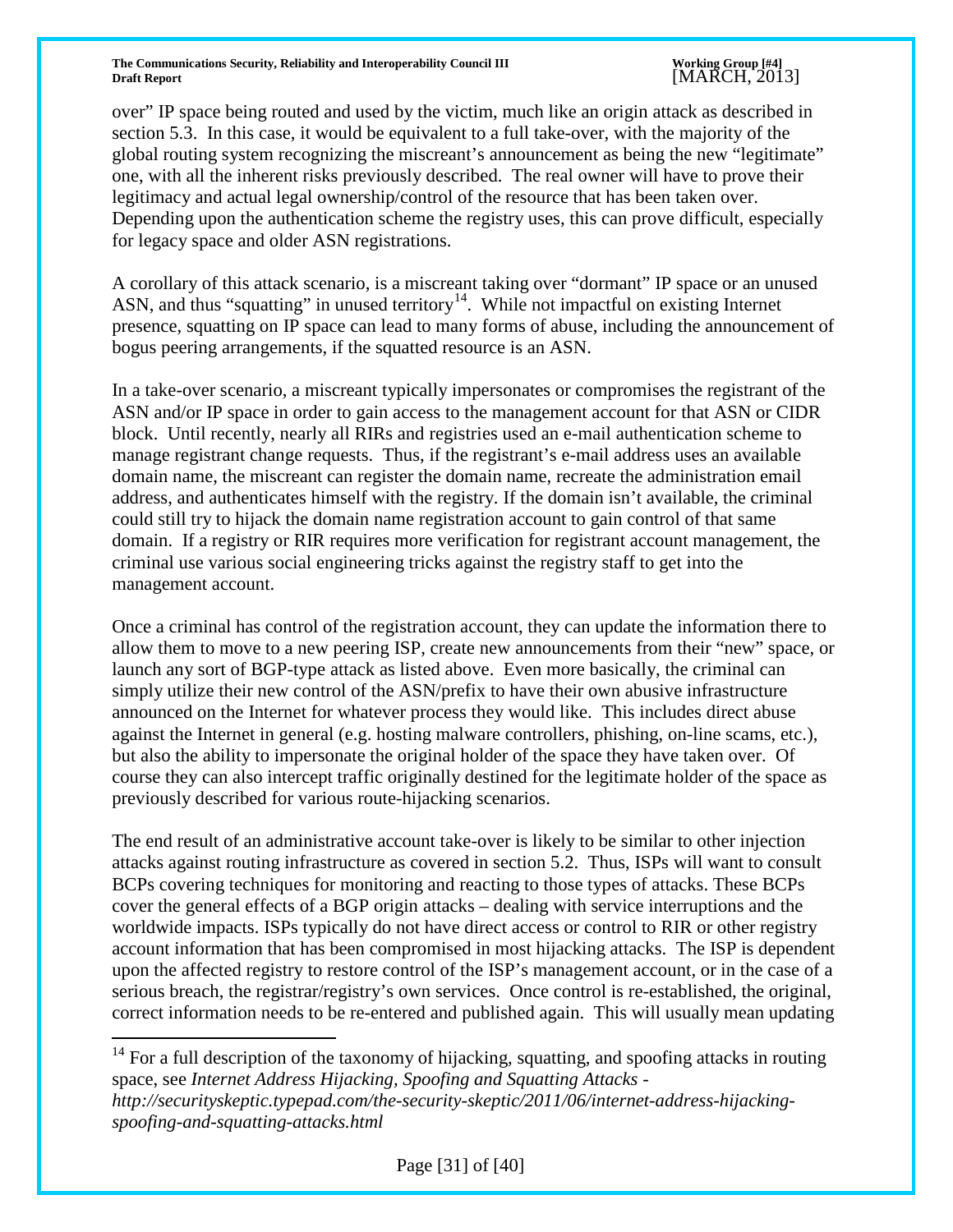routing table entries/BGP announcements, and fixing any account information that has been modified.

The industry has largely been slow to adopt security measures to protect account access for controlling ASN and CIDR block management that are found in other online services like financial services, e-commerce, or even some ISP management systems. The industry also has many participants with a wide variety of geographical regions, with few standards and requirements for the security of registration systems, and very limited oversight. This means it is often difficult to find support for typical online security tools like multi-factor authentication, multi-channel authentication, and verification of high-value transactions. This has been changing in recent years at the RIR level, with ARIN, RIPE, and several other IP registries at various levels of authority implementing new controls and auditing account information. Despite this, gaps exist, especially with "legacy" data entered many years ago before current management systems and authentication processes were implemented.

While there is scant guidance on this topic area for ASN/IP block management, ICANN's Security and Stability Advisory Committee (SSAC) has released two documents to address these issues in the domain name space which is quite analogous to the provisioning of IP space. These documents provide BCPs for avoiding and mitigating many of these issues. SAC 40 *Measures to Protect Domain Registration Services Against Exploitation or Misuse[15](#page-30-0)*, addresses issues faced by domain name registrars and offers numerous BCPs and recommendations for securing a registrar against the techniques being used by domain name hijackers. Many of the BCP's presented there would be applicable to RIR's and other IP address provisioning authorities, including ISPs managing their own customers. SSAC 44, *A Registrant's Guide to Protecting Domain Name Registration Accounts[16](#page-31-0),* provides advice to domain name registrants to put in place to better protect their domains from hijacking. Similar techniques could be used by operators to protect their own IP space allocations. Given the limited choices and practices followed by various IP space allocators, ISPs need to carefully evaluate their security posture and the practices of their RIR's or other IP space allocators with these BCPs in mind.

#### **5.3.4.1 Recommendations**

- 1) ISPs and their customers should refer to the BCPs and recommendations found in SSAC 44 *A Registrant's Guide to Protecting Domain Name Registration Accounts* with respect to managing their ASN's and IP spaces they register and use to provide services.
- 2) ISPs should review the BCPs and recommendations found in SAC 40 *Measures to Protect Domain Registration Services Against Exploitation or Misuse* to provide similar protections for IP space they allocate to their own customers.

## **6 Conclusions**

<span id="page-31-1"></span>Working Group 4 has recommended the adoption of numerous best practices for protecting the inter-domain BGP routing system. As a distributed infrastructure requiring several actors to both enable and protect it, network operators face challenges outside of their direct control in tackling many of the issues identified. The more widely Best Current Practices are utilized, the more robust the whole system will be to both bad actors and simple mistakes. See Appendix 7.3 for a

 <sup>15</sup> http://www.icann.org/en/groups/ssac/documents/sac-040-en.pdf

<span id="page-31-0"></span><sup>16</sup> http://www.icann.org/en/committees/security/sac044.pdf

Page [32] of [40]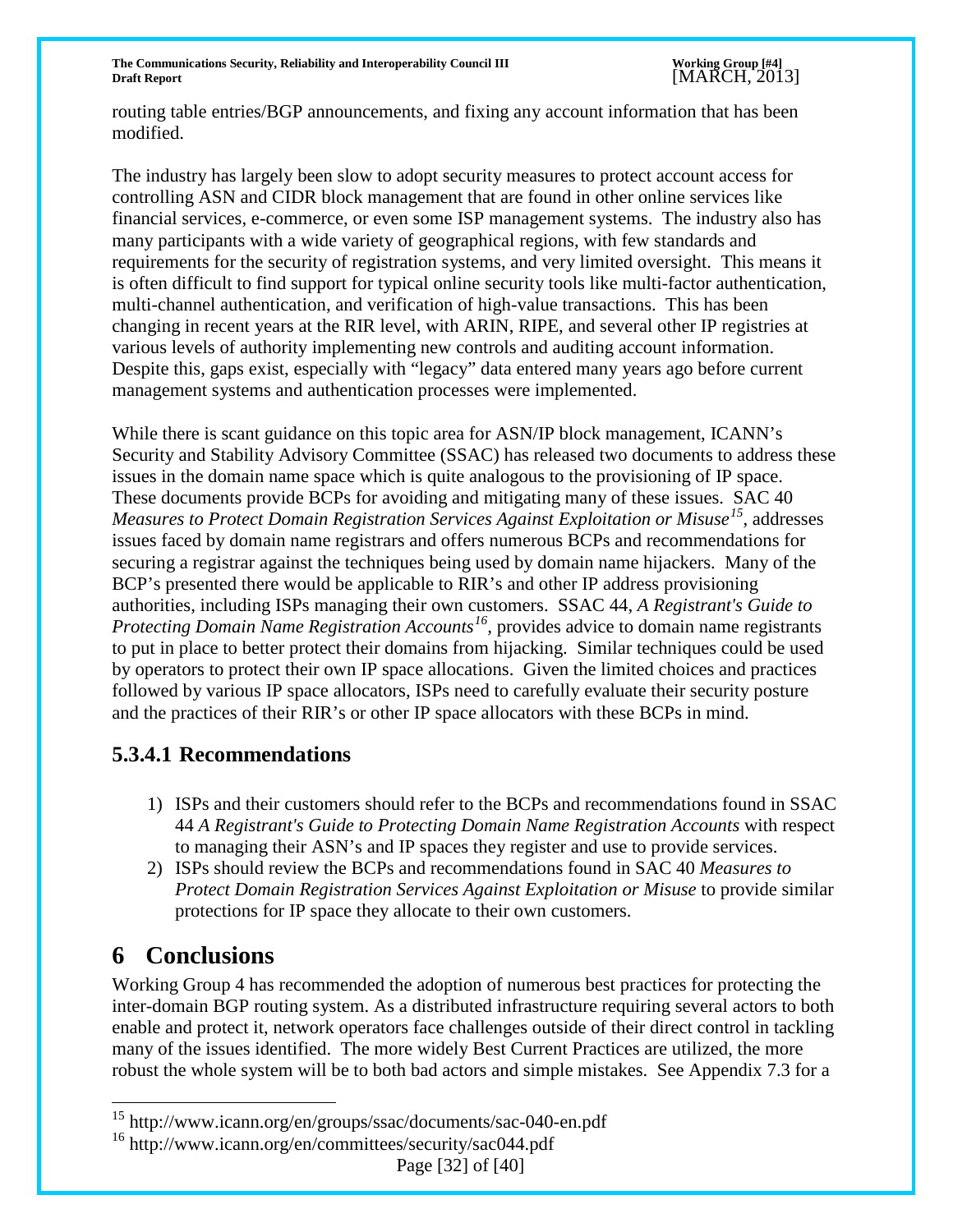tabular display of risks indexed with the appropriate countermeasures as discussed in the body text of the document.

# **7 Appendix**

## *7.1 Background*

Note that in order to remain consistent with other CSRIC III reports, considerable portions of "Salient Features of BGP Operation" have been taken verbatim from the Appendix section of the [CSRIC III, Working Group 6](http://transition.fcc.gov/bureaus/pshs/advisory/csric3/CSRIC-III-WG6-Final-Report.pdf) Interim Report published March 8, 2012. Other parts have been taken from the NIST (National Institute of Standards and Technologies) report entitled [Border Gateway Protocol Security.](http://csrc.nist.gov/publications/nistpubs/800-54/SP800-54.pdf)

#### 7.1.1 **Salient Features of BGP Operation**

This section is intended for non-experts who have a need to understand the origins of BGP security problems.

Although unknown to most users, the Border Gateway Protocol (BGP) is critical to keeping the Internet running. BGP is a routing protocol, which means that it is used to update routing information between major systems. BGP is in fact the primary inter-domain routing protocol, and has been in use since the commercialization of the Internet. Because systems connected to the Internet change constantly, the most efficient paths between systems must be updated on a regular basis. Otherwise, communications would quickly slow down or stop. Without BGP, email, Web page transmissions, and other Internet communications would not reach their intended destinations. Securing BGP against attacks by intruders is thus critical to keeping the Internet running smoothly.

Many organizations do not need to operate BGP routers because they use Internet service providers (ISP) that take care of these management functions. But larger organizations with large networks have routers that run BGP and other routing protocols. The collection of routers, computers, and other components within a single administrative domain is known as an autonomous system (AS). An ISP typically represents a single AS. In some cases, corporate networks tied to the ISP may also be part of the ISP's AS, even though some aspects of their administration are not under the control of the ISP.

Participating in the global BGP routing infrastructure gives an organization some control over the path traffic traverses to and from its IP addresses (Internet destinations). To participate in the global BGP routing infrastructure, an organization needs:

- Assigned IP addresses, grouped into IP network addresses (aka prefixes) for routing.
- A unique integer identifier called an Autonomous System Number (ASN).
- A BGP router ready to connect to a neighbor BGP router on an Internet Service Provider's network (or another already connected AS) that is willing to establish a BGP session and exchange routing information and packet traffic with the joining organization.

The basic operation of BGP is remarkably simple – each BGP-speaking router can relay

Page [33] of [40]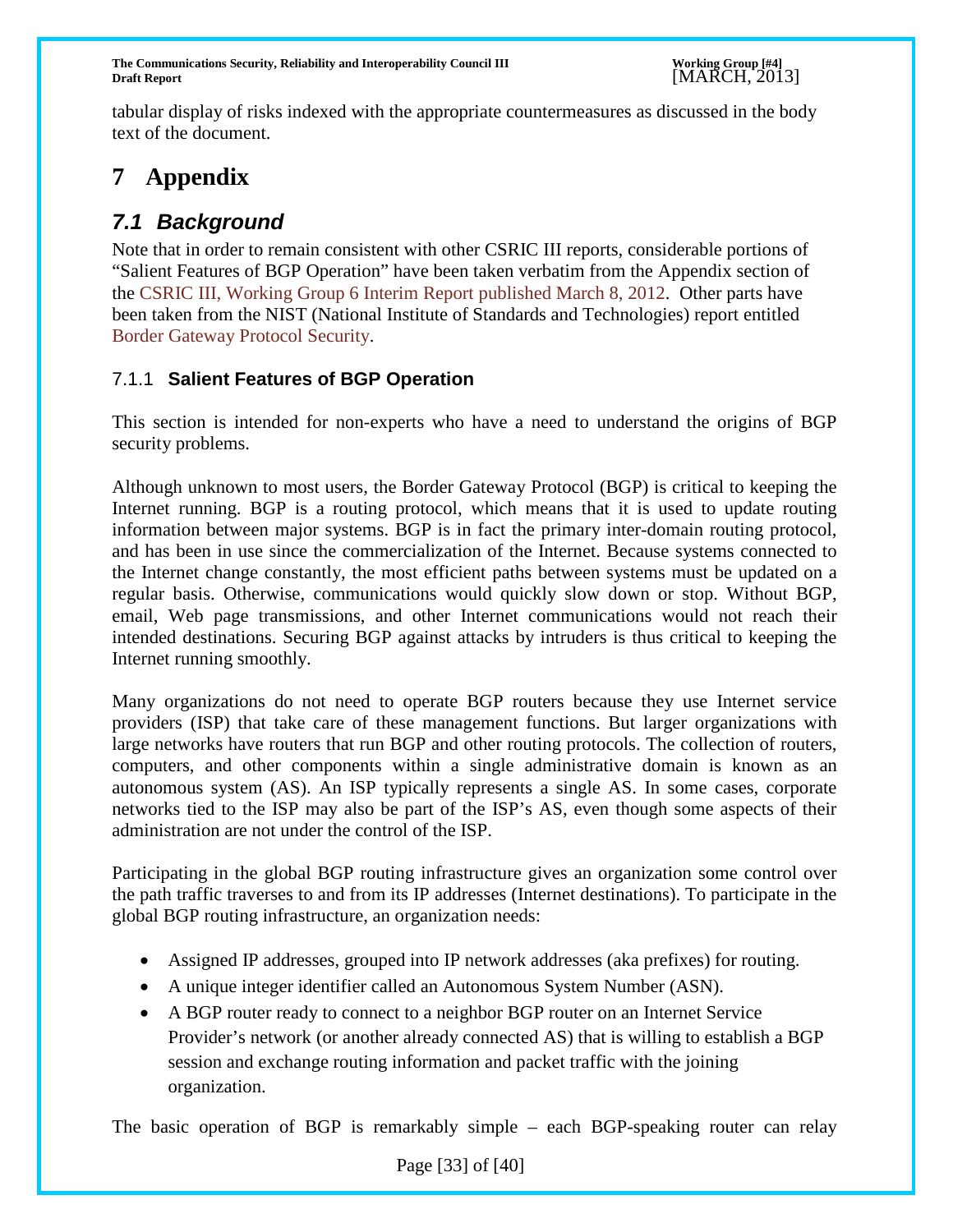messages to its neighbors about routes to network addresses (prefixes) that it already knows, either because it "owns" these prefixes, or it already learned routes to them from another neighbor. As part of traveling from one border router to another, a BGP route announcement incrementally collects information about the ASes that the route "update" traversed in an attribute called AS\_PATH. Therefore, every BGP route is constructed hop-by-hop according to local routing policies in each AS. This property of BGP is a source of its flexibility in serving diverse business needs, and also a source of vulnerabilities.

The operators of BGP routers can configure routing policy rules that determine which received routes will be rejected, which will be accepted, and which will be propagated further – possibly with modified attributes, and can specify which prefixes will be advertised as allocated to, or reachable through, the router's AS. In contrast to the simplicity of the basic operation of BGP, a routing policy installed in a BGP router can be very complex. A BGP router can have very extensive capabilities for manipulating and transforming routes to implement the policy, and such capabilities are not standardized, but instead, are largely dictated by AS interconnection and business relationships. A route received from a neighbor can be transformed before a decision is made to accept or reject the route, and can be transformed again before the route is relayed to other neighbors; or, the route may not be disseminated at all.

All this works quite well most of the time – largely because of certain historically motivated trust and established communication channels among human operators of the global BGP routing system. This is the trust that a route received from a neighbor accurately describes a path to a prefix legitimately reachable through the neighbor ASes networks, and its attributes have not been tampered with. Notwithstanding the above, the "trust but verify" rule applies: Best Current Practices recommend filtering the routes received from neighbors. While this can be done correctly for well-known direct customers, currently there is no validated repository of the "ground truth" allowing for correct filtering of routes to all networks in the world.

Now observe that the BGP protocol itself provides a perfect mechanism for spreading malformed or maliciously constructed routes, unless the BGP players are vigilant in filtering them out from further propagation. However, adequate route filtering may not be in place, and from time to time a malicious or inadvertent router configuration change creates a BGP security incident: malformed or maliciously constructed routing messages will propagate from one AS to another simply by exploiting legitimate route propagation rules, and occasionally can spread to virtually all BGP routers in the world. Because some BGP-speaking routers advertise all local BGP routes to all external BGP peers by default, another example that commonly occurs involves a downstream of two or more upstream ASes advertising routes learned from one upstream ISP to another ISP – both the customer and the ISPs should put controls in place to scope the propagation of all routes to those explicitly allocated to the customer AS, but this is difficult given the lack of "ground truth". The resulting routing distortions can cause very severe Internet service disruptions, in particular effective disconnection of victim networks or third parties from parts or all of Internet, or forcing traffic through networks that shouldn't carry it, potentially opening higher-level Internet transactions up to packet snooping or man-in-themiddle attacks.

#### **7.1.2 Review of Router Operations**

Page [34] of [40] In a small local area network (LAN), data packets are sent across the wire, typically using Ethernet hardware, and all hosts on the network see the transmitted packets. Packets addressed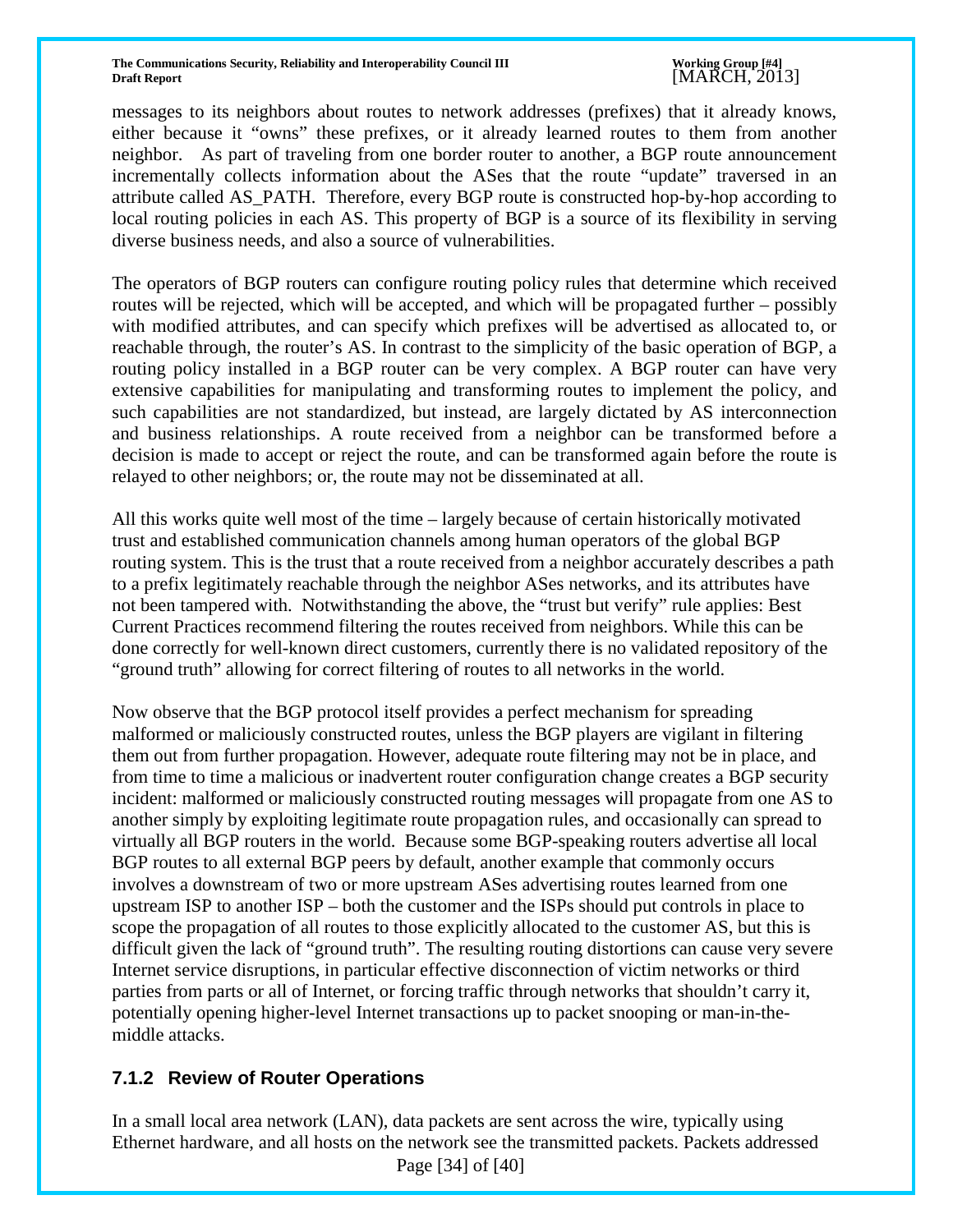to a host are received and processed, while all others are ignored. Once networks grow beyond a few hosts, though, communication must occur in a more organized manner. Routers perform the task of communicating packets among individual LANs or larger networks of hosts.

To make internetworking possible, routers must accomplish these primary functions:

- Parsing address information in received packets
- Forwarding packets to other parts of the network, sometimes filtering out packets that should not be forwarded
- Maintaining tables of address information for routing packets.

BGP is used in updating routing tables, which are essential in assuring the correct operation of networks. BGP is a dynamic routing scheme—it updates routing information based on packets that are continually exchanged between BGP routers on the Internet. Routing information received from other BGP routers (often called "BGP speakers") is accumulated in a *routing table*. The routing process uses this routing information, plus local policy rules, to determine routes to various network destinations. These routes are then installed in the router's *forwarding table*. The forwarding table is actually used in determining how to forward packets, although the term routing table is often used to describe this function (particularly in documentation for home networking routers).

## *7.2 BGP Security Incidents and Vulnerabilities*

In this section we classify the observed BGP security incidents, outline the known worst-case scenarios, and attempt to tie the incidents to features of proposed solutions that could prevent them. Many of the larger incidents are believed to have been the result of misconfigurations or mistakes rather than intentional malice or criminal intent. It has long been suspected that more frequent, less visible incidents have been happening with less attention or visibility.

BGP security incidents usually originate in just one particular BGP router, or a group of related BGP routers in an AS, by means of changing the router's configuration leading to announcements of a peculiar route or routes that introduce new paths towards a given destination or trigger bugs or other misbehaviors in neighboring routers in the course of propagation.

There are no generally accepted criteria for labeling a routing incident as an "attack", and – as stressed in the recommendations – lack of broadly accepted routing security metrics that could automatically identify certain routing changes as "routing security violations".

BGP security incidents that were observed to date can be classified as follows:

• Route origin hijacking (unauthorized announcements of routes to IP space not assigned to the announcer). Such routing integrity violations may happen under various scenarios: malicious activity, inadvertent misconfigurations ("fat fingers"), or errors in traffic engineering. There are further sub-categories of such suspected security violations: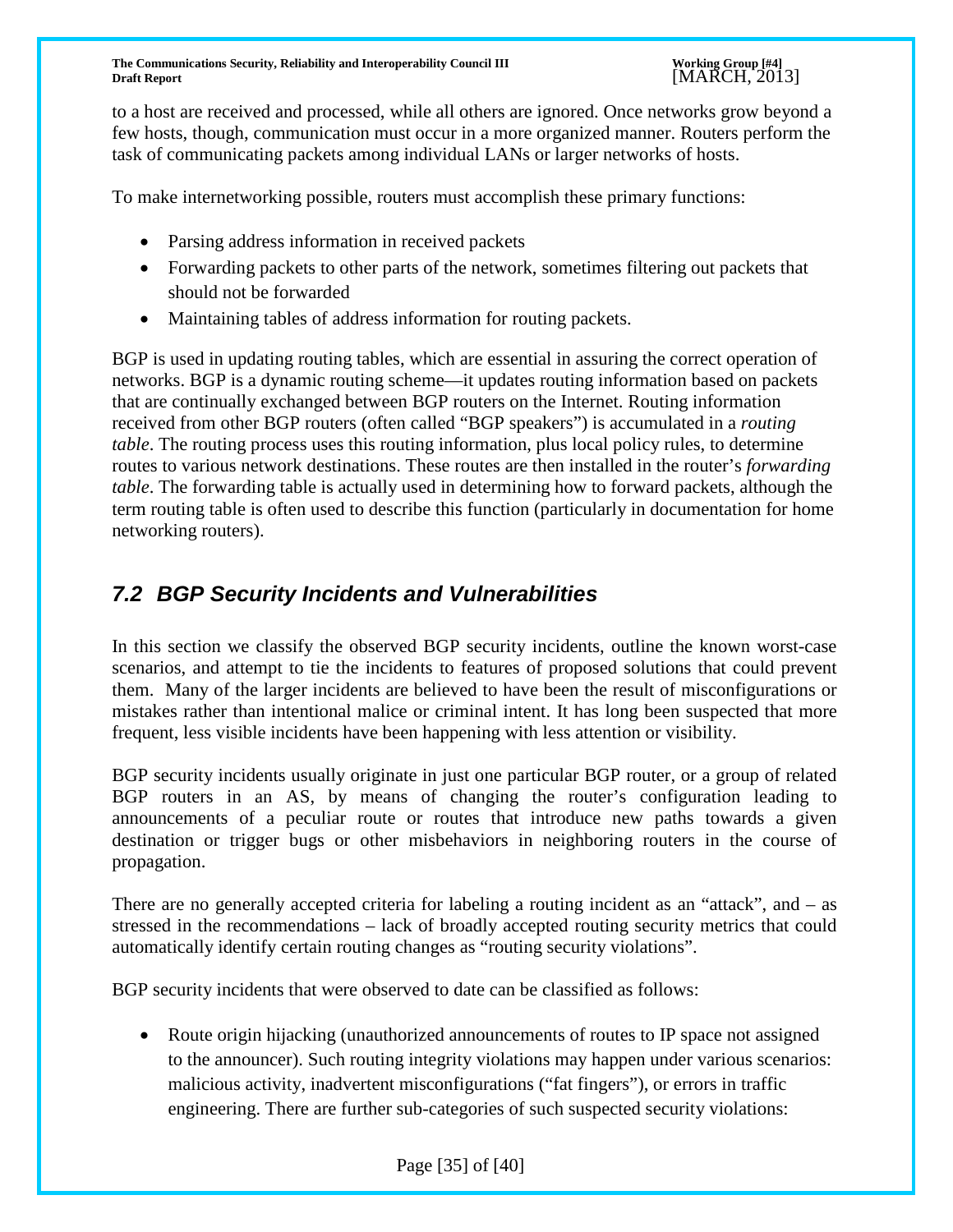- o Hijacking of unused IP space such as repetitive hijacks of routes to prefixes within a large IP blocks assigned to an entity such as US government but normally not routed on the public Internet. Temporarily using these "unused" addresses enables criminal or antisocial activities (spam, network attacks) while complicating efforts to detect and diagnose the perpetrators.
- o Surgically targeted hijacks of specific routes and de-aggregation attacks on specific IP addresses. They may be hard to identify unless anomaly detection is unambiguous, or the victim is important enough to create a large commotion. Examples: Pakistan Hijacks YouTube<sup>[17](#page-31-1)</sup> (advertisement of a more specific is globally accepted, and totally black-holes the traffic to the victim). There may be significantly more such attacks than publicly reported, as they may be difficult to distinguish from legitimate traffic engineering or network re-engineering activities.
- o Unambiguous massive hijacks of many routes where many distinct legitimate origin ASes are replaced by a new unauthorized origin AS advertising the hijacked routes. Significant recent incidents include a 2010 "China's 18-minute Mystery<sup>[18](#page-35-0)</sup>, or a hijacking of a very large portion of the Internet for several hours by TTNet in  $2004^{19}$  $2004^{19}$  $2004^{19}$ , or a  $2006$  ConEd incident<sup>20</sup>. Without knowing the motivations of the implicated router administrators it is difficult to determine if these and similar incidents were due to malicious intent, or to errors in implementations of routing policy changes.
- Manipulation of AS\_PATH attribute in transmitted BGP messages executed by malicious, selfish, or erroneous policy configuration. The intention of such attacks is to exploit BGP routers' route selection algorithms dependent on AS\_PATH properties, such as immediate rejection of a route with the router's own ASN in the AS\_PATH (mandated to prevent routing loops), or AS\_PATH length. Alternatively, such attacks may target software bugs in distinct BGP implementations (of which quite a few were triggered in recent years with global impact).
	- o For routing incidents triggered by long AS\_PATHs see [House of Cards](http://www.renesys.com/blog/2010/08/house-of-cards.shtml)<sup>[21](#page-35-3)</sup>, [AfNOG Takes Byte Out of Internet](http://www.renesys.com/blog/2009/05/byte-me.shtml)<sup>[22](#page-35-4)</sup>, [Longer is Not Always Better](http://www.renesys.com/blog/2009/02/longer-is-not-better.shtml)<sup>[23](#page-35-5)</sup> for actual examples.
	- o Route leaks A possibility of "man in the middle" (MITM) AS\_PATH attacks detouring traffic via a chosen AS was publicly demonstrated at DEFCON in

#### Page [36] of [40]

 $17 \text{ http://www.renesys.com/blog/2008/02/pakistan-hijacks-voutube-1.shtml}$ 

<span id="page-35-0"></span><sup>18</sup> http://www.renesys.com/blog/2010/11/chinas-18-minute-mystery.shtml

<span id="page-35-1"></span><sup>&</sup>lt;sup>19</sup> Alin C. Popescu, Brian J. Premore, and Todd Underwood, Anatomy of a Leak: AS9121. NANOG 34, May 16, 2005.

<span id="page-35-2"></span><sup>20</sup> http://www.renesys.com/blog/2006/01/coned-steals-the-net.shtml

<span id="page-35-3"></span><sup>21</sup> http://www.renesys.com/blog/2010/08/house-of-cards.shtml

<span id="page-35-4"></span><sup>22</sup> http://www.renesys.com/blog/2009/05/byte-me.shtml

<span id="page-35-5"></span><sup>23</sup> http://www.renesys.com/blog/2009/02/longer-is-not-better.shtml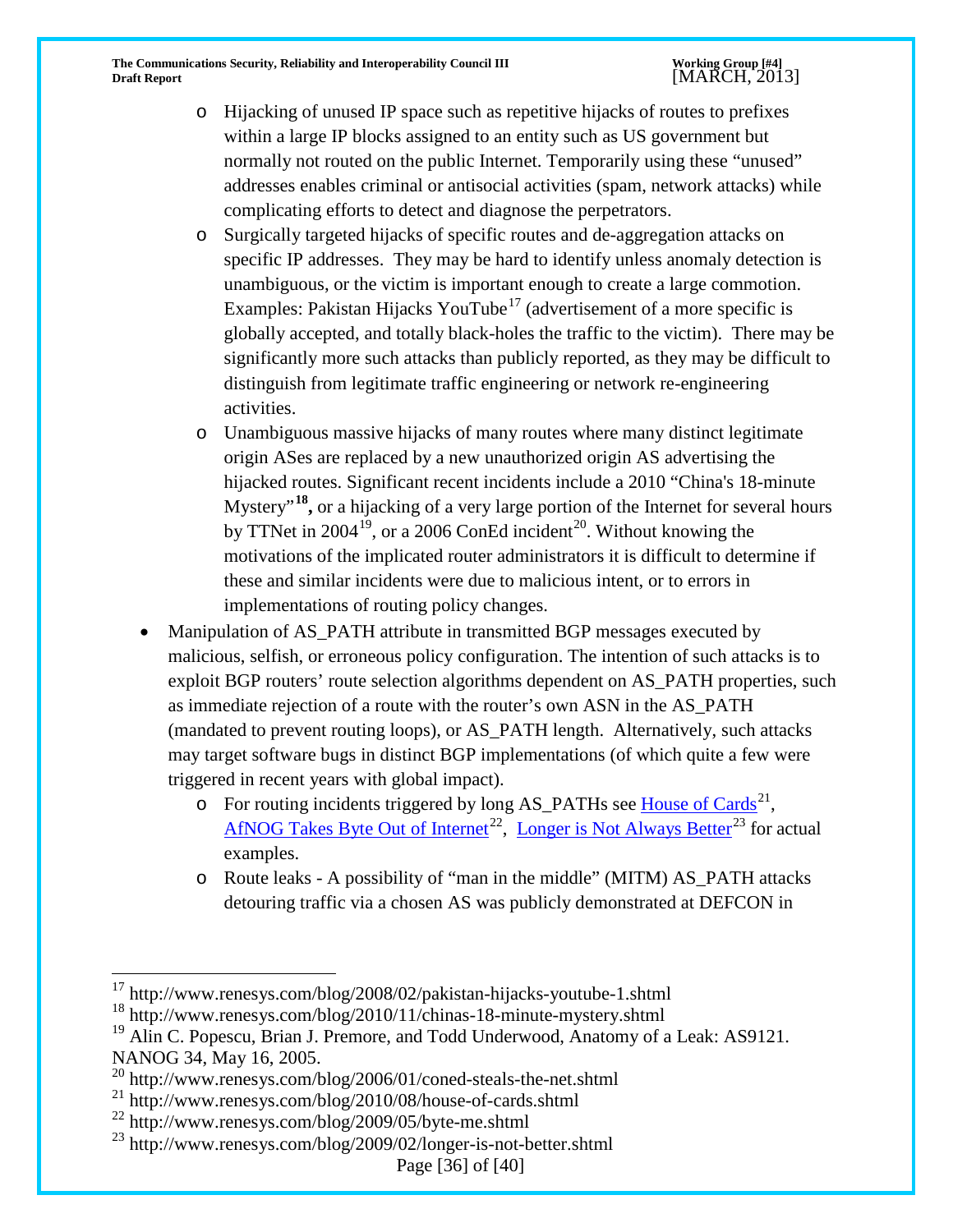$2008<sup>24</sup>$ . Two other similar incidents were found in a 7-month period surrounding the DEFCON demo by mining of a BGP update repository conducted in  $2009^{25}$  $2009^{25}$  $2009^{25}$ but were not confirmed as malicious. This can occur either by accident as detailed above, and is sometimes referred to as route "leaks", or may be intentional. Additionally, such attacks may or may not attempt to obscure the presence of additional ASes in the AS path, should they exist. These are particularly problematic to identify as they require some knowledge of intent by the resource holder and intermediate ASes.

- $\circ$  AS PATH poisoning sometimes used by operators to prevent their traffic AS from reaching and/or transiting a selected AS, or steer the traffic away from certain paths. It is technically a violation of BGP protocol and could be used harmfully as well.
- Exploitations of router packet forwarding bugs, router performance degradation, bugs in BGP update processing
	- o Example of a transient global meltdown caused by a router bug tickled by de-aggregation<sup>[26](#page-36-1)</sup> and several other cases cited there.

There are also BGP vulnerabilities that may have not been exploited in the wild so far, but that theoretically could do a lot of damage. The BGP protocol does not have solid mathematical foundations, and certain bizarre behaviors – such as persistent route oscillations – are quite possible.

There have been several RFCs and papers addressing BGP vulnerabilities in the context of protocol standard specification and threat modeling, see the following Request For Comments (RFCs):

- RFC 4272 "BGP Security Vulnerabilities Analysis" S. Murphy, Jan 2006.
- RFC 4593 "Generic Threats to Routing Protocols", A. Barbir, S. Murphy and Y. Yang, Oct 2006.
- Internet draft draft-foo-sidr-simple-leak-attack-bgpsec-no-help-01 "Route Leak Attacks" Against BGPSEC", D. McPherson and S. Amante, Nov 2011.
- Internet draft draft-ietf-sidr-bgpsec-threats-01 "Threat Model for BGP Path Security", S. Kent and A. Chi, Feb 2012.

 $^{24}$  A. Pilosov and T. Kapela, Stealing the internet, DEFCON 16 August 10, 2008

<span id="page-36-0"></span><sup>&</sup>lt;sup>25</sup>C. Hepner and E. Zmijewski, Defending against BGP Man-in-the-Middle attacks, Black Hat DC February 2009

<span id="page-36-1"></span>Page [37] of [40] <sup>26</sup> J. Cowie, The Curious Incident of 7 November 2011, NANOG 54, February 7, 2012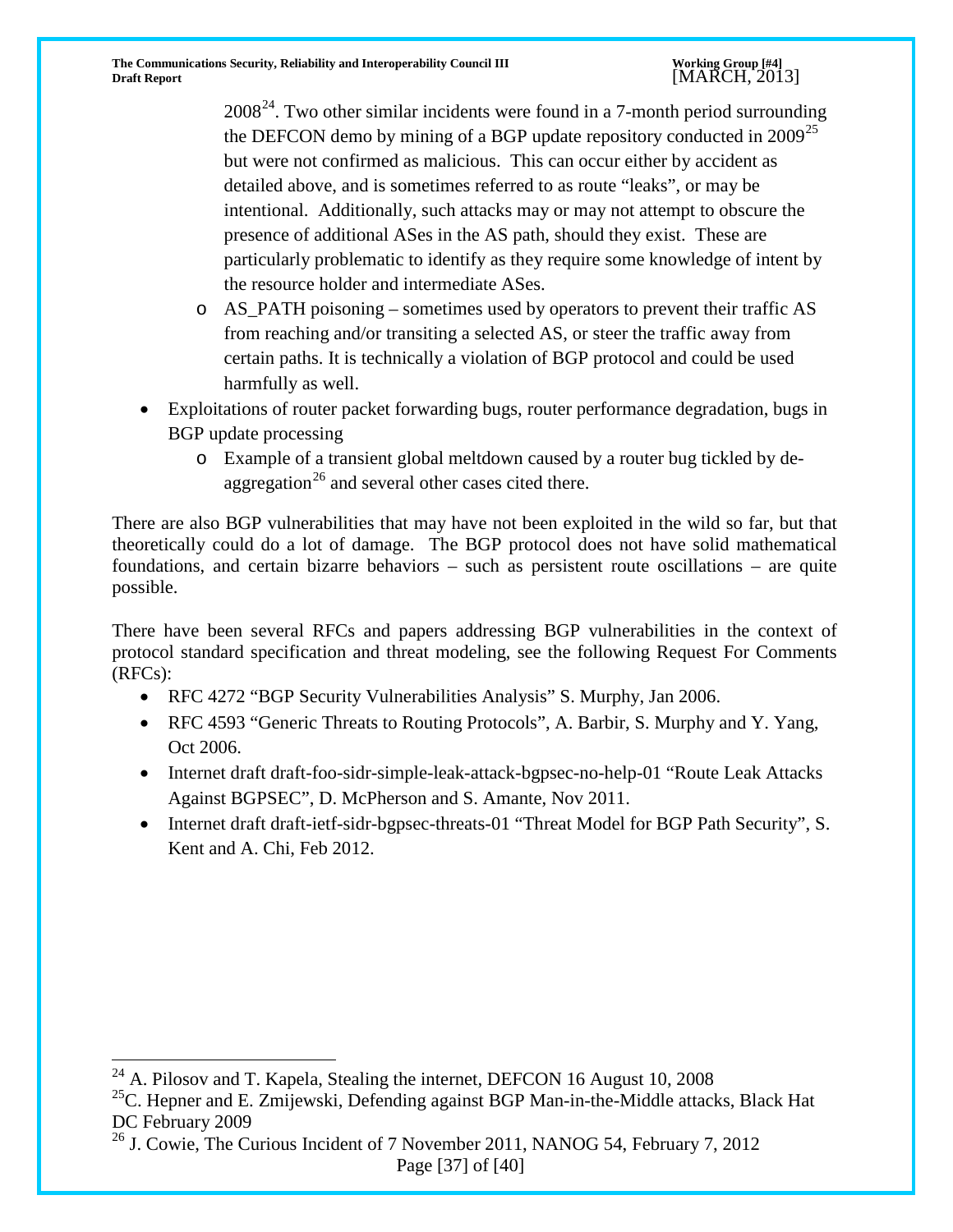## *7.3 BGP Risks Matrix*

| BGP Routing Security Risks Examined by WG 4    |                                                                            |                 |                                                                                                                                                                                                                                |  |  |  |
|------------------------------------------------|----------------------------------------------------------------------------|-----------------|--------------------------------------------------------------------------------------------------------------------------------------------------------------------------------------------------------------------------------|--|--|--|
| <b>Network Operator Role</b>                   | <b>Risks</b>                                                               | Report<br>Sect. | <b>Recommendations</b>                                                                                                                                                                                                         |  |  |  |
| Stub network<br>(e.g. Enterprise, Data Center) | Session-level<br>threats                                                   | 5.1.1           | Consider MD5 or GTSM if neighbor recommends it<br>$\bullet$                                                                                                                                                                    |  |  |  |
|                                                | DoS (routers and<br>routing info)                                          | 5.1.2           | Control-Plane Policing (rate-limiting)<br>$\bullet$<br>Keep up-to-date router software                                                                                                                                         |  |  |  |
|                                                | Spoofed Source<br><b>IP Addresses</b>                                      | 5.1.3           | Use uRPF (unicast Reverse Path Forwarding) in strict mode or<br>$\bullet$<br>other similar features at access edge of network (e.g. data-<br>center or campus).<br>Filter source IP address on packets at network edge to ISPs |  |  |  |
|                                                | Incorrect route<br>injection and<br>propagation                            | 5.2.1           | Keep current information in "whois" and IRR (Internet<br>Routing Registry) databases<br>Outbound prefix filtering<br>Use monitoring services to check for incorrect routing<br>announcements and/or propagation                |  |  |  |
|                                                | <b>Other Attacks</b><br>(e.g., hacking,<br>insider, social<br>engineering) | 5.3             | Consider many recommendations about operational security<br>processes                                                                                                                                                          |  |  |  |
| Internet Service Provider<br>Network           | Session-level<br>threats                                                   | 5.1.1           | Consider a plan to use MD5 or GTSM including flexibility to<br>$\bullet$<br>adjust to different deployment scenario specifics                                                                                                  |  |  |  |
|                                                | DoS (routers and<br>routing info)                                          | 5.1.2           | Control-Plane Policing (rate-limiting)<br>$\bullet$                                                                                                                                                                            |  |  |  |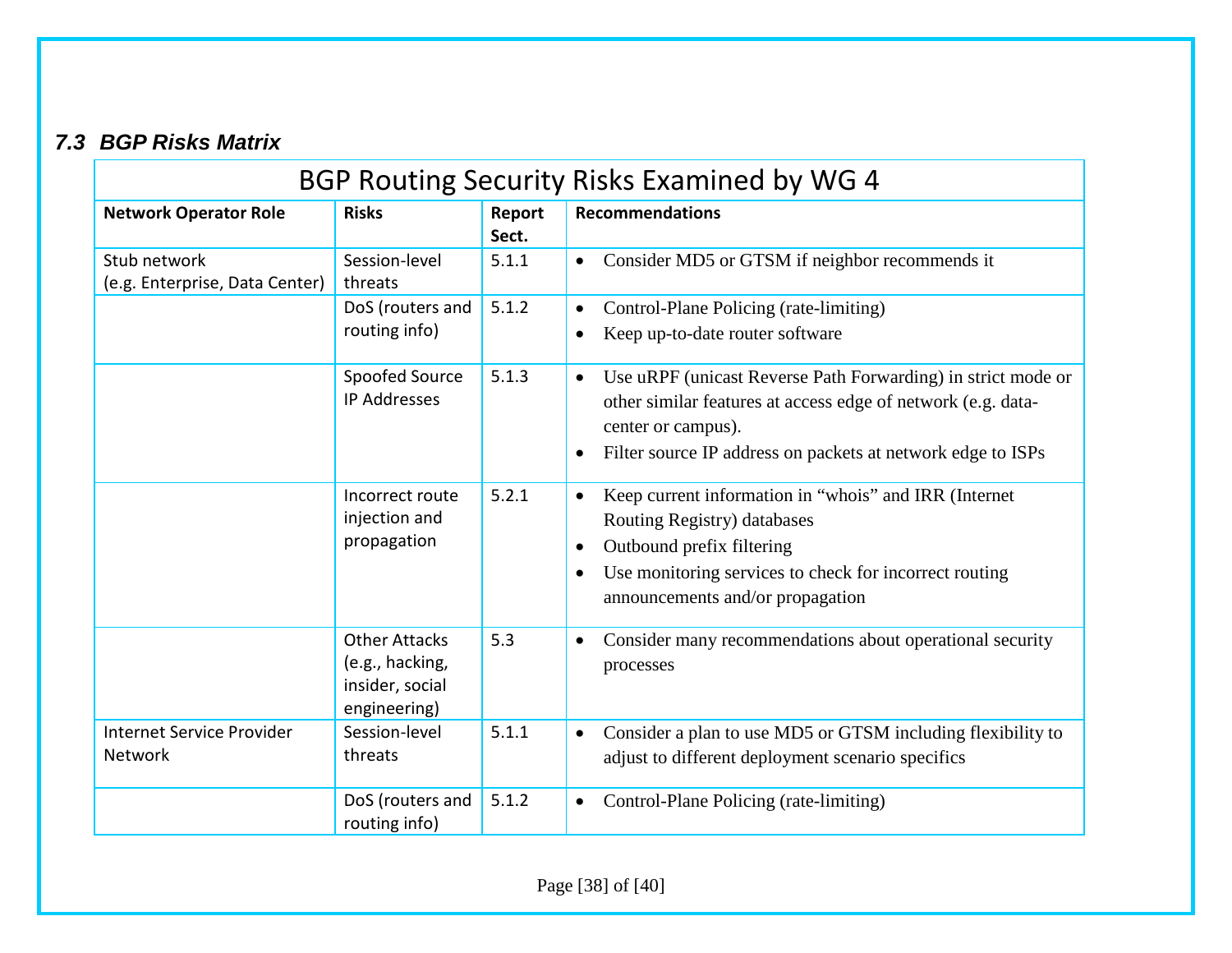# Working Group [#4]<br>[MARCH, 2013]

|                                                                            |       | Keep up-to-date router software<br>$\bullet$                                                                                                                                                                                                                                                                                                                                                                                                                                                      |
|----------------------------------------------------------------------------|-------|---------------------------------------------------------------------------------------------------------------------------------------------------------------------------------------------------------------------------------------------------------------------------------------------------------------------------------------------------------------------------------------------------------------------------------------------------------------------------------------------------|
| Spoofed Source<br>IP Addresses                                             | 5.1.3 | Use uRPF (unicast Reverse Path Forwarding) in strict or loose<br>$\bullet$<br>mode as appropriate (e.g. strict mode at network ingress such<br>as data-center or subscriber edge, loose mode at inter-provider<br>border)                                                                                                                                                                                                                                                                         |
| Incorrect route<br>injection and<br>propagation                            | 5.2.1 | Keep current information in "whois" and IRR (Internet<br>$\bullet$<br>Routing Registry) databases<br>Consult current information in "whois" and IRR (Internet<br>Routing Registry) databases when provisioning or updating<br>customer routing<br>Implement inbound prefix filtering from customers<br>$\bullet$<br>Consider AS-path filters and maximum-prefix limits as second<br>line of defense<br>Use monitoring services to check for incorrect routing<br>announcements and/or propagation |
| <b>Other Attacks</b><br>(e.g., hacking,<br>insider, social<br>engineering) | 5.3   | Consider many recommendations about operational security<br>processes                                                                                                                                                                                                                                                                                                                                                                                                                             |